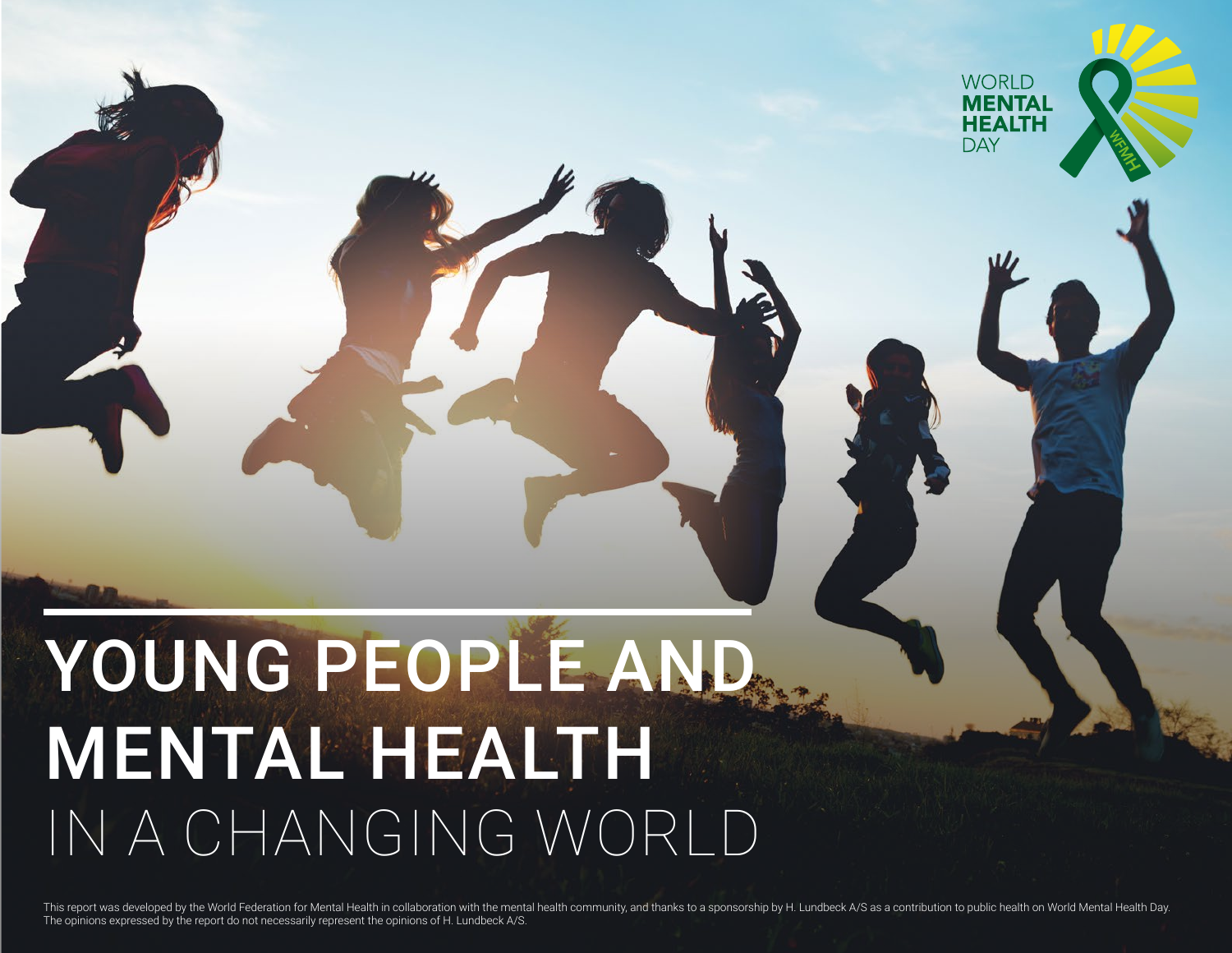

#### **The World Federation for Mental Health (WFMH) is an international membership organization founded in 1948 to advance, among all peoples and nations, the prevention of mental and emotional disorders, the proper treatment and care of those with such disorders, and the promotion of mental health.**

The WFMH established World Mental Health Day (WMHDAY) on 10 October 1992. The Deputy Secretary General, Richard Hunter, was instrumental in starting the project, which quickly evolved into a worldwide observance. Each year WFMH provides a different packet of information on a selected topic. People in many countries hold events and use World Mental Health Day to draw attention to the importance of mental health, knowing there is much tobe done to increase public education and advocacy.

### **This year is a new beginning for the World Mental Health Day Campaign!**

After 25 years of World Mental Health Day and the 70th Anniversary of the World Federation for Mental Health – we are announcing a new visual identity! This new image shows off the key elements of the project - mental health awareness as a green ribbon and the rays of the sun getting stronger and brighter, representing the way the project has helped the mental health movement and the individual's progress towards recovery.

We will allow people to use the logo for their World Mental Health Day events, with permission from the Secretariat ([info@wfmh.com\)](mailto:info%40wfmh.com?subject=). We hope everyone will help us spread the new image around the world!

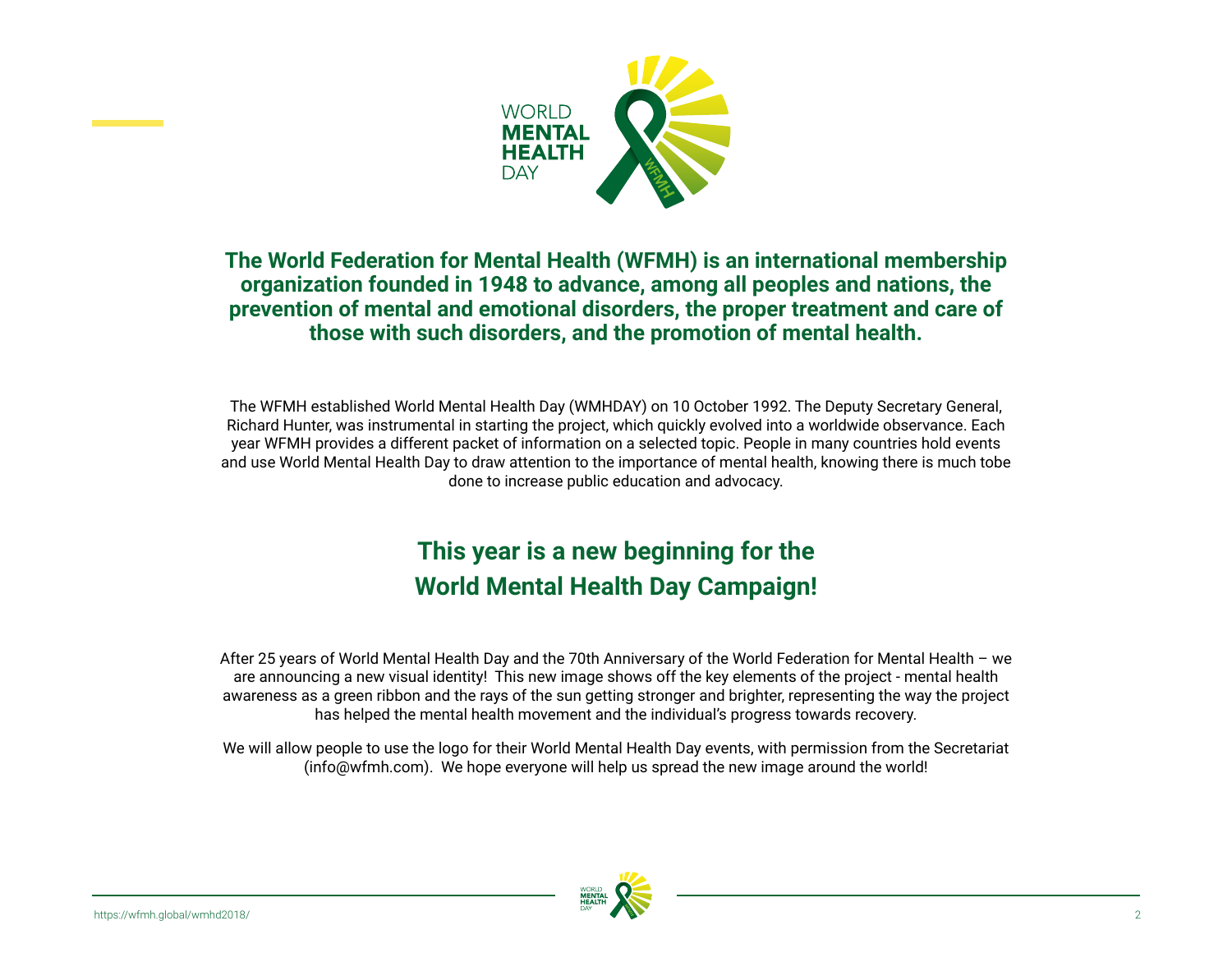## Table of Contents

#### **4 MESSAGE FROM THE PRESIDENT**

#### **5 THE IMPORTANCE OF THE 2018 WORLD MENTAL HEALTH DAY ...... THEME**

#### **6 BULLYING**

Sit with Us, Natalie Hampton

Cyberbullying, Carol Todd

Childhood Bullying 'Damages Adult Life', BBC News

Preventing Cyberbullying, Top 10 Tips for Teens, Cyberbullying.org

#### **14 EFFECTS OF TRAUMA ON YOUNG PEOPLE**

Children from All Walks of Life Endure Violence and Millions More are at Risk, UNICEF

The Invisible Trauma of War-Affected Children, Robert T Muller

Talking Point: Helping Youth Following Mass Violence, Rutgers Univ.

Mental Health Preparation and First Responses for Young People Facing Natural or Man-Made Disasters Alan Cohen, Yotam Dagan

#### **23 MAJOR MENTAL ILLNESS AND YOUNG PEOPLE**

Teenagers Guide to Depression, Helpguide.org

Health Topics, NIMH

Early Intervention, Patrick McGorry

Prevention and Early Intervention in Mental Health, Mental Health America

#### **35 SUICIDE AND YOUNG PEOPLE**

Suicide, WHO

Suicide Prevention Fact Sheet, NIMH Resource Center

Self-harm and Suicide in Young People, Dr Rohan Borschmann, Dr Shilpa Aggarwal, Prof George Patton

#### **50 GENDER IDENTITY AND MENTAL WELLBEING**

Supporting the Mental Health of Sexual and Gender Minority (LGBTI) **Adolescents** 

Answers to Your Questions – About Transgender People, Gender Identity, and Gender Expression, American Psychological Association

LGBTQ Mental Health Issues

#### **61 THE WAY FORWARD – PREVENTION, RESILIENCE AND SUPPORT**

International Suicide Hotlines

Imagine a World Without Stigma

Resilience in Young People

The Impact of School Violence and Bullying – The Response

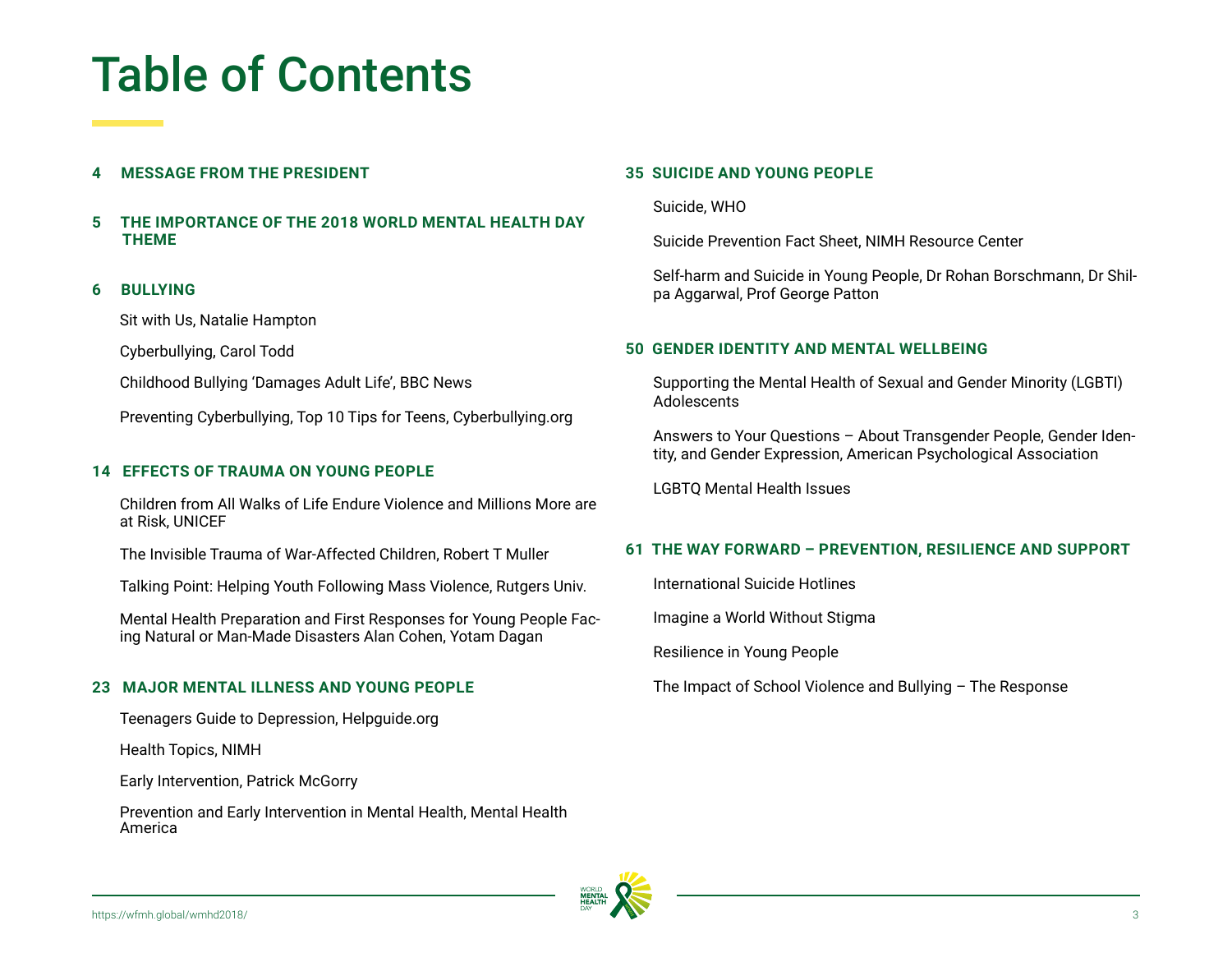## Message from the President

As we watch the news, scroll the internet and talk to family and friends around the world, it's apparent that instability, violence and constant traumatic events are becoming daily occurrences. Discrimination is out of the dark alleys and into the mainstream again and mental illness seems to be on the rise but many young people are not seeking treatment that could inevitably help lessen the severity of their illness and give them the tools to live a more productive and stable life.

Our young people today face constant stressors and challenges – happening in their own lives and in the world around them. Many of the issues facing our young people today, such as, bullying, suicide, the onset of major mental illnesses, the effects of trauma, and gender identity discrimination require our time and attention, global awareness and compassion, as well as new programs and guidelines on how we can protect and empower the next generation.

As we discuss the issues of this year's theme, we have chosen to focus on people in the age ranges of 14-28 – identified as youth, young people and young adults. The information is appropriate for those before and after these general ages but we have tried to focus on the time in life where the most changes – externally and internally – usually happen.

This year, World Mental Health Day will talk about the issues facing young people and cover a small portion of the great research, stories, ideas and programs out there to help the next generations be strong and resilient in the face of hardship, life changes, discrimination and destruction. This information is only the beginning – there is an abundance of great information, organizations and advocates out there fighting for the wellbeing of young people, so follow the links, check out topic specific organizations and authors and learn all you can to help promote the theme.

We ask that you join the 2018 World Mental Health Day campaign and help us create a larger audience, a greater impact and a unified voice for global mental health!

Consider holding a World Mental Health Day event in your community. Use the material in this document to help you educate others and 'spread the word'. Join us on social media to make this year the largest and strongest online gathering of people concerned with mental health! We need to join together on social media and in our homes, communities, schools, and businesses to shine a spotlight on the needs of teens and young adults!

**WFMH President Professor Alberto Trimboli** 



**Stay Connected Connected Connected @WMHDay #WorldMentalHealthDay [#WorldMentalHealthDay](http://#WorldMentalHealthDay)** Stay Connected  **[@WHMDAY1](http://www.facebook.com/WMHDAY1/?fb_dtsg_ag=Adw2QtXTYBeHe9YPayRdJoW723MYSoIJD_8yjzclm99lqw%3AAdydW05v7sWsvTb-YuSjtGmS7O8e-JBVFjL2bwG5zDISAg)**

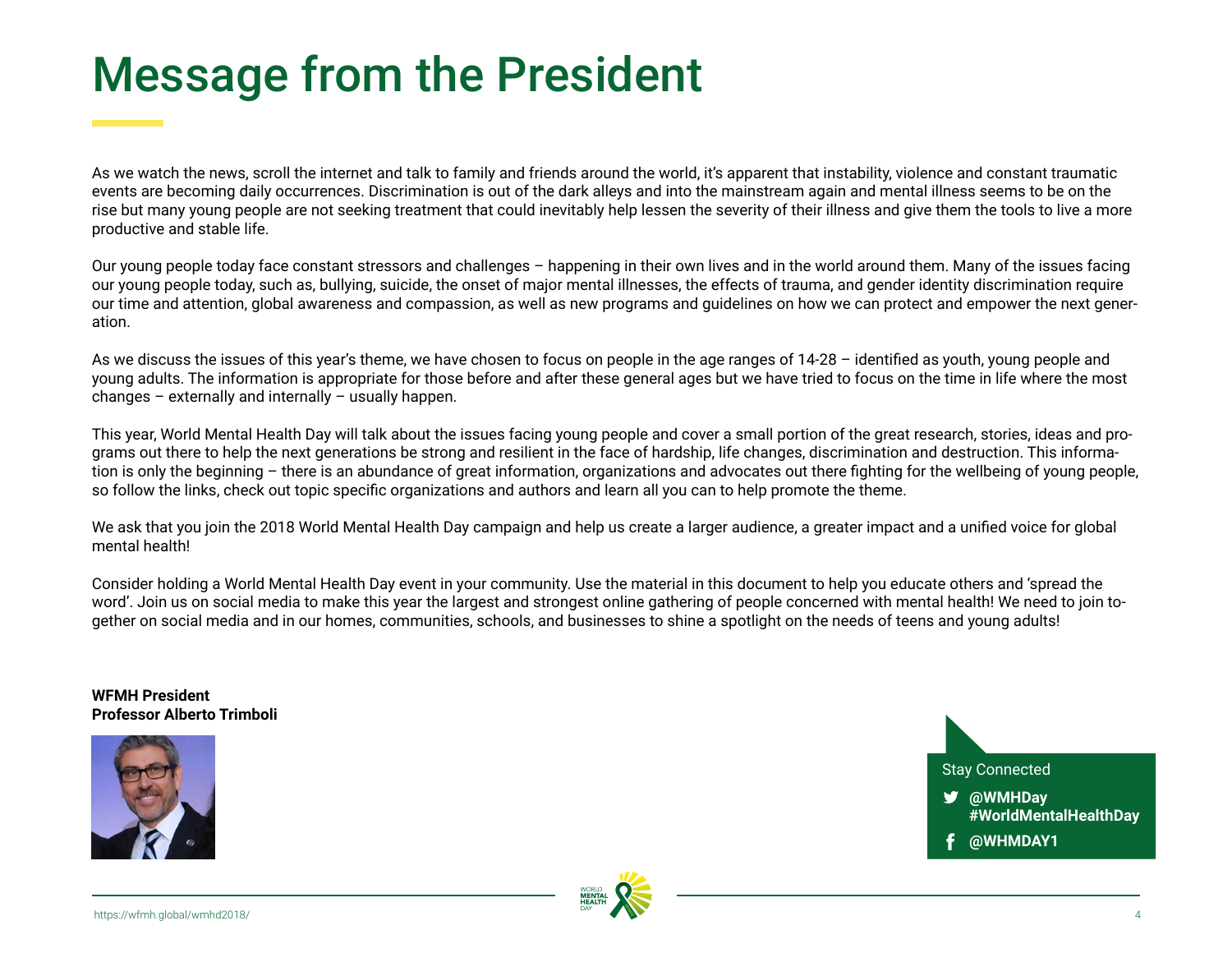### The Importance of the 2018 World Mental Health Day Theme

#### **YOUNG PEOPLE AND MENTAL HEALTH IN A CHANGING WORLD**

The best path to lifelong wellness is one that starts with good mental health. Young people that grow up with additional stressors due to the effects of trauma, transgender discrimination, major mental illness, bullying and suicide are far more likely to have mental health issues throughout the rest of their lives.

World Mental Health Day 2018 will show the importance of creating more services and better care for our young people, and the issues they are experiencing the most these days. The acts of prevention, early interventions, resilience, available information and services are the key factors in creating a healthy future for our young people.

**The United Nations, for statistical purposes, defines those persons between the ages of 15 and 24 as youth without prejudice to other definitions by Member States.**

#### **Suicide is the second leading cause of death among 15–29-year-olds.**

-World Health Organization

**1 in 5 young people suffer from a mental illness, that's 20 percent of our population but yet only about 4 percent of the total health care budget is spent on our mental health.**

-[teenmentalhealth.org](http://teenmentalhealth.org)

**Every 10 minutes, somewhere in the world, an adolescent girl dies as a result of violence.** 

-United Nations Children's Fund

**83% of young people say bullying has a negative impact on their self-esteem**

[-ditchthelabel.org](http://ditchthelabel.org)

**Among nearly 100 transgender youth, ages 12 to 24, 51% reported ever thinking about suicide, while 30% had attempted it at least once in their lives.**

-Center for Transyouth Health at Children's Hospital Los Angeles

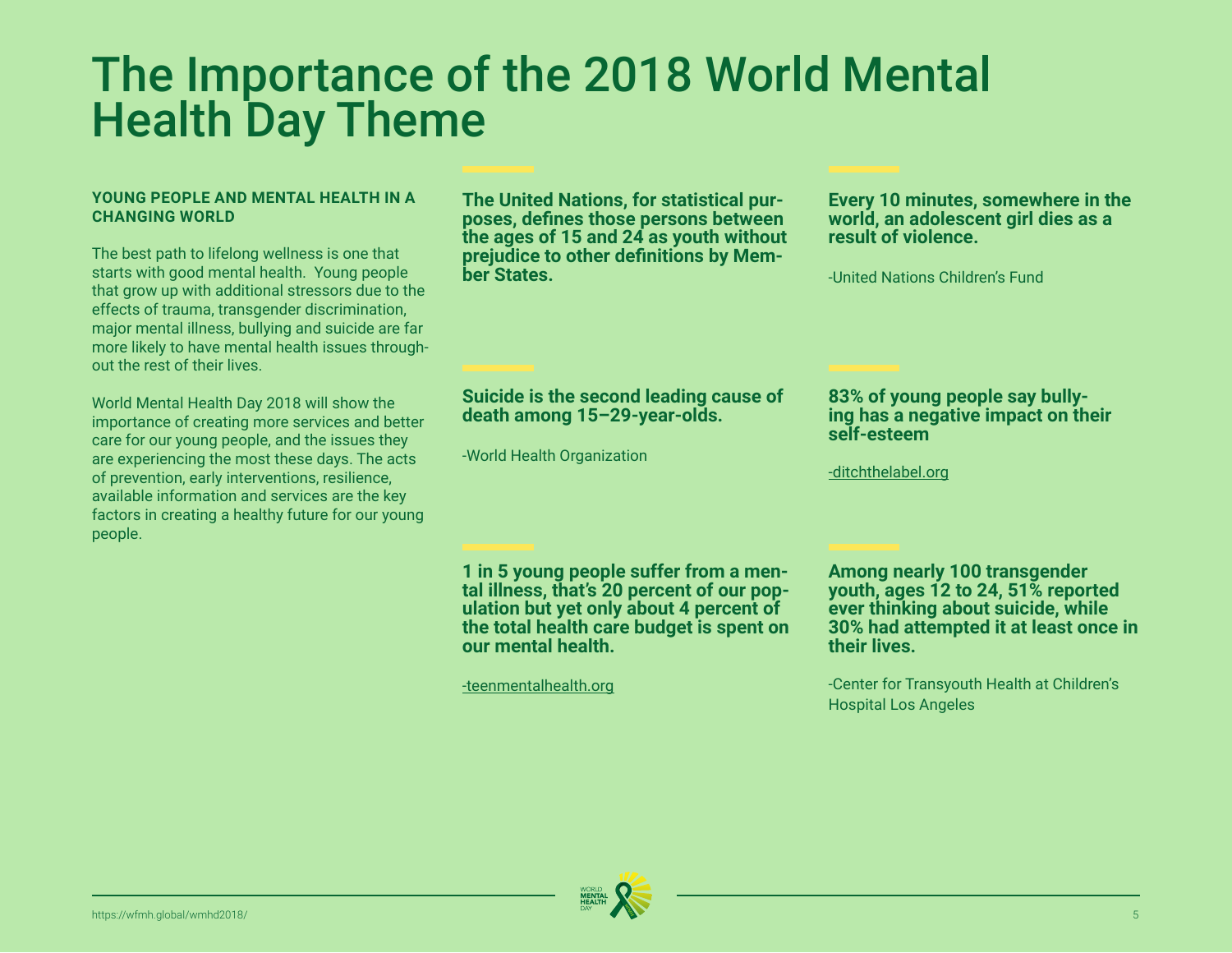# Bullying

Bullying is widely one of the most negative aspects of youth and young adulthood. This is an issue that transcends culture, religion, economic status – it is a global problem that not only impacts a person's self-esteem, but it harms their education, their physical and mental wellbeing. In the 2016 UNICEF U-Report/SRSG-VAC opinion poll on the experience of bullying to which 100,000 young people in 18 countries responded, among those who had experienced bullying - 25% reported that they had been bullied because of their physical appearance, 25% because of their gender or sexual orientation and 25% because of their ethnicity or national origin.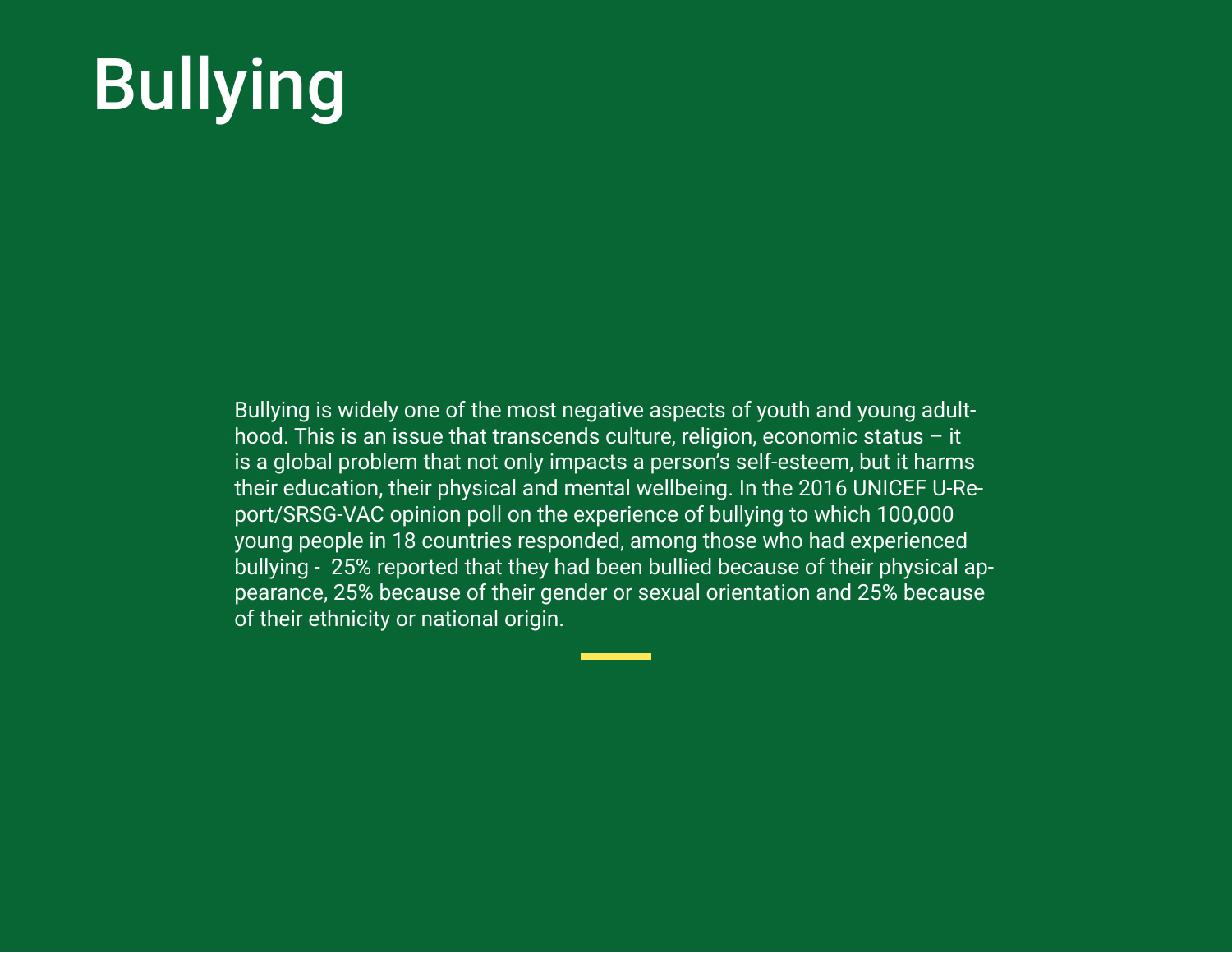### Sit With Us / Natalie Hampton

In middle school, I went through a severe bullying experience in which I was verbally bullied, cyber bullied, and physically attacked. Apart from the violence, one of the worst things was having to eat lunch alone, and the embarrassment of having others see me eating lunch alone. After I changed schools, and landed in a much more kind community, I would always invite people to join my group whenever I saw someone eating lunch alone. Some of these kids, one girl in particular, are now my best friends, whom I never would have met if I hadn't invited them over. I later learned that one girl who I had invited over had been struggling with self-harm and thoughts of suicide at that time. Finding new friends changed her mind, and changed the course of her high school path for the better. I saw firsthand that one small act of kindness - something that may not have meant much to me at the time -- made a huge difference in her life.

#### *I saw firsthand that one small act of kindness - something that may not have meant much to me at the time*  -**made a huge difference in her life.<sub>,,</sub>**<br>lecided that I wanted to affect this kind of "

I decided that I wanted to affect this kind of change on a larger scale, so I created a free, lunch planning app called *Sit With Us* ([http://](http://www.sitwithus.io) [www.sitwithus.io](http://www.sitwithus.io)) that helps kids find allies in their schools and safe places to sit at lunch. I believe that every school has up standers like me who want to take an active role in improving their community to make it more warm and wel-

coming. Something as seemingly small as lunch can make huge strides in making a school more inclusive because if kids are more kind to each other at lunch, then they are more likely to be kind in the classroom, and outside of the classroom.

The way *Sit With Us* works is that users download the app and create a profile page with a photo, bio, and list of interests, like any other social network. Users must input their school name and address, so that lunch events are sorted by that geographical location. They are then offered the opportunity to be a *Sit With Us* Ambassador for their schools in which they sign a pledge to post open lunch events from time to time in the app, and to make anyone who joins the table feel welcome. If a kid is looking for a place to sit, he or she can simply open the app, and find a table to join under the "featured events" tab without any fear of rejection. Instead of holding up a sign that says "lonely kids eat here", it is all very discreet, and no one will know the difference. At my former school, if I had been able to find one ally, I believe I would have had a different experience.

I released the app for IOS in the Apple Store in September 2016, and the Android version in February 2017. Since inception, I have gained over 100,000 users in eight countries worldwide, and it continues to grow every day. *Sit With Us* is the largest club on my school campus, and I see so many smiling faces in the lunch area every day. To my surprise, the app is being used for lunch and meeting planning by adults in colleges, places of worship, conferences, and large work-

spaces (such as nurses in hospitals). The app has been featured by under "New Apps We Love" in the Apple Store, has been covered in international media (print, TV, and radio), has garnered numerous awards, and is included in three museums (including the Smithsonian). For schools that do not allow cell phone use, I created an analog version of the program that achieves the same results.

### *The first lesson is that you are nev***er too young to make a difference. , ,**<br>lave been invited to speak at manv large "<br>"

I have been invited to speak at many large conferences, including the UN Youth Assembly (from the podium in the Great Assembly Hall), and TEDxTeen. I also speak at local schools and in public libraries. I receive messages frequently from people all over the world, either saying that the app is helping them make their lives better, or thanking me for providing an effective tool for kids to make their school communities more kind. Recognizing the effectiveness of my solution, six prominent anti-bullying organizations are partnering with me, including PACER's National Bullying Prevention Center, Champions Against Bullying, and United Against Bullying. I formed a non-profit (*Sit With Us, Inc*.) and my company has received grants from Samsung, Disney, Youth Service America, Ryan Seacrest, and others. I am incredibly grateful for the opportunity to have met so many teenagers who have similar stories to mine, and my goal is to help make exclusion a thing of the past for all of them.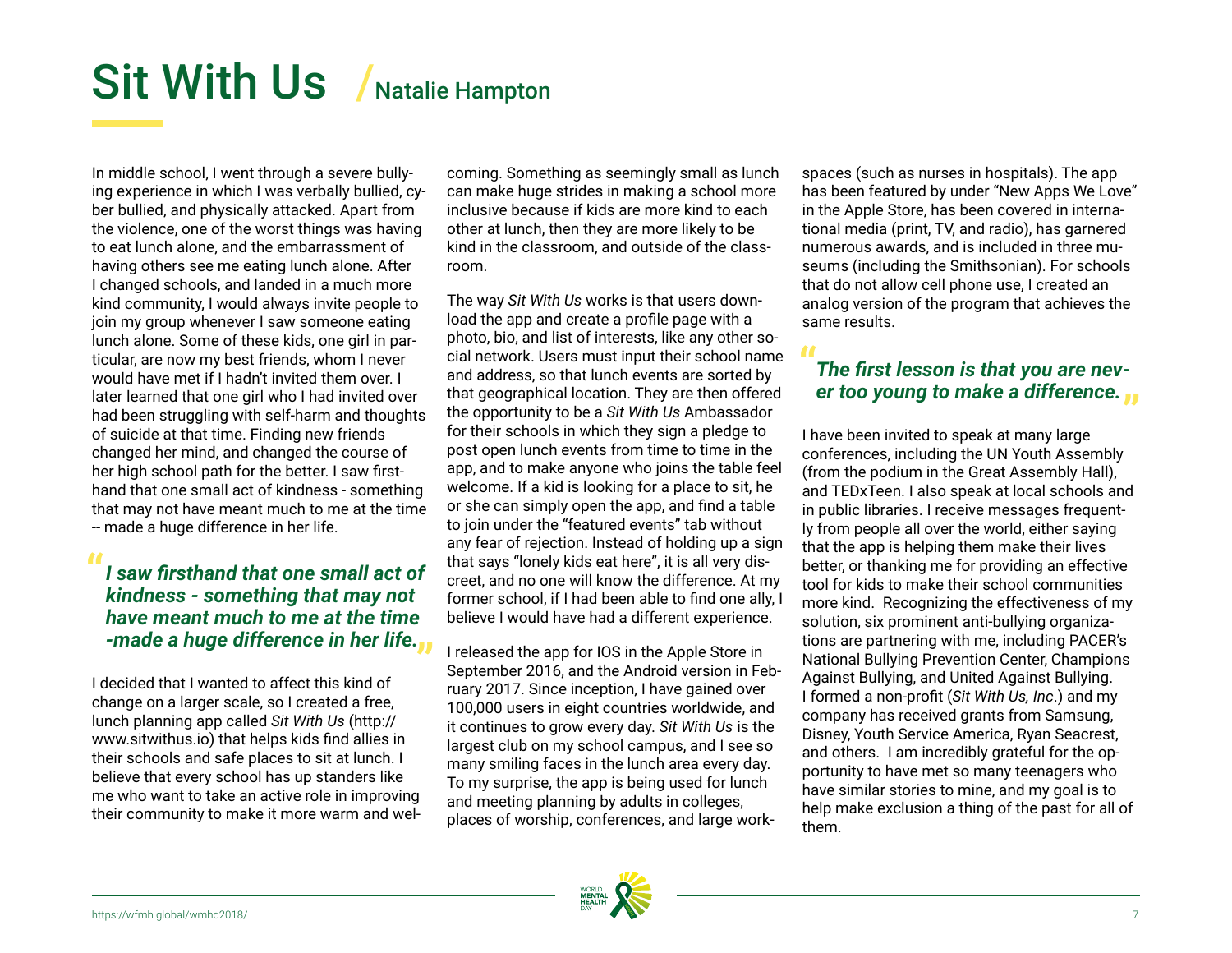*Second, I want people to know that whatever they are struggling with, they are not alone.*

are y are riot arone.<br>This pivotal experience of my life has taught me several important lessons that I try to share with others when I am doing community outreach. The first lesson is that you are never too young to make a difference. When I initially presented the idea to my parents, they looked at me like I was crazy. And yet only one year later, I am run ning a global non-profit, and a leading a move ment to spread kindness. Sometimes what may seem impossible at first is truly very possible if you put in the effort to make it succeed. Second, I want people to know that whatever they are struggling with, they are not alone. When I was being victimized, I thought that nobody else in the world understood what I was going through. But now that I have been able to connect with people through my app, I have found that so many others out there have stories so similar to mine. We are living in a world filled with humans seeking a connection, so no matter what; people need to know that they are not alone. " The of The to the writing served the Bullet of the Bullet of the Bullet of the Bullet of the Bullet of the Bullet of the Bullet of the Bullet of the Bullet of the Bullet of the Bullet of the Bullet of the Bullet of the B

*My third and final point is to remind people to choose kindness. It's up to us to make a difference in our communities - to leave the world a betterplace than how we found it.* "

My third and final point is to remind people to choose kindness. It's up to us to make a differ ence in our communities -- to leave the world a better place than how we found it. Having been on both sides, the person who was excluded and the person who invites anyone sitting alone to join the lunch table, I know that my app can make a difference. I believe that if we spread kindness out into the world, it comes back to us. Even if you don't use the app, you can embody the spirit of *Sit With Us* by inviting someone who is sitting alone to join you. You never know – your future best friend might be sitting at the next table and *Sit With Us* can help you take the first step.

Natalie Hampton CEO/Founder of Sit With Us, Inc. 2017 Global Teen Leader | TEDxTeen

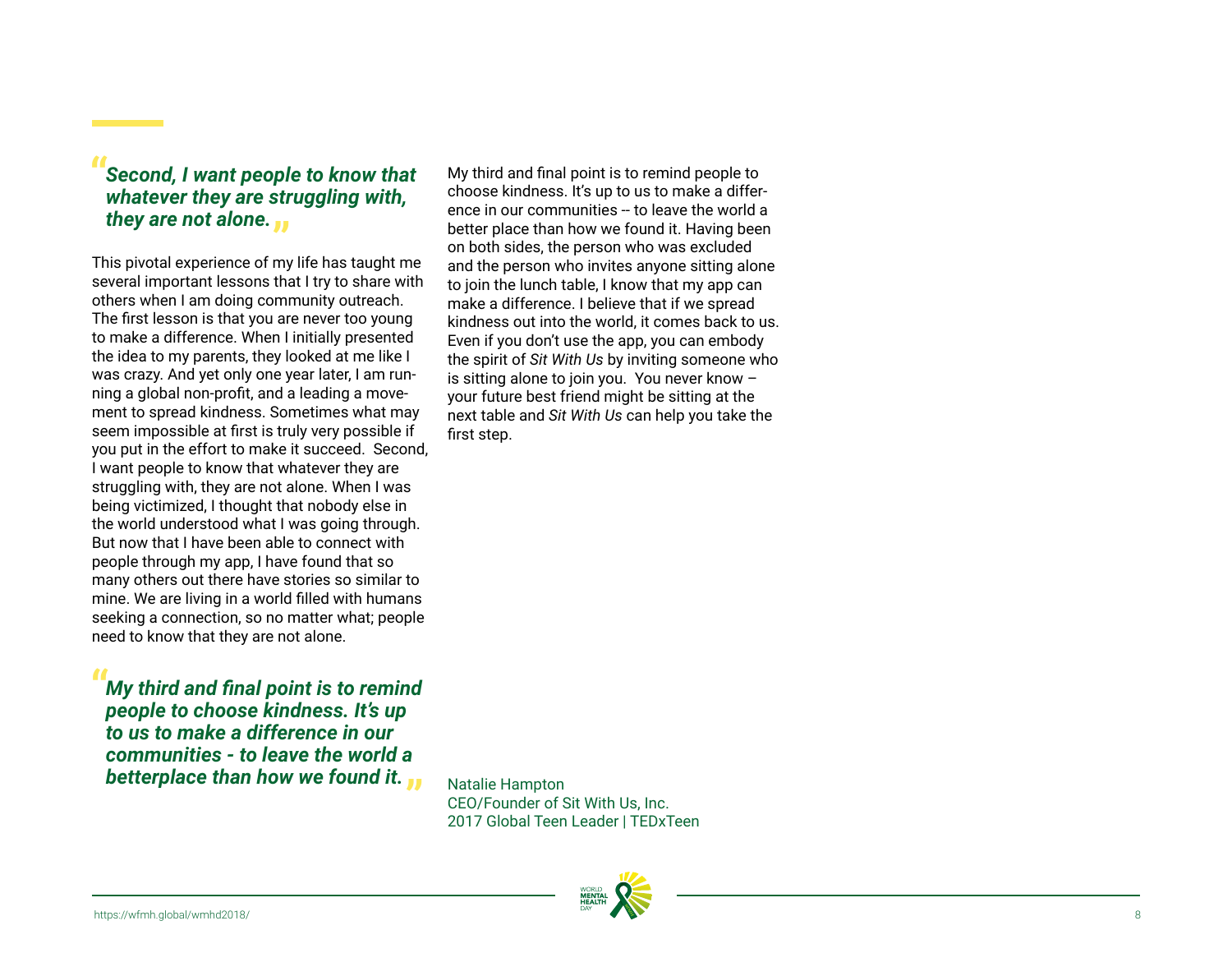## Cyber Bullying / Carol Todd

The 2018 theme for World Mental Health Day is 'young people and mental health in a changing world'. Our world is indeed changing rapidly on a day to day basis, both in the physical world and in the virtual online world.

Bullying and cyberbullying continue to have no boundaries and have confused guidelines in this changing world. These acts of hate and hurt can happen anywhere in the world, at any time and with any ages. The focus of what we see and read is primarily on youth.

Kids want so badly for their peers to accept them and to be their friends. Teenagers want the same thing but show it in different ways. They have the group mentality. And when something doesn't go their way, they use the group to fight back because … that group has made a pact to belong together.

Technology has created a new sense of belonging. It seems to be easier to find a connection online. But is that online connection always the one we want? Is it real? Is it truthful? Is it really belonging if we don't know the person at the other end? Remembering the term - 'a false sense of belonging', does that phrase apply to technology in the 21st century?

Technology plays a vital role today in all our lives and especially in the lives of young people. We only hope that everyone can act appropriately both offline and especially online when using their technology devices. Sadly, this isn't always the case. We need to realize that the ill-natured behaviours of some, deeply affect the lives of another. It is our responsibility as role models, caregivers and bystanders to model appropriate behaviours for all to see.

Amanda was very much afraid to talk about how

she felt. She feared the judgement from others. There was always the constant worrying about what others thought or what they may or may be saying to her or others. There is a feeling of helplessness and hopelessness, and many suffering often feel disconnected to others. Remembering how Amanda struggled with ongoing cyberbullying and personal mental health challenges, reminds us how important to not only share her story, but to continue to talk about the reasons why awareness is needed about mental health and especially how cyberbullying is involved.

#### **AMANDAS STORY**

On October 10th, 2012, despite support and help, Amanda took her life. Her death brought attention worldwide to the effects of bullying, cyberbullying and exploitation as she had posted an 8 minute video 5 weeks before her death by suicide chronicling what had happened to her by her peers and others. This in turn, created conversations about bullying, mental health and suicide around the world. This coming October 10th, it will be 6 years since Amanda's death. Her story continues to evolve and has been talked about with governmental agencies, law enforcements, schools and more.

Amanda's Legacy was created with a focus on advocating for increased awareness, education and action on cyberbullying and mental health related issues. Amanda's death coincided with World Mental Health Day on October 10th. With this date in mind, her legacy began a campaign of awareness and we titled it 'Light Up Purple for World Mental Health Day'.

World Mental Health Day is observed on 10 October every year, with the overall objective of raising awareness of mental health issues around the world and mobilizing efforts in

support of mental health. This day provides an opportunity for all stakeholders working on mental health issues to talk about their work, and what more needs to be done to make mental health care a reality for people worldwide.

#### **CYBERBULLYING AND MENTAL HEALTH + SOLUTIONS**

As we continue to hear stories about not only cyberbullying but the effects that it has on one's emotional health, we must find the patience and perseverance to include talking about mental health and also ways to promote mental wellness. We can't let those who suffer go through their struggles alone. We have to let them know that there is someone by their side to help, nurture and be with them. As I said in last year's blog post, there is a distinct difference between healthy vs unhealthy and that is also the difference between choosing live vs death.

"Bullying can affect everyone—those who are bullied, those who bully, and those who witness<br>bullying. Bullying is linked to many negative outcomes including impacts on mental health, sub-<br>stance use, and suicide." - stopbullying.gov

We know that young people are affected greatly by the effects of cyberbullying which is 'hate speech via technology use'. How do we get young people to change their behaviours? How do we get parents and schools more involved with this issue of concern? There are many risk factors that arise from cyberbullying. Is it about the social media platforms? Are we doing enough as adults to help find the answers for our young people?

"Our conversations surrounding mental health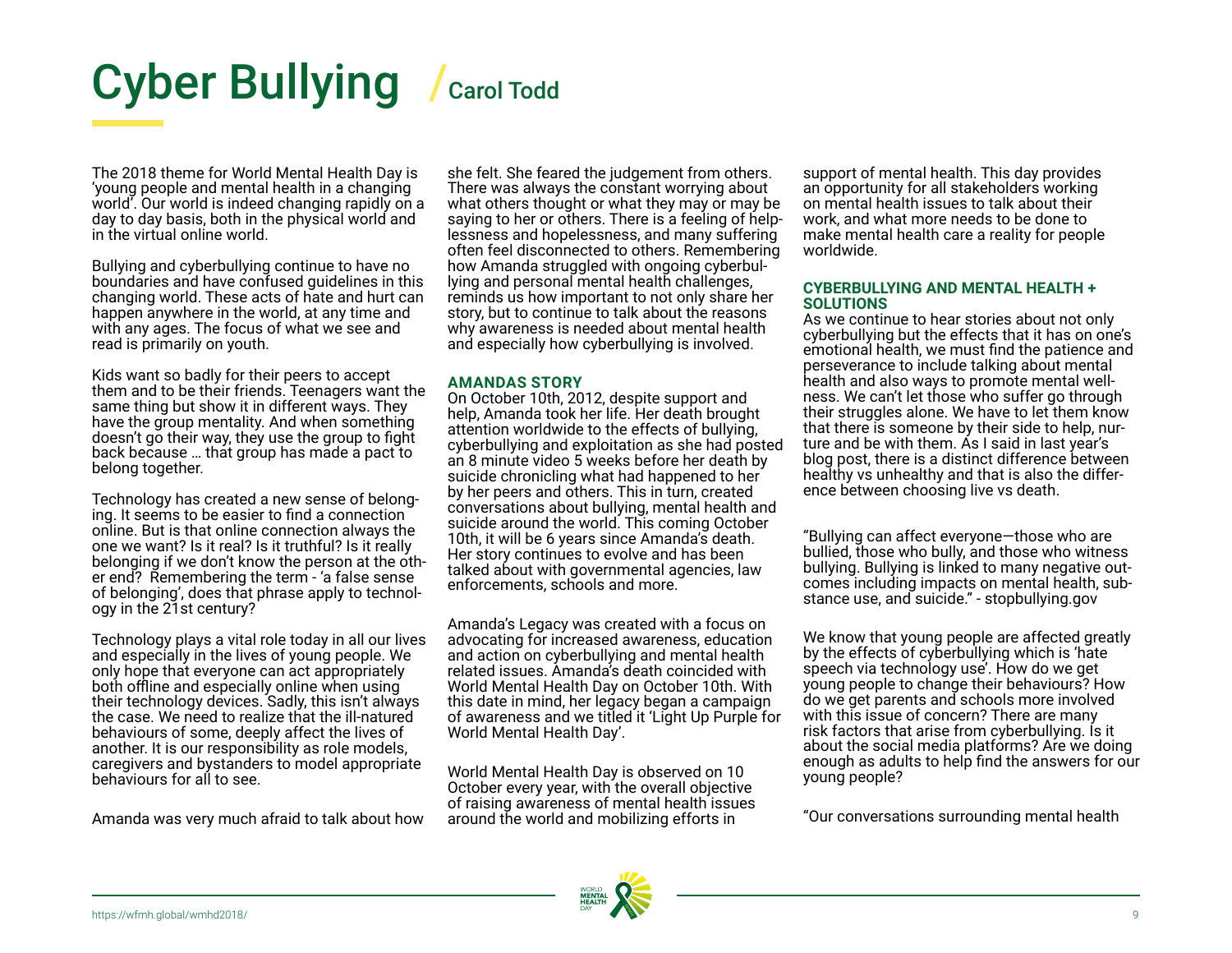have increased in the last five years with more people speaking out about their own personal challenges. These include voices of celebrities, sports figures, and the average person you see walking on the street. When we hear of yet another story of suicide, it creates opportunities to talk about what we are feeling and that it's also okay to ask for help. We know that education and awareness is necessary to bring together the conversations needed to break the cycle of harm to self and others. We must change the discussions and raise the commitment for action. We cannot be afraid to speak out about these issues with words and actions of more honesty and openness. It is important that people know that there is always someone out there who wants to help. The stigma of asking for help is often seen as a sign of weakness, when in fact, it is a sign of strength. It's not easy to ask for help. We must change the discussions and raise the commitment for action. We cannot be afraid to speak out about these issues with words and actions of more honesty and openness. Channelling Amanda's Legacy, I hope that one day our world will be filled with kindness, respect, empathy and compassion."

Where does respect and compassion come into play when we are teaching our young people? We are at the crossroads where there needs to be more of a focus on teaching how to interact both online and offline and make a difference in how young people treat each other. Our young people are already growing up in the vulnerable time in their lives with social media, school, peer bilities among our youth. What is needed is for<br>those who see something, need to say something. We have to remember that there can be. lasting effects of bullying and cyberbullying that go on in the lives of many.

One of the many things that I have learned is to be able to listen to others and realize that everyone has a story to share. Active listening without judgement can make the biggest difference in someone's life.

#### **LIGHT UP PURPLE**

The [Light Up Purple campaign](http://www.lightuppurple.com/) for World Mental Health Day was initiated in October 2013. This year marks the 6th year that Amanda's Legacy will be requesting that landmarks, organizations, businesses and people do something significant on October 10th for [World Mental Health Day.](http://www.who.int/mental_health/world-mental-health-day/2014/en/) It continues to be a[n initiative that has brough](http://www.who.int/mental_health/world-mental-health-day/2014/en/)t about increased global awareness and mental health education into the lives of families and their children of all ages. The short and long term effects of cyber-abusive behaviours with respect to mental health continue to be an ongoing topic of discussion among many.

According to [Wikipedia](http://en.wikipedia.org/wiki/World_Mental_Health_Day) it is defined as "a day for global mental health education, awareness and advocacy." It was first celebrated in 1992 as an initiative of the [World Federation for Mental](http://wfmh.com/)  [Health,](http://wfmh.com/) a global mental health organization with members in more than 150 countries. On this day every October, thousands of supporters bring attention to mental illness and its effects on people's lives worldwide.

Why was purple chosen? One of the reasons for choosing purple includes the combined color of pink (Canada's Pink Shirt initiative) & blue (U.S. anti-bullying + mental health awareness) would be a blended colour to signify unity and change. Structures light up in purple around the world, and people find ways to acknowledge the day in purple ways. Ask people to go find something purple and to show it off to others. When we are asked "what is all the purple about?", then we can share the reason(s). We need to know

and understand that it is okay to talk out loud about mental health and wellness, and to help to de-stigmatize it.

As we move towards October 10th, we must remember to take action and ensure that #MentalHealthMatters. We must do this, not only for one day, but to continue the conversations 365 days a year with a vengeance. We must think about the stories that make us smile and feel good. We must be that person to identify and support others through happiness and pain. We must be able to let others know that it is a sign of strength to ask for help, not weakness.

You can be involved too. Time to think CRE-ATIVELY for October 10th!! You are encouraged to do something that will begin or continue the conversations around cyberbullying and mental health. Think #Purple or any other colour you feel reflects World Mental Health Day. You can: shine a purple light, make your social media profile purple, make purple Jell-O, paint purple eggs, and decorate purple cookies. Just be CRE-ATIVE and UNABASHED and always remember that #MentalHealthMatters and that we need to #EndCyberbullying in whatever ways that matter.

Then be sure to join the conversation on Twitter and Instagram by sharing your images and using #MakeTodayPositive, #WorldMentalHealthDay, #stopbullying.

**CONCLUSION** tions such as - "What can we do to #EndCyber-<br>bullying and to promote positive mental health?" and "What things can we do to make a differ- ence?":

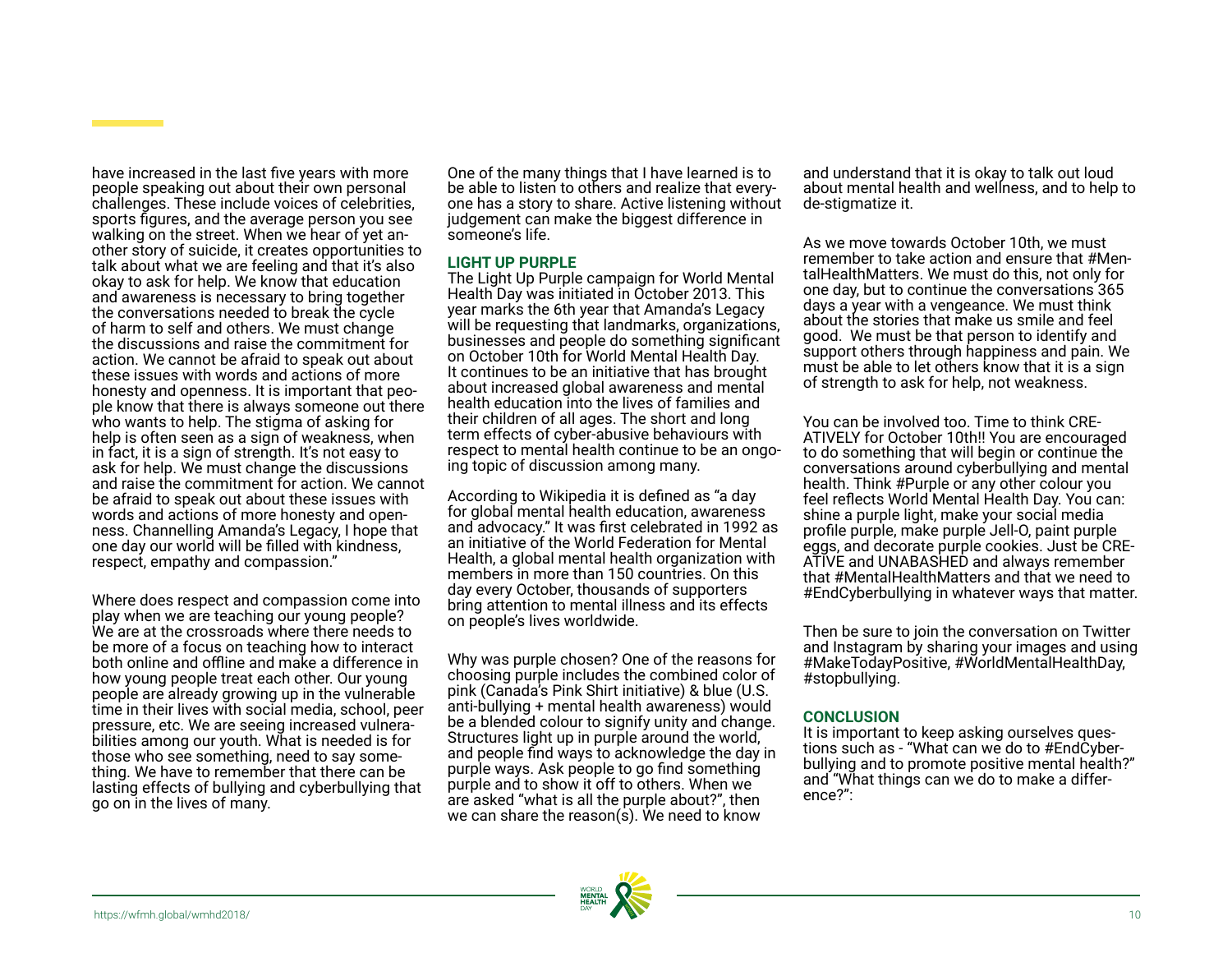- Listen to others with care and support
- Build healthy relationships both individual- $\bullet$ ly and in the family
- Family communication built with trust and respect, this will provide another layer of protection and safety within family dynamics.
- Empowering our children to be strong and  $\bullet$ to be able to walk away and tell someone if something is making them feel uncomfortable
- Most importantly, to establish TECH FREE  $\bullet$ TIMES for all family members and to spend this time doing something together

I want Amanda to be remembered, not for her death, but for a bigger cause. I don't want her legacy to fade. I want people to remember why this all started. She wanted to help people. She wanted people to treat people with compassion and support them not laugh at them. We are fragile and unique; just like snowflakes and like Amanda. No two are the same. We are ALL different and that's ok.

I can only hope that somewhere, Amanda is able to see what many of us are doing in order to make not only her voice but the voices of others heard. She would have not only wanted us to speak out for cyberbullying and mental health but to also educate on how to use technology in a reputable way.

Just as the gentle snowflake falls from the sky: Delicate. Beautiful. Unique. And fragile. Those are similar qualities to what each of us in this world might feel. That snowflake joins many others to make the landscape (although cold) beautiful. We must embrace the beauty of others and create that harmonious landscape for all of us.

If someone asks you "Why #purple today?", make sure to share why and also take the time to ask back "Have you got a story to share because I would like to listen?"

To learn more about Amanda Todd Legacy and how you can join in the support of making the world a place filled with less bullying, cyberbullying and more mental health support, go to the

websites for [Amanda Todd Legacy](http://www.amandatoddlegacy.org/) and [Light Up](http://www.lightuppurple.com/)  [Purple](http://www.lightuppurple.com/) where you will find more information on how to join in and participate with the campaign for World Mental Health Day 2018.

Carol Todd Parent, Educator, Advocate Founder, Amanda Todd Legacy

#### **CYBERBULLYING FACTS**

Knowing about bullying and the effects it has on others can be upsetting and life changing. Regardless, they are the facts and we must pay attention to them. It is important to keep informed so that we know what to say to our kids. As adults, we cannot hide from the reality that wrongful behaviours online (otherwise talked about as cyberbullying) hurts others in varying degrees. However much time is needed, we must spend time to learn how to talk with our kids about the repercussions of bullying. We need to teach about RESPECT, COMPASSION, EMPATHY and ultimately KINDNESS!

**We must think about the questions that spark the conversations:**

- **What is cyberbullying? Why does it happen?**
- **Where does cyberbullying occur?**
- **How are kids being affected?**
- **What are the strategies and solutions to make the problem lessen?**

Bullying is predatory and antagonistic behavior that contributes to the silent misery of millions of students and puts some at increased risk for suicidal thoughts and behaviors. - Centers for Disease Control and Prevention, n.d.; Hinduja, S., & Patchin, J. W. (2010)

Cyberbullying was defined as threatening or aggressive emails, texts or online posts, embarrassing or threatening pictures posted online, or using someone's identity to send out or post embarrassing or threatening information.

Bullying is any unwanted aggressive behavior(s) by another youth or group of youths who are not siblings or current dating partners that involves an observed or perceived power imbalance and is repeated multiple times or is highly likely to be repeated. - Cyberbullying.org (2017)

Children have the ability and resiliency to protect emselves and others and to alter their own behaviour once they are effectively informed about the risks. We should be empowering children at an early age to become good digital citizens and make informed and responsible choices when they use online media. - Marvin Bernstein, UNICEF Canada

In the past 4 weeks 42% of Canadian youth have been cyberbullied and 60% of Canadian youth witnessed others being cyberbullied. - Helping our kids deal with cyberbullying. A TELUS Wise parent's guide. -TELUS Wise (May 2018)

1 in 5 girls are cyberbullied, 1 in 10 boys are cyberbullied, 92% of teens ages 13-17 go online daily - StopBullying.org - https://www.stopbullying.gov/sites/default/files/2017-10/ cyberbullying-infographic.pdf

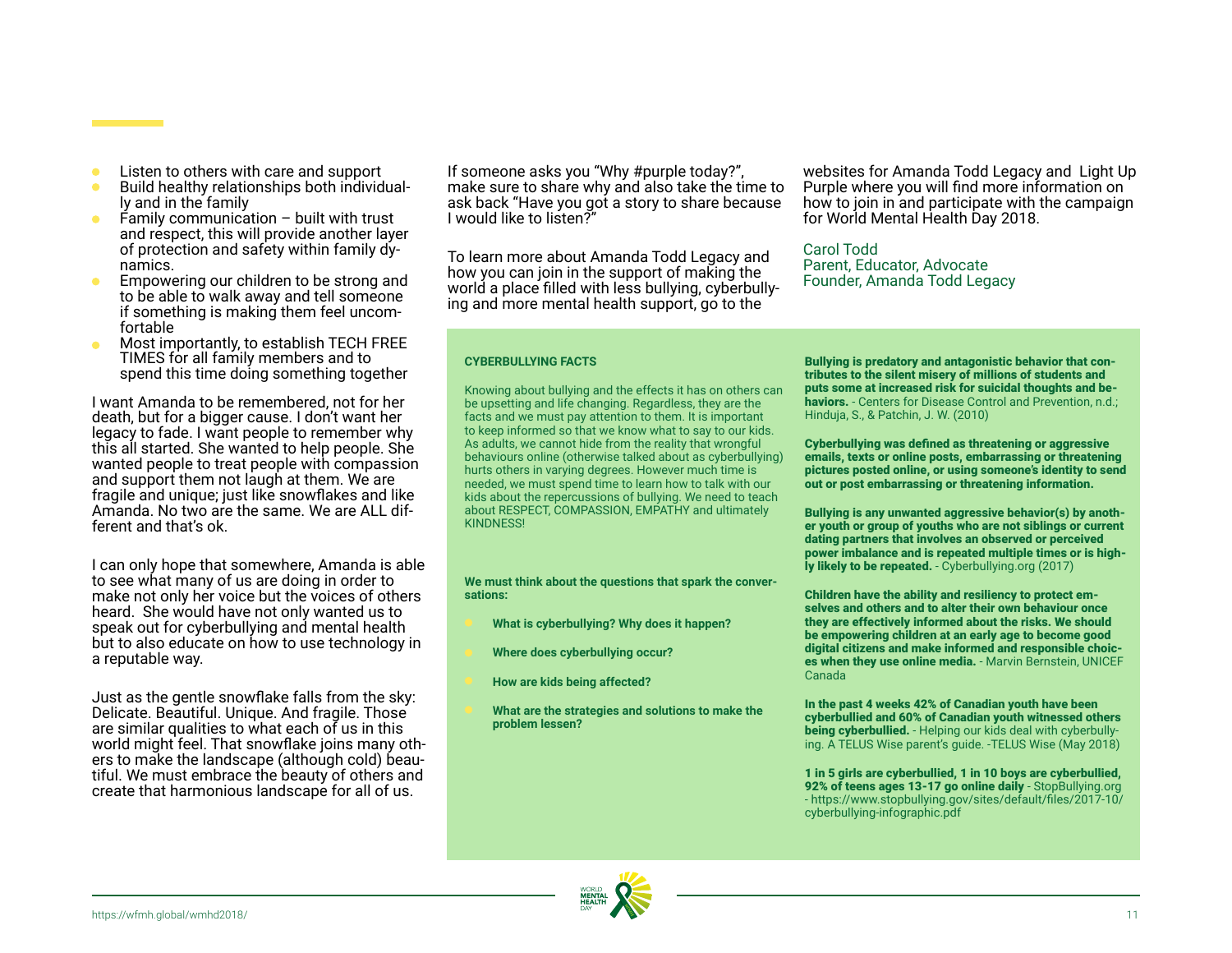### Childhood Bullying "Damages Adult Life" /BBC NEWS

**Bullying in childhood "throws a long shadow" into victims' adult lives, suggests research indicating long-term negative consequences for health, job prospects and relationships.**

The study tracked more than 1,400 people between the ages of nine and 26.

School bullies were also more likely to grow up into adult criminals.

The study, from Warwick University in the UK and Duke University in the US, concludes bullying should not be seen as "a harmless rite of passage".

The long-term impact of bullying in childhood was examined through the experiences of three different groups - those who had been bullied, those who had carried out the bullying and those who had been both victims of bullying and had also carried out bullying themselves.

#### **Long-term damage**

The research, published in Psychological Science, suggests the most negative outcomes were for those who had been both victims and perpetrators of bullying, described in the study as "bully-victims".

Described as "easily provoked, low in self-esteem, poor at understanding social cues, and unpopular with peers", these children grew into adults six times more likely to have a "serious illness, smoke regularly or develop a psychiatric disorder".

By their mid-20s, these former "bully-victims" were more likely to be obese, to have left school without qualifications, to have drifted through jobs and less likely to have friends.

*We cannot continue to dismiss bullying as a harmless, almost inevitable, part of growing up. We need to change this mindset and acknowl***edge this as a serious problem. ,,**<br>- Dieter Wolke, University of Warwick

- Dieter Wolke, University of Warwick

"

All of those involved in bullying, as victims or aggressors, had outcomes that were generally worse than the average for those who had not been involved in bullying.

Those who had been victims of bullying, without becoming bullies themselves, were more likely to have mental health problems, more serious illnesses and had a greater likelihood of being in poverty.

But compared with "bully-victims" they were more likely to have been successful in education and making friends.

There were also distinctive patterns for those who had been bullies, but who had not been bullied themselves.

These "pure bullies" were more likely to have been sacked from jobs, to be in a violent relationship and to be involved in risky or illegal behavior, such as getting drunk, taking drugs, fighting, lying and having one-night stands with strangers.

They were much more likely to have committed offences such as breaking into property.

However in terms of health and wealth, bullies had more successful outcomes than either the victims of bullying or those who were both bullies and victims.

Such "pure bullies" were identified as often being strong and healthy and socially capable - with their manipulative and aggressive behavior being seen as "deviant" rather than reflecting that they were "emotionally troubled".

The study included verbal, physical and psychological bullying and the comparisons were adjusted to take into account social background factors, such as family hardship, family stability and dysfunction.

"We cannot continue to dismiss bullying as a harmless, almost inevitable, part of growing up. We need to change this mindset and acknowledge this as a serious problem for both the individual and the country as a whole; the effects are long-lasting and significant," said Prof Dieter Wolke of the University of Warwick.

"In the case of bully-victims, it shows how bully- ing can spread when left untreated. Some inter- ventions are already available in schools but new tools are needed to help health professionals to identify, monitor and deal with the ill-effects of ting the time and resource to these interventions to try and put an end to bullying."

Emma-Jane Cross, founder of the anti-bullying charity BeatBullying, said: "This groundbreaking<br>study shines a light on what has been an overlooked subject for society and the economy. The findings demonstrate for the first time just how far-reaching and damaging the consequences of bullying can be."

#### BBC NEWS

By Sean Coughlan Education Correspondent [https://www.bbc.com/news/educa](https://www.bbc.com/news/education-23756749)[tion-23756749](https://www.bbc.com/news/education-23756749)

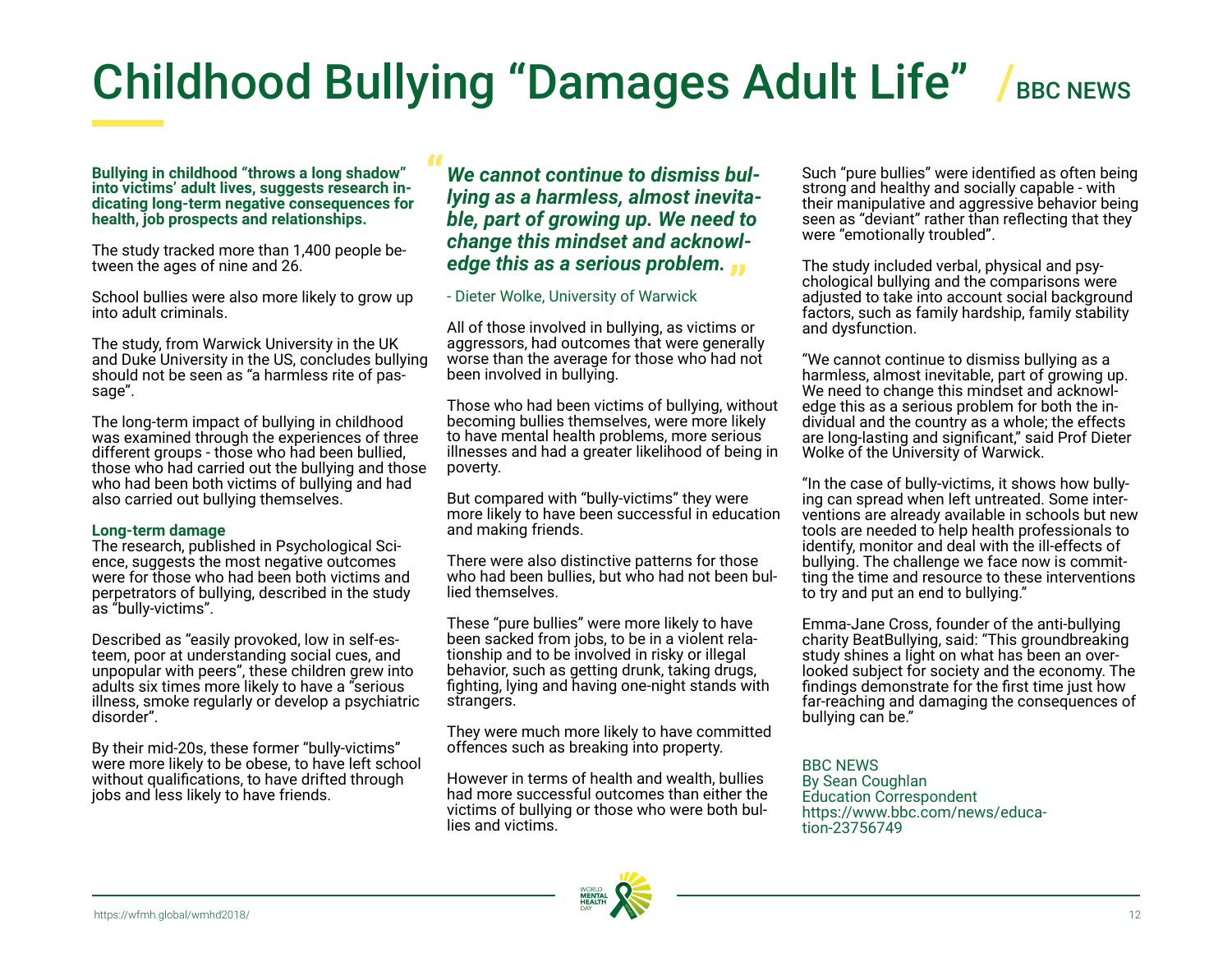## Preventing Cyberbullying /Top Ten Tips for Teens

1. Educate yourself. To prevent cyberbullying from occurring you must understand exactly what it is. Research what constitutes cyberbullying, as well as how and where it is most likely to occur. Talk to your friends about what they are

2. Protect your password. Safeguard your password and other private information from prying eyes. Never leave passwords or other identifying information where others can see it. Also, never give out this information to anyone, even your best friend. If others know it, take the time to

3. Keep photos "PG." Before posting or sending that sexy image of yourself, consider if it's something you would want your parents, grandparents, and the rest of the world to see. Bullies can use this picture as ammunition to make life

4. Never open unidentified or unsolicited messages. Never open messages (emails, text messages, Facebook messages, etc.) from people you don't know, or from known bullies. Delete them without reading. They could contain viruses that automatically infect your device if opened. Also never click on links to pages that are sent from someone you don't know. These

seeing and experiencing.

change it now!

miserable for you.

too could contain a virus designed to collect your personal or private information.

5. Log out of online accounts. Don't save passwords in form fields within web sites or your web browser for convenience, and don't stay logged in when you walk away from the computer or cell phone. Don't give anyone even the slightest chance to pose as you online through your device. If you forget to log out of Facebook when using the computer at the library, the next person who uses that computer could get into your account and cause significant problems for you.

**6.** Pause before you post. Do not post anything that may compromise your reputation. People will judge you based on how you appear to them online. They will also give or deny you opportunities (jobs, scholarships, internships) based on this.

7. Raise awareness. Start a movement, create a club, build a campaign, or host an event to bring awareness to cyberbullying. While you may understand what it is, it's not until others are aware of it too that we can truly prevent it from occurring.

8. Set up privacy controls. Restrict access of your online profile to trusted friends only. Most

social networking sites like Facebook and Google + offer you the ability to share certain information with friends only, but these settings must be configured in ordered to ensure maximum protection**.**

**9.** "Google" yourself. Regularly search your name in every major search engine (e.g., Google, Bing, and Yahoo). If any personal information or photo comes up which may be used by aggressors to target you, take action to have it removed before it becomes a problem.

 $10.$  Don't be a cyberbully yourself. Treat others how you would want to be treated. By being a jerk to others online, you are reinforcing the idea that the behavior is acceptable.

This Top Ten List specifies how teenagers can keep themselves safe from online harassment and victimization online.

Find more fact sheets and information at Cyberbullying.org

Hinduja, S. & Patchin, J.W. (2012). Preventing Cyberbullying: Top ten tips for teens. Cyberbullying Research Center. Retrieved [August 2018], from https://cyberbullying.org/Top-Ten-Tips-Teens-Prevention.pdf

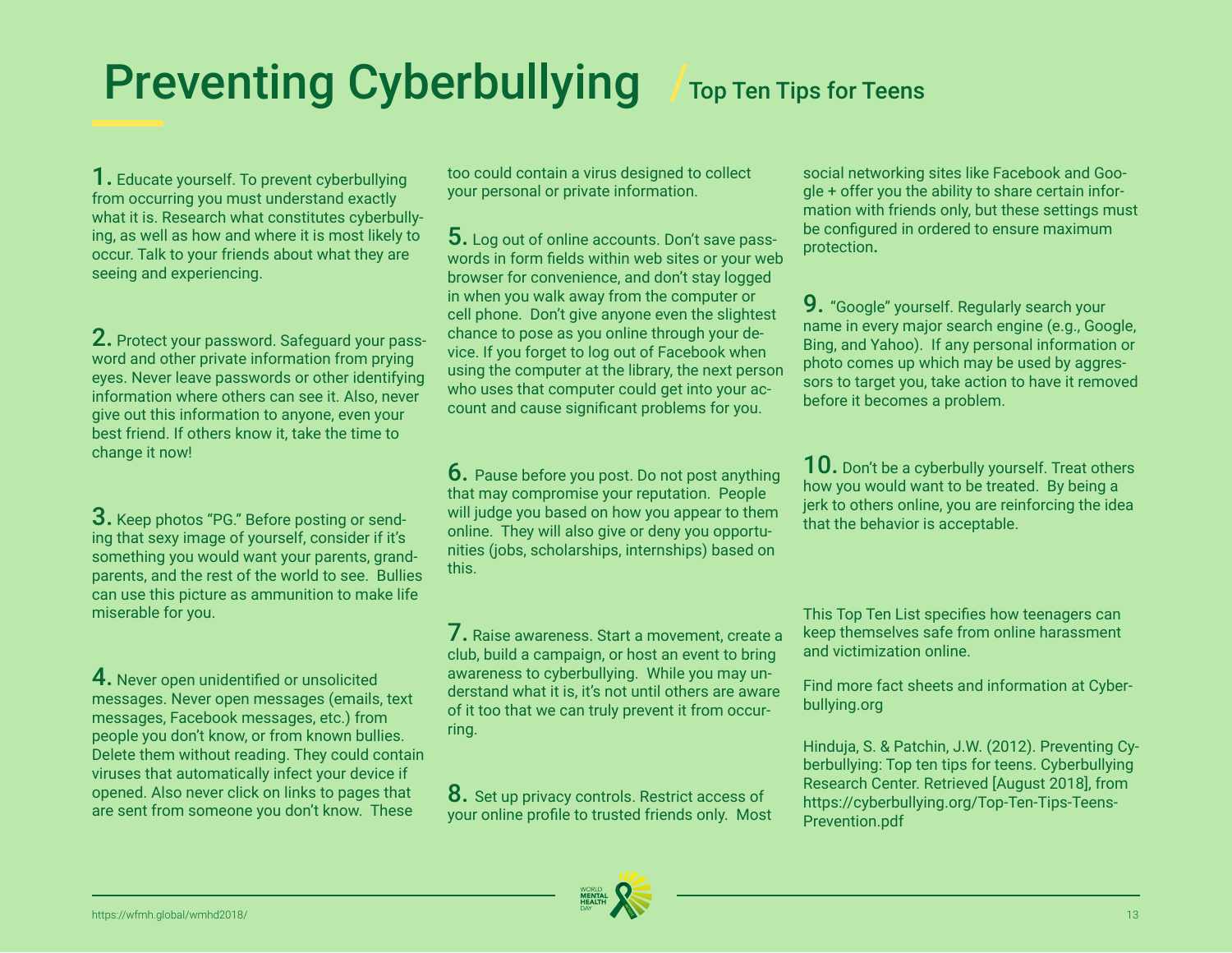## The Effects of Trauma on Young People

In this date in time, young people are in more peril than ever before. The international news carries increasing stories about violence and trauma and it seems to be increasing on a daily basis. While the stories are often about adults, there are always children involved. The refugee population increases with countries being less willing to relocate them. Children are witnessing violence and disasters on a regular basis and can be affected by these events around them, with the consequences lasting a lifetime. A traumatic event can be anything from domestic abuse, neglect, floods, earthquakes, gun violence, war, physical assaults and accidents. Some trauma is common in a lifetime but young people who do not have support systems, years of increased resilience can be affected in ways that can last for months, years or a lifetime.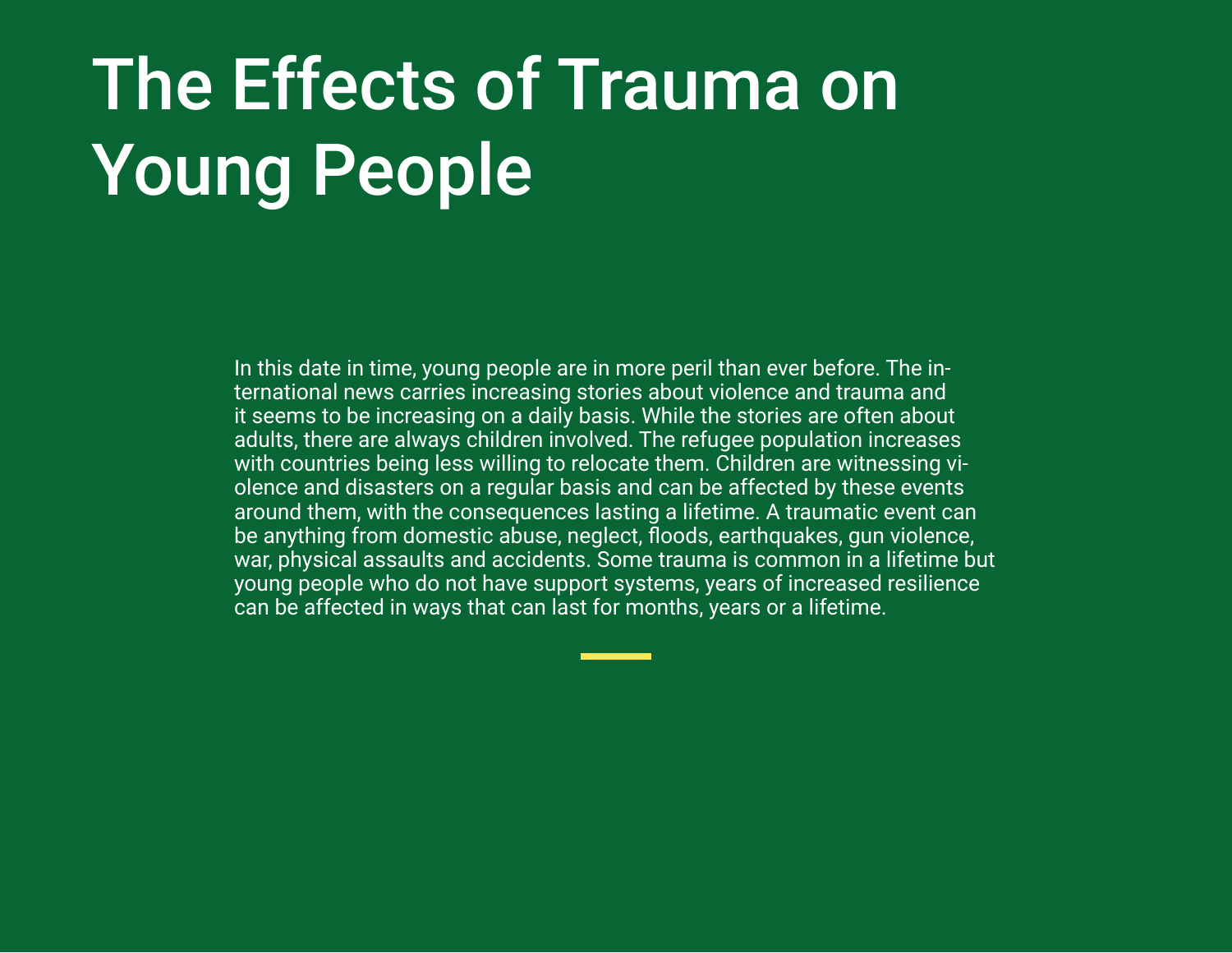### Children From All Walks of Life Endure Violence, and Millions More Are At Risk /UNICEF

Violence against children takes many forms, including physical, sexual, and emotional abuse, and may involve neglect or deprivation. Violence occurs in many settings, including the home, school, community and over the Internet. Similarly, a wide range of perpetrators commit violence against children, such as family members, intimate partners, teachers, neighbors, strangers and other children. Such violence not only inflicts harm, pain and humiliation on children; it also kills. All children have the right to protection from violence, regardless of the nature or severity of the act and all forms of violence can cause harm to children, reduce their sense of self-worth, affront their dignity and hinder their development. Examining global patterns of violence as well as attitudes and social norms sheds light on an issue that has remained largely undocumented. Using data to make violence against children and its many ramifications more visible will bring about a fuller understanding of its magnitude and nature and offering clues to its prevention.

The protection of children from all forms of violence is a fundamental right guaranteed by the Convention on the Rights of the Child and other international human rights treaties and standards. Yet violence remains an all-too-real part of life for children around the globe – regardless of their economic and social circumstances, culture, religion or ethnicity – with both immediate and long-term consequences. Children who have been severely abused or neglected are often hampered in their development, expe-

rience learning difficulties and perform poorly at school. They may have low self-esteem and suffer from depression, which can lead, at worst, to risk behavior and self-harm. Witnessing violence can cause similar distress. Children who grow up in a violent household or community tend to internalize that behavior as a way of resolving disputes, repeating the pattern of violence and abuse against their own spouses and children. Beyond the tragic effects on individuals and families, violence against children carries serious economic and social costs in both lost potential and reduced productivity.

While all children and adolescents may experience violence, being a girl presents some unique vulnerability. In fact, every 10 minutes, somewhere in the world, an adolescent girl dies as a result of violence<sup>1</sup>. Yet these deaths represent only the most extreme and irrevocable assaults in a long continuum of violence faced by adolescent girls that are often exacerbated by gender discrimination, norms and practices.

Over the last decade, recognition of the pervasive nature and impact of violence against children has grown. Still, the phenomenon remains largely undocumented and underreported. This can be attributed to a variety of reasons, including the fact that some forms of violence against children are socially accepted, tacitly condoned or not perceived as being abusive. Many victims are too young or too vulnerable to disclose their experience or to protect themselves. And all too often when victims do denounce an abuse, the legal system fails to respond and child protec-

tion services are unavailable. The lack of adequate data on the issue is likely compounding the problem by fueling the misconception that violence remains a marginal phenomenon, affecting only certain categories of children and perpetrated solely by offenders with biological predispositions to violent behavior. One of the limitations inherent in any attempt to document violence against children is what it leaves out: the presumably large numbers of children unable or unwilling to report their experiences.

The process of understanding and addressing violence against children will continue to be fraught with difficulties. Nevertheless, as additional strategies to end violence are formulated and carried out, it is also clear that systematic investments in data generation are vital. The evidence that results is essential to monitoring commitments, informing the development of new programs, policies and laws and assessing their effectiveness. Future research should focus on not only documenting the prevalence of violence but also understanding the underlying factors that fuel it and evaluating interventions aimed at preventing and responding to it. Broad dissemination of data in accessible formats will continue to be needed to raise awareness and to foster the political will required to develop and implement effective strategies and action – at all levels of society.

Ending violence against children is in our hands. With reliable data, we will know when this human rights imperative is finally achieved.

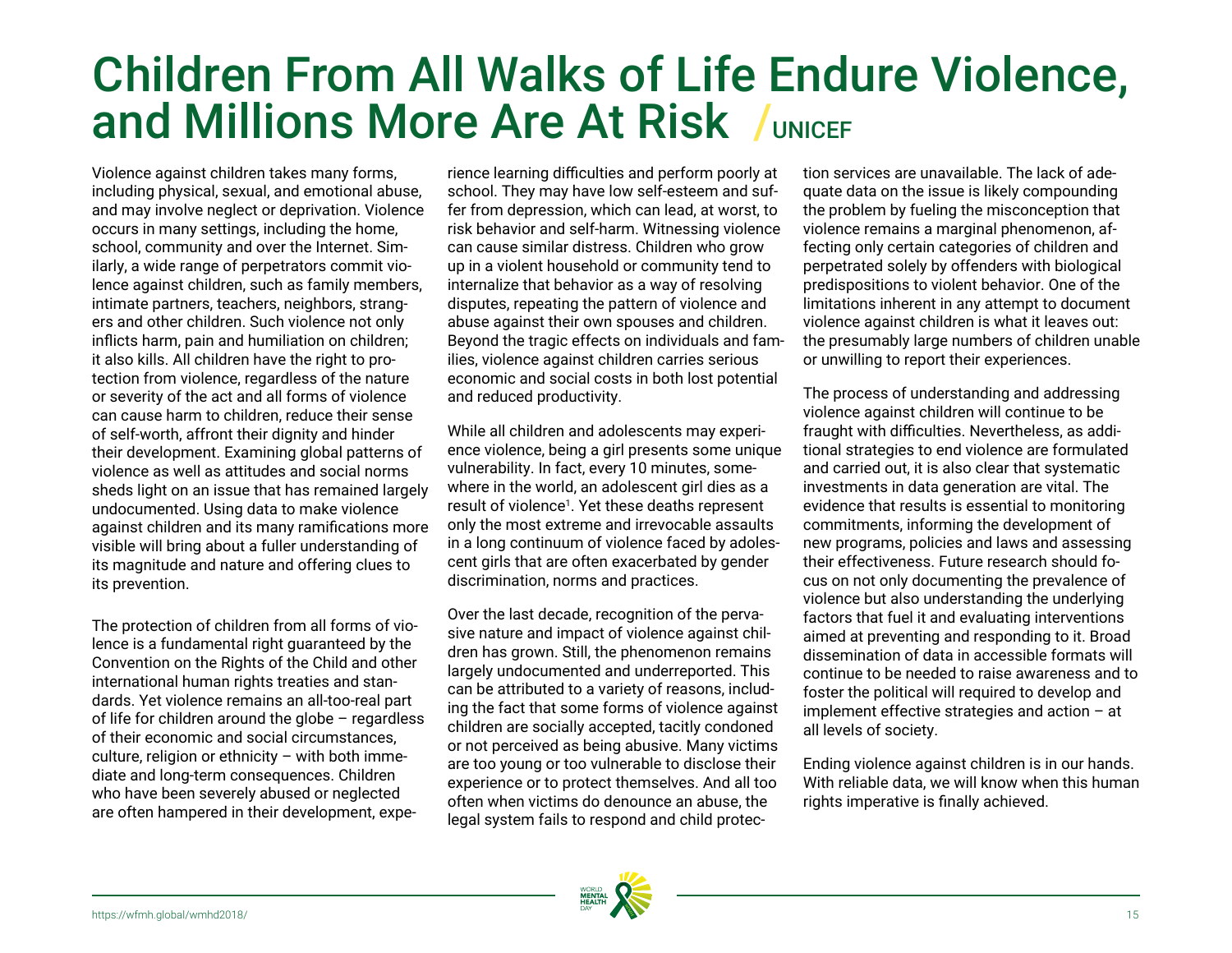"1. States Parties shall take all appropriate legislative, administrative, social and educational measures to protect the child from all forms of physical or mental violence, injury or abuse, neglect or negligent treatment, maltreatment or exploitation, including sexual abuse, while in the care of parent(s), legal guardian(s) or any other person who has the care of the child.

2. Such protective measures should, as appropriate, include effective procedures for the establishment of social programs to provide necessary support for the child and for those who have the care of the child, as well as for other forms of prevention and for identification, reporting, referral, investigation, treatment and follow-up of instances of child maltreatment described heretofore, and, as appropriate, for judicial involvement."

– *Article 19 of the Convention on the Rights of the Child*

**All forms of violence against chil-**<br>dren. however light, are unaccept**dren, however light, are unacceptable. […] Frequency, severity of harm and intent to harm are not prerequisites for the definitions of violence. States parties may refer to such factors in intervention strategies in order to allow proportional responses in the best interests of the child, but definitions must in no way erode the child's absolute right to human dignity and physical and psychological integrity by describing some forms of violence as legally and/or socially acceptable.** "

#### **References**

1. United Nations Children's Fund, *A Statistical Snapshot of Violence against Adolescent Girls*, UNICEF, New York, 2014. https://data.unicef.org/topic/adolescents/ violence/



<sup>–</sup> United Nations Committee on the Rights of the Child, General Comment No. 13 on the Convention on the Rights of the Child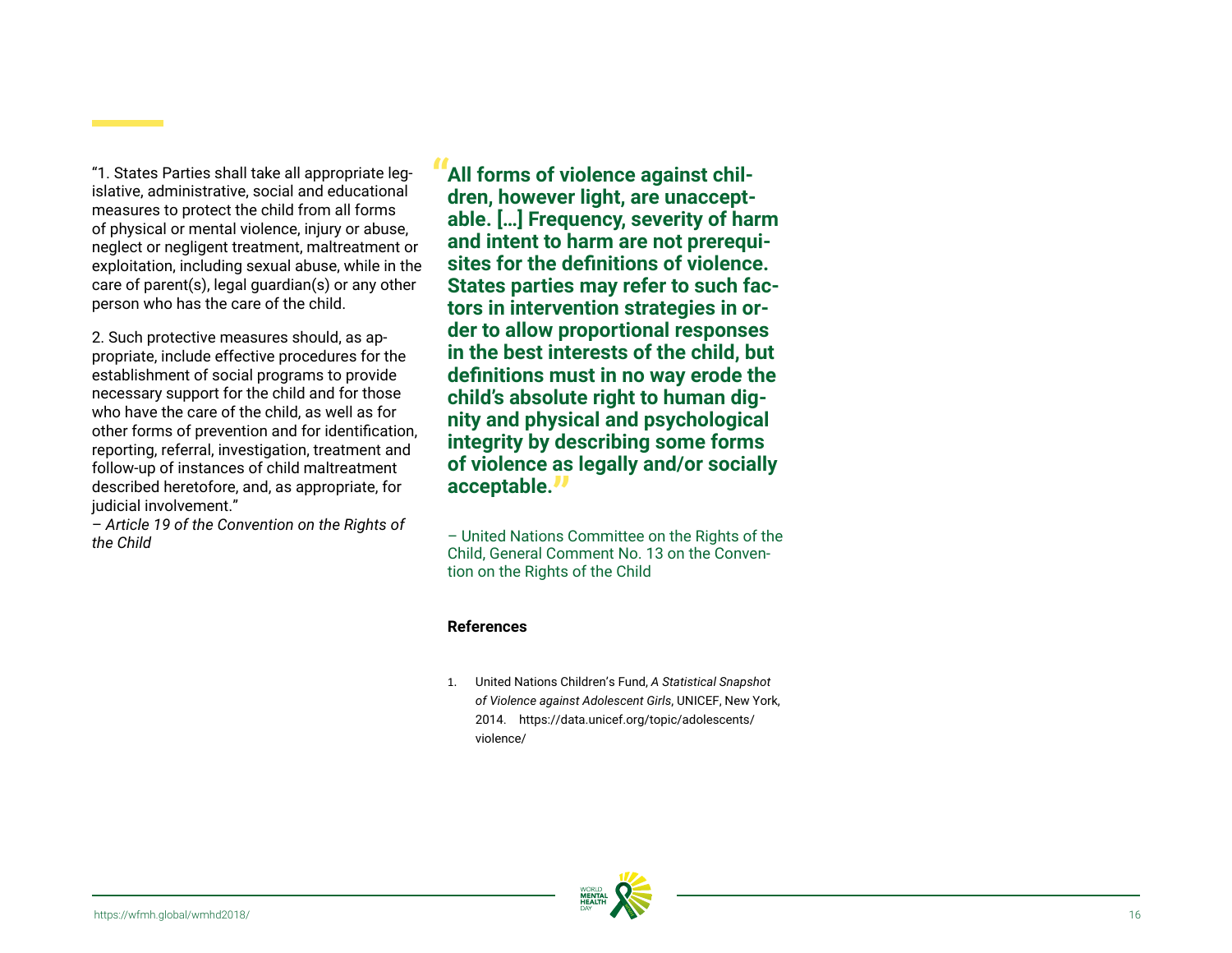## The Invisible Trauma of War-affected Children /<br>Millions of children struggle with the physical and psychological traumas of war Robert T. Muller, PhDRobert T. Muller, PhD

Eighteen million children are being raised in the chaos of war. In the past ten years, as a result of armed conflict, over 2 million children have been killed, 6 million have been disabled, 20 million are homeless, and more than 1 million have become separated from their caregivers.

In 1996, Graça Machel, former wife of Nelson Mandela, released a UN report entitled "The Impact of War on Children," bringing international attention to the subject among policy makers and academics. The 10 recommendations made in the report have become guiding principles to aid war-affected children. Advancements have been made by the international community to address issues of security, displacement, and human rights monitoring, but less support has come to the psychosocial and educational needs of war-affected children.

War vets speak of the images, sounds and smells that continue to haunt them. Many speak of [nightmares,](https://www.psychologytoday.com/us/conditions/nightmares) flashbacks and periods of crippling [grief](https://www.psychologytoday.com/us/basics/grief).

So too, children living in violent, terrorized environments experience such horrors as destruction of their homes, and the death of [parents,](https://www.psychologytoday.com/us/basics/parenting) siblings, neighbors and friends. Many live in circumstances where they make critical survival decisions to hide under deceased remains of others, to kill or be killed, and often live through situations where they believe they will die.

Recent years have seen celebrity and political activists join in the discussion. Following his own recovery from severe post-traumatic [stress](https://www.psychologytoday.com/us/basics/stress)  disorder [\(PTSD](https://www.psychologytoday.com/us/basics/post-traumatic-stress-disorder)), Canadian Lieutenant-General

Roméo Dallaire, released two books "Shake Hands with the Devil" and "They Fight Like Soldiers, They Die Like Children," detailing the horrors he witnessed in Rwanda and his mission to stop the use of child soldiers. Hollywood films have included Hotel Rwanda, Blood Diamond, and Machine Gun Preacher.

Despite media attention, response has been limited. Immediate measures for increased protection and security are necessary and being actively pursued, but the more regenerative responses like those of child-focused psychosocial and trauma rehabilitation are not being appropriately supported or implemented despite the demand and need for these interventions among affected communities.

Following the genocide in Rwanda, in psychological interviews, more than 60% of children claimed that they didn't care if they ever grew up. While the global community struggles to value and prioritize global mental [health](https://www.psychologytoday.com/us/basics/health) care, millions of war-affected children around the world are left in the wake of traumatic experiences with little to no support.

Children between the ages of 12-18, having had more years exposed to violent conflict, struggle to recover from years of compounding traumas. Interviews within refugee camps reveal pervasive feelings of [depression](https://www.psychologytoday.com/us/basics/depression), anxiety, hopelessness, grief, resentment, [anger,](https://www.psychologytoday.com/us/basics/anger) and [fear](https://www.psychologytoday.com/us/basics/fear) among war-affected children.

Graça Machel reports, "The physical, sexual and emotional violence to which they [children] are exposed shatters their world. War undermines

the very foundations of children's lives, destroying their homes, splintering their communities and breaking down their trust in adults."

Without the support of the international community, most of these children will carry these heavy emotional burdens into adulthood.

Humanitarian aid generally focuses on the concrete, what we can see, measure, build: Food, medicine, bricks, and mortar. Psychological trauma is invisible.

To address the mental health needs of war-affected children as they relate to future peace building [goals](https://www.psychologytoday.com/us/basics/motivation), international interventions are being established with a focus on the complex interplay between children's psychological and social development. These "psychosocial" interventions support not just the emotional healing and development of compassion and [empathy](https://www.psychologytoday.com/us/basics/empathy), but recognize the important dynamics between children and the social environment in which they form attachments, acquire a sense of belonging, and learn codes of pro-social behavior.

For more information on psycho-social and trauma rehabilitation check out Dr Muller's new book – "Trauma & the Struggle to Open Up" at [https://](https://www.amazon.com/Robert-T.-Muller/e/B0033AFO5A) [www.amazon.com/Robert-T.-Muller/e/B0033A-](https://www.amazon.com/Robert-T.-Muller/e/B0033AFO5A)[FO5A](https://www.amazon.com/Robert-T.-Muller/e/B0033AFO5A)

Robert T. Muller, Ph.D., C.Psych. Professor, Faculty of Health, York University Fellow, International Society for the Study of Trauma & Dissociation Founding Editor, The Trauma & Mental Health Report rmuller@yorku.ca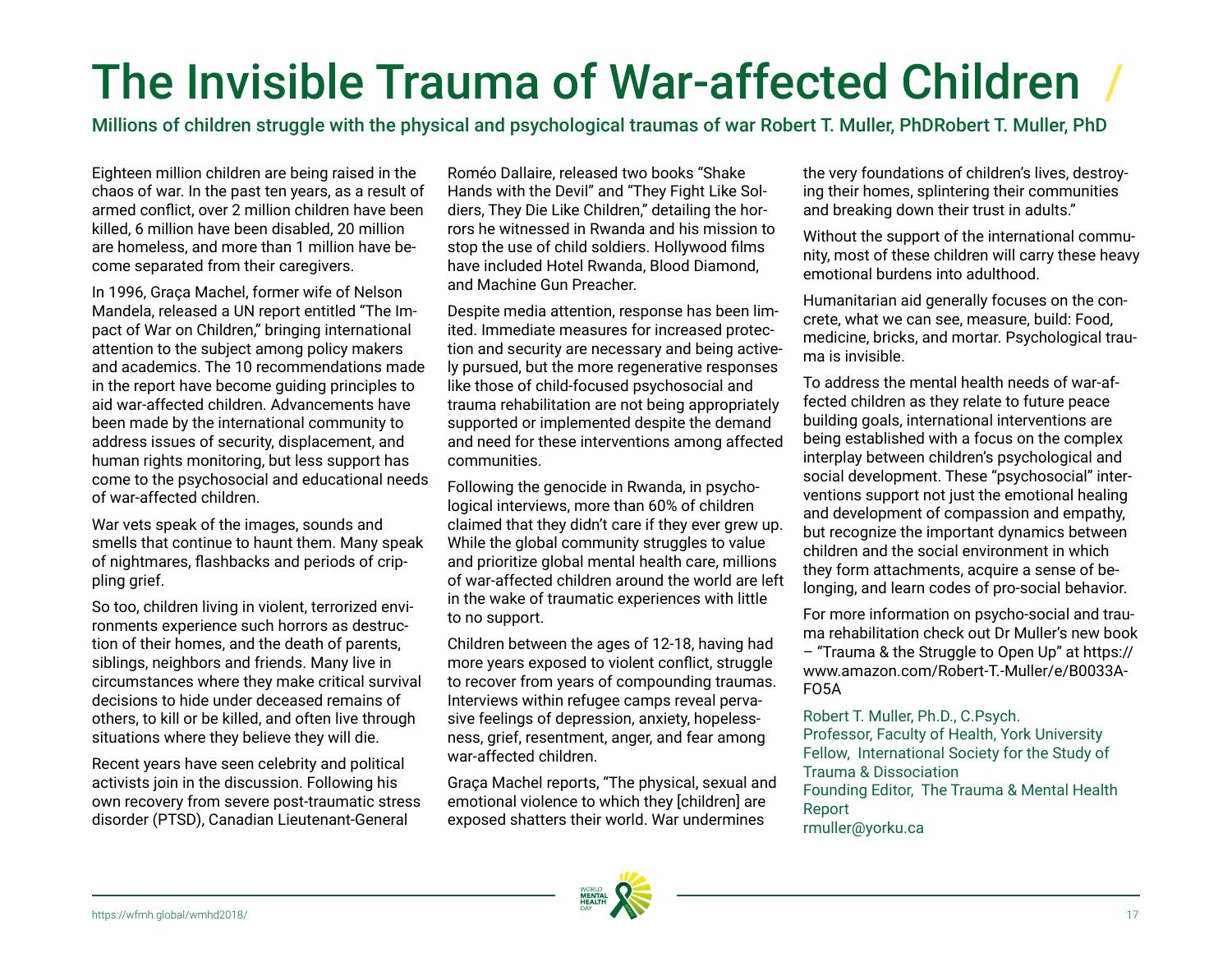### Talking Points: Helping Youth Following Mass Violence / Rutgers University Behavioral Health Care

Mass violence is shocking and disturbing to youth on so many levels. One is that it disrupts the way that they see the world. When threat is minimal, youth see the world as a safe and meaningful place and they feel a sense of control over their environment. When threat is high, youth can feel out of control, unsafe and that the world has lost its meaning. They can begin to worry that dangerous things can befall them or those they love. When violence is perpetrated by adults, the very people youth look to for protection, the impact is powerful. Additionally, venues such as movie theatres and other public places of entertainment are where youth and their families go for fun and relaxation and where they feel safe and free from harm.

Parents and school personnel can be helpful in mitigating the emotional effects of community violence on youth. Below are some strategies for dealing with these tragedies and assisting youth in regaining their sense of safety and security.

#### **Monitor the amount of TV watching.**

These kinds of events attract mass media attention. Frightening, dramatic and sad images are often repetitively displayed in newsprint, on television or radio. Watching these kinds of scenes may fixate the images of violent death and increase feelings of vulnerability. It is important to monitor what youth are viewing and limit their exposure to upsetting media coverage.

#### **Ask your children what they have heard or what other kids are saying.**

Give youth accurate information and correct any

misinformation. Gear the information to their age and refrain from focusing on the graphic details of the incident. They may ask what homicide means. While it is not necessary to go into detail, you may want to say "It means that someone killed another person on purpose; it was not an accident."

Children often have many developmental issues regarding the integrity of the body. Hearing about the death of someone close to their age, especially a death that was violent can increase anxiety about their own body. Some children may ask specific questions like "What happens when you get shot?" You can answer the question in a more clinical way, avoiding the graphic details. For example: "When you get shot, it can injure the part of the body that got hit. Sometimes the injury can be so serious it can make the heart stop working and the person dies. Sometimes a person is not injured as badly and they can go to the hospital and be taken care of by the doctors and nurses and then go home to their families."

#### **Find out what concerns your child has and take them seriously.**

Youth often feel more vulnerable than adults because of their size and their limited physical and emotional resources. Therefore, some of their fears may seem trivial or unrealistic to adults but can occupy the youth's thoughts and dreams just the same. It is important to take their concerns seriously and offer reassurance. You can ask them "After hearing about these kinds of things, what do you think most kids worry about?"

#### **Tackle the tough questions.**

Children will ask questions like "why did this happen?" Imbedded in this question are several others: "How could someone get so out of control to do this kind of thing?" and "Could this happen to me or to people I love?"

#### **Why did this happen?**

Explain to youth "we may not know the exact reason why this violence occurred, but it is clear that the person that did these things was very troubled and was not able to think clearly about how to deal with their thoughts, feelings and problems. The result was that they were not able to control their impulses or urges to hurt others. They also did not tell anyone about their thoughts, feelings and problems in time for others to help them figure out good ways to fix them without hurting anyone.

This is a good time to teach the importance of help seeking. Explain to children "sometimes people have thoughts and feelings that make them feel hurt, angry, confused, or scared inside. It is important for everyone to have someone to talk to who can help them solve problems and feel better. Ask your child "who would you talk to if you were feeling hurt or scared or confused inside?" Have them name several adults inside and outside the family so their support system is enlarged.

#### **Could this happen to me or to people that I care about?**

To balance the enormity of violent acts, it is important to explain to youth that "these kinds

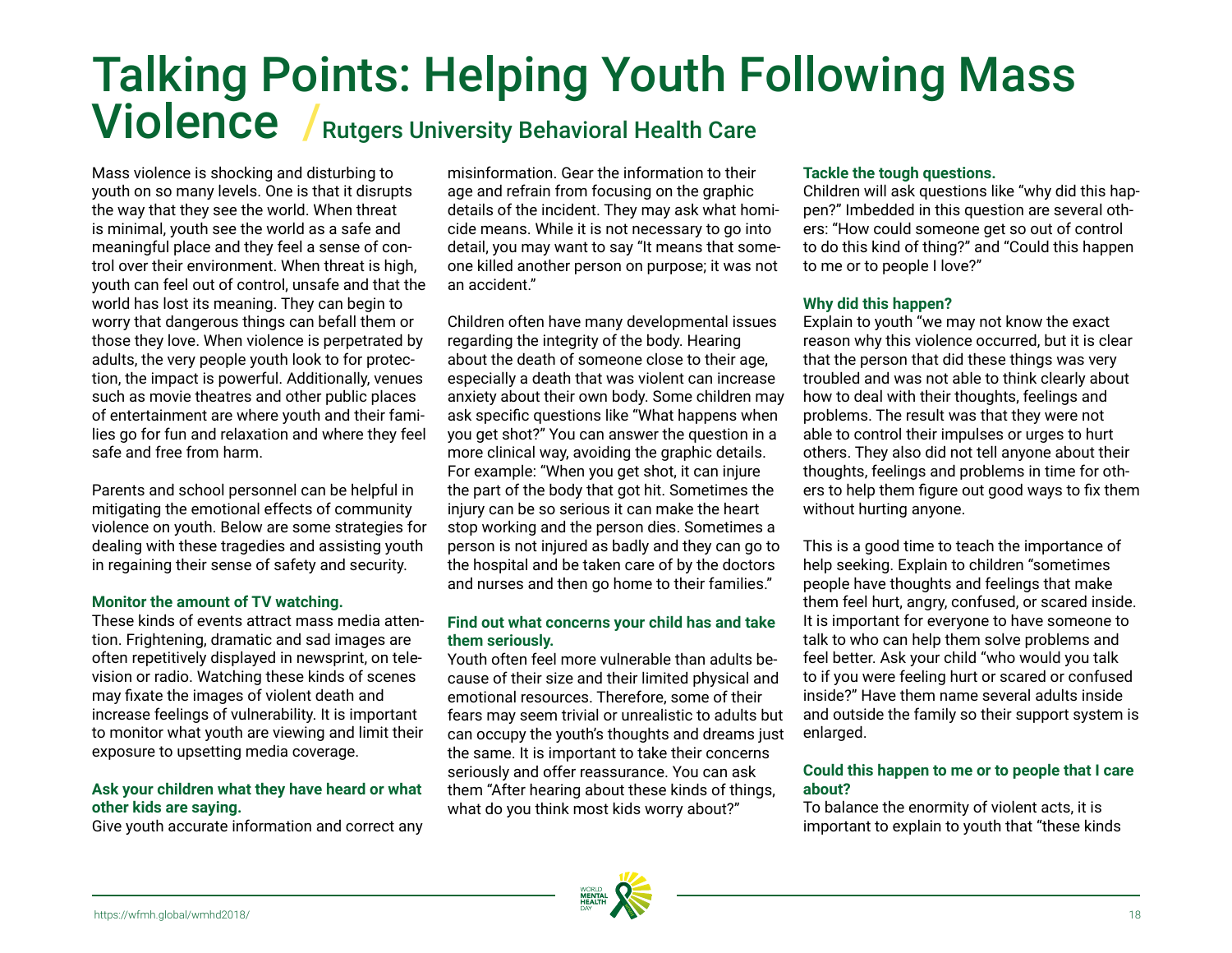of events are very unusual. Most people do not want to hurt others. You can speculate with them about the number of movie theatres in the United States (or the world for that matter) and compare that number with the number of movie theatres in which this kind of violence has occurred. This is not to minimize the horrific impact of these events but to put them into a perspective that will help youth regain a feeling of safety.

It is important to bring the discussion back to the youth's own experiences and talk about the adults in their life who love them and are there to protect them. It is also helpful to talk about the ways in which the impacted community has come together to help each other cope during this terrible event. Focus on stories that include caring acts of kindness, compassion and resilience even in the face of the tragedy.

#### **Keep the routine.**

Routine provides youth with a sense of security. The routine of daily activities including school, after school activities and sports are important to mitigate the feeling that the 'world is out of control'.

#### **Spend time together as a family.**

Increase opportunities for play, fun and relaxation. Connecting with friends and family members helps children feel there is a safety net of people around them.

#### **Allow some time for extra comforting.**

Youth often need some additional time for soothing and comforting when they are dealing with

upsetting circumstances. Extra hugs, cuddling, and storytelling (even middle school youth enjoy having their parents read to them), are helpful. After these kinds of incidents, children and teens may have nightmares or fears. It might be helpful to allow the child to sleep in close proximity to the parents for a bit of time. Sleeping bags or cots could be used for a few nights.

If you find that your child is having difficulty staying in school because of anxiety, you may want to arrange with the counseling department to allow one phone call to you during lunch. Do all you can to help your child go to school and remain there.

#### **Process your own feelings.**

Youth will take their cues from the adults around them. It is important for the adults to take care of themselves and their feelings as well as their child's. If you are feeling upset, anxious or fearful it will be important for you to find a trusted adult to talk to. Avoid talking about your fears in front of your children.

#### **Monitor your child's behavior and seek assistance if necessary.**

While the signs and symptoms below can be normal in the early days and weeks following a violent incident, if they do not abate or they increase, additional help may be required. If you have concerns about your child, do not hesitate to contact your school's counseling department or your local community behavioral health center.

- Somatic complaints (stomachaches, headaches and muscle pain)
- Changes in eating
- Changes in behavior (increase in irritability, aggression, anger, or becoming more fearful and clinging)
- Changes in school performance
- Withdrawal from friends and family
- Difficulty concentrating
- **Nightmares**
- Inability to stop thinking about the event
- Refusing to attend school or go into public places
- Worrying excessively about something bad happening to them or someone they love

Rutgers University Behavioral Health Care [http://ubhc.rutgers.edu/tlc/guidelines/parents/](http://ubhc.rutgers.edu/tlc/guidelines/parents/HelpingYouthFollowingMassViolence.html) [HelpingYouthFollowingMassViolence.html](http://ubhc.rutgers.edu/tlc/guidelines/parents/HelpingYouthFollowingMassViolence.html)

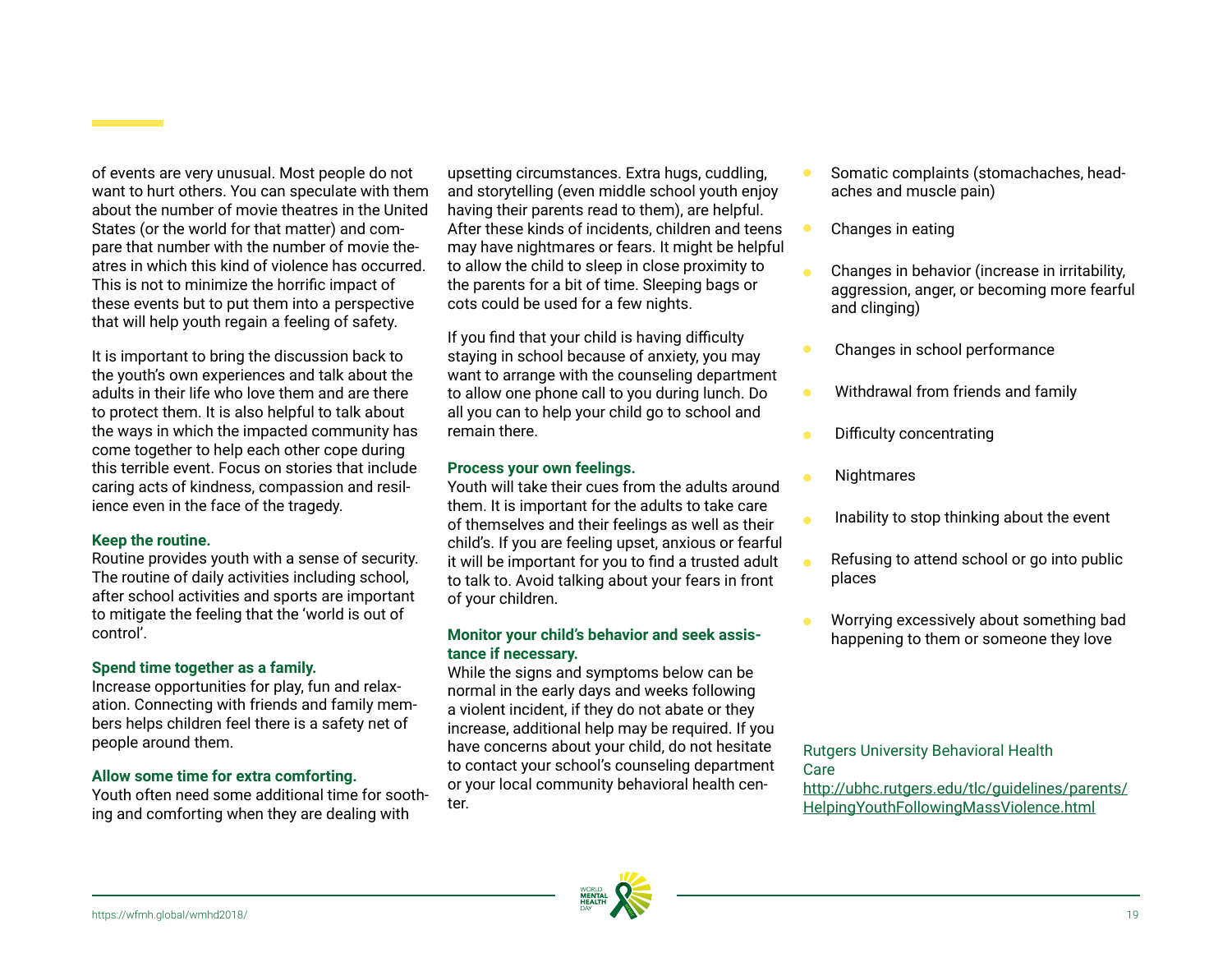### Mental Health Responses for Young People Facing Natural or Man-made Disasters / Alan Cohen & Yotam Dagan

After the horrific school shooting that killed 17 in Marjorie Stoneman Douglas High School, Parkland Florida, last February, Carson Abt, a senior year student wrote: "As Albus Dumbledore, the wise headmaster of Harry Potter's Hogwarts, said, "Happiness can be found in the darkest of times, if one only remembers to turn on the light." My teachers are the light. Through a combination of training and determination, they calmed the fear of some and saved the lives of others. When schools across the country lower their flags and share our darkness, they should also share our light. Maybe heroism can't be taught, but preparedness certainly can be. Every teacher should have training for a school shooting like mine did". - My Teachers at Marjory Stoneman Douglas Saved Lives by Carson Abt, New York Times, Feb. 26, 2018

Carson's strong words, and her fellow students' activism, inspired America. She talked about her teachers' active shooter, "code red" alert and preparedness and of how they reacted.

This article stresses that preparing for a school shooting, a fatal accident or a natural disaster, in the sense of knowing what to do and how to act, is only part of the equation. Psychological preparedness is equally if not more important.

#### **Psychological preparedness**

The idea of preparing young people to cope psychologically with disaster has been around for some decades (Lahad et al 1993). A comprehensive review of how youngsters have been trained to help each other can be found in Coleman et

al's report (2017) "Peer support and children and young people's mental health". However, the idea that teachers and pupils should be given routine training to enable them to cope with emergency and disaster has still not permeated mainstream teacher training programs and school curricula.

One the one hand, physical training such as fire drills and in some regions earthquake drills are commonplace, on the other, psychological training for the aftermath of a disaster is rare. Some places are more prone than others to physical disaster, many places in the world are at risk from threat of violence or currently suffering from ongoing warfare. It is a fact that every educational institution will have to handle the psychological effects of a disastrous event at some stage. It takes an incident such as a mass shooting in a school for the matter to be brought to public attention and often it disappears just as quickly. If ignored, many people will needlessly suffer.

#### **What are the mental health repercussions as a result of disaster?**

Notwithstanding the fact that most mental health issues regularly develop in childhood, an emergency or disaster can precipitate the onset of mental illness and stress related ailments. If there is awareness of this and a plan in place, some of the mental health problems resulting from disaster can be prevented. While a peer support system for mental health in general is vital, emphasis is placed here on particular traumatic situations which will exacerbate existing or potential problems and create many new ones. Most people will return to normal following

a disaster or emergency. A significant proportion (depending on the nature of the incident, 5 to 15%) will experience problems in the short term such as sleep problems, loss of appetite, social regression and trouble in concentrating on their studies.

If prevention activities are ready in place then mental and physical health issues can be monitored and stress reduction activities can be implemented and suffering can be alleviated.

Many such programs exist, and are practiced world-wide. We offer here a Youth Stress Intervention Programme consisting of the following categories:

- 1) Personal Identity (what matters to me, what are my values),
- 2) Local patriotism emotional identification with the region/city.
- 3) Coping with stress, learning ways to handle such situations,
- 4) Rumours and how to handle them, including social media viral posts, preparing youth as helpers,
- 5) Promoting an optimistic versus pessimistic outlook,
- 6) The Meaning of Life (Suicide prevention),
- 7) "The Morning After", How to deal with getting back to normal.

These programmes are designed for presentation to school counsellors and teachers in five to eight workshop sessions, during which the teachers themselves experience some of the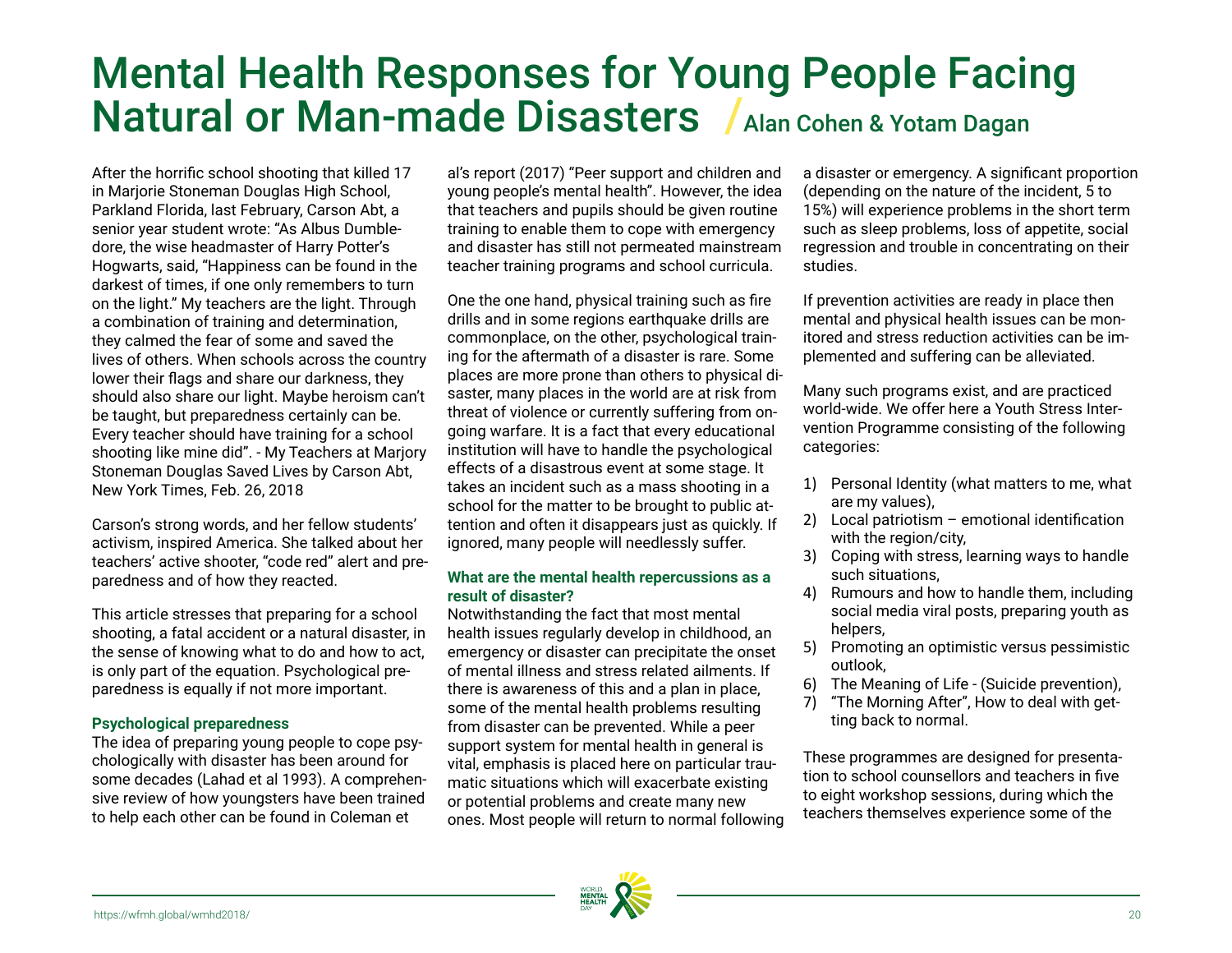techniques, receive theoretical background and information on stress, coping and organisational best practices, and offer their own adaptations to the programme. At a teacher's request, a trained professional may help give the class the first few lessons in the course.

#### **Personal Identity**

As with most sections, exercises are arranged with attention to the specific characteristics of a class. Teachers are to assess their classes' ability to express themselves abstractly.

One of the programme's most important and basic steps is the establishment of personal identity and the clarification of personal opinions on essential issues. Those students who are initially reluctant to participate are not forced to do so, as often simply hearing their classmates express opinions enables them to clarify their own thoughts. Exercises in this section include drawing up one's own identity card, and designing a family emblem. A values clarification questionnaire is used as well as group and individual activities.

#### **Identification with the city/region**

People who identify strongly with their local area will feel less inclined to leave it even in adverse circumstances. Their attachment will help them overcome the fears created by the situation. There are always many positive aspects to a region in which one lives, and great significance can be attached to life there. The exercises which include role play, questionnaires, letter writing and the use of structured stories try to

bring out the themes of quality of life in the region, community responsibility, friendship and altruism. Once the youths begin to understand the natural hazards they face or motives of those who wish to harm them, it is possible to help them form positive reasons for living (and hopefully continuing to live) where they do.

#### **Coping with stress**

Having an understanding of what stress is and how it affects the individual is vital for mental first aid. Knowing that reactions such as shaking and confusion are normal after a bomb or gun attack will lessen the worry of an individual suffering from this symptom, and enable him or her to return to normal more quickly. In this section theoretical information about stress, practical exercises and methods for gauging individual stress are explained. Sentence completion tasks, role play, problem solving, simulation exercises and structured stories are also used to illustrate certain aspects of coping with stress.

**Rumours.** Another vital part of stress management is efficient and accurate information flow. It is important to gain some insight into how and why rumours develop and spread and the results of incorrect information. Special emphasis should be placed on WhatsApp, Facebook and other social networks.

#### **Preparing youth as helpers**

People who have a function (and are able to carry it out) under stress cope better and have fewer deleterious effects following the stressful event than those without any task to complete.

Youth can be mobilised for emergency preparedness, using exercises promoting personal and team development. These can include the organisational and cognitive aspects of preparation through first aid training, firefighting volunteer work, as well as problem solving exercises, simulation games and practical planning of things to do in times of threat when nothing else can be done to alleviate the situation (such as escape).

#### **Optimistic versus pessimistic outlook**

The mood of people under stress is very important, both during the preparation for a particular threat and during the actual incident. A positive, optimistic mind set, has shown to facilitate wellbeing, in the face of adversity. In order to extend the students' repertoire, exercises are used to encourage them to see things from both positive and negative points of view, to understand that the same situation can be seen in many ways.

#### **Meaning of life (Suicide Prevention)**

This part concentrates on teaching the educators and then the youth peer counsellors active listening skills and persuasive skills with an emphasis on the early detection of suicidal behaviour and its prevention. Afterwards they are given vital information on relating to someone with suicidal thoughts. Later activities include discussions on the meaning of life and the will to live, expression of emotions, letter writing and problem solving.

#### **The morning after**

Here are presented a few guidelines to the teachers on conducting classes immediately

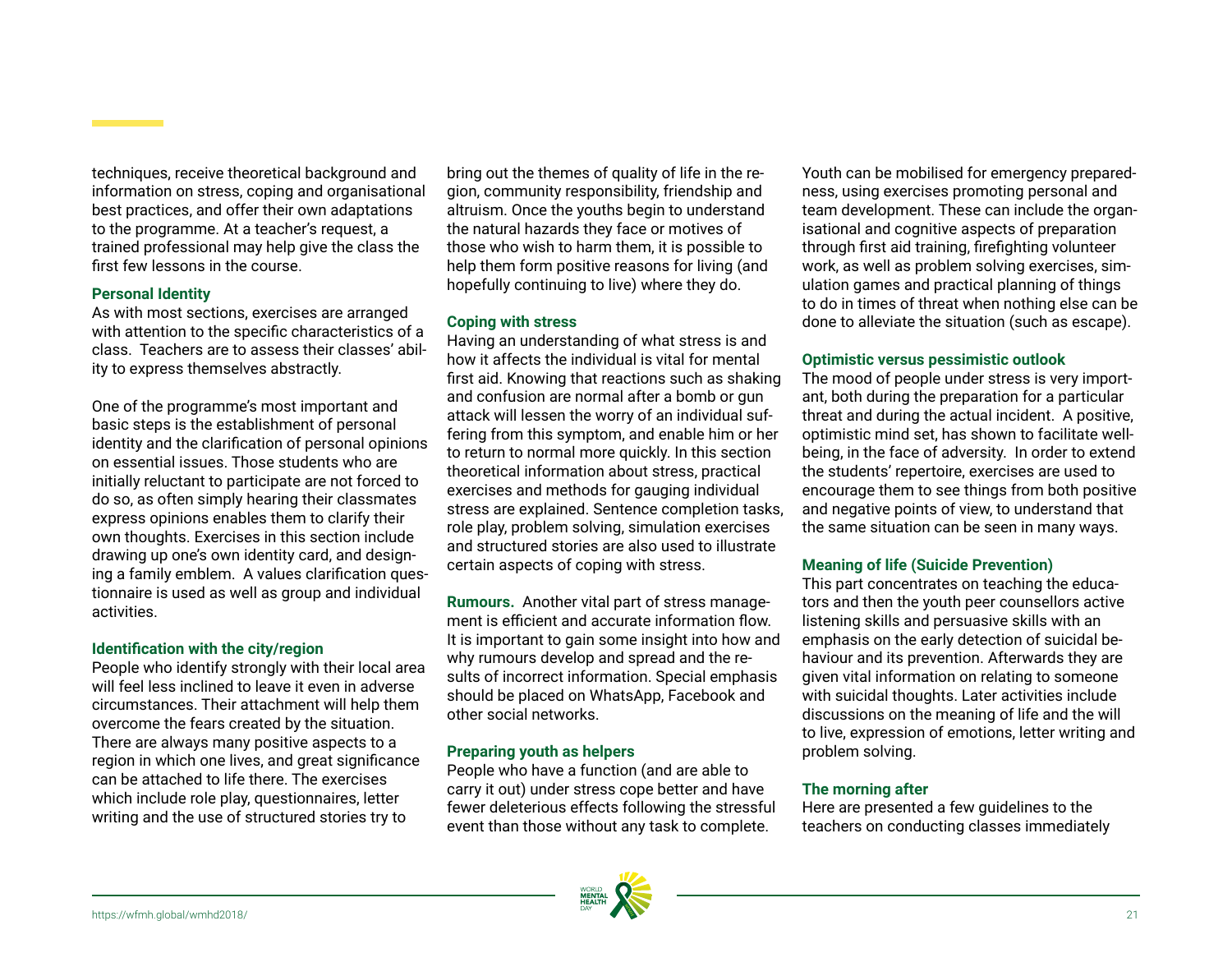following a disaster, emergency or crisis, while emphasising the importance of adequate advance preparation for any of these events. Many educators have expressed inadequacy in having to face their class immediately following such an incident or they have totally ignored the situation and tried to «continue as normal". Knowing how to bridge the continuity following the disruption of a disaster or emergency will enhance mental health in any framework.

Prior implementation of disaster training with teachers and students in general can only benefit the community at large.

#### **References**

Coleman N, Sykes W and Groom C (2017) Peer support and children and young people's mental health Research review March 2017, Independent Social Research : [https://assets.](https://assets.publishing.service.gov.uk/government/uploads/system/uploads/attachment_data/file/603107/Children_and_young_people_s_mental_health_peer_support.pdf) [publishing.service.gov.uk/government/uploads/system/up](https://assets.publishing.service.gov.uk/government/uploads/system/uploads/attachment_data/file/603107/Children_and_young_people_s_mental_health_peer_support.pdf)[loads/attachment\\_data/file/603107/Children\\_and\\_young\\_peo](https://assets.publishing.service.gov.uk/government/uploads/system/uploads/attachment_data/file/603107/Children_and_young_people_s_mental_health_peer_support.pdf)[ple\\_s\\_mental\\_health\\_peer\\_support.pdf](https://assets.publishing.service.gov.uk/government/uploads/system/uploads/attachment_data/file/603107/Children_and_young_people_s_mental_health_peer_support.pdf)

Cohen A, Ankor C and Lahad M. (1993) Stress Intervention Programme with Adolescents in Northern Border Israeli Settlements. In: eds. Lahad, Ayalon and Cohen, Community Stress Prevention Vol.2, Kiryat Shmona.

Alan Cohen is a medical psychologist, EMDR consultant and member of the Community Stress Prevention Centre team.

Yotam Dagan is a clinical psychologist and trauma expert, serving in NATAL - Israel's center for trauma and resilience.

For more information:<http://www.eng.icspc.org/>

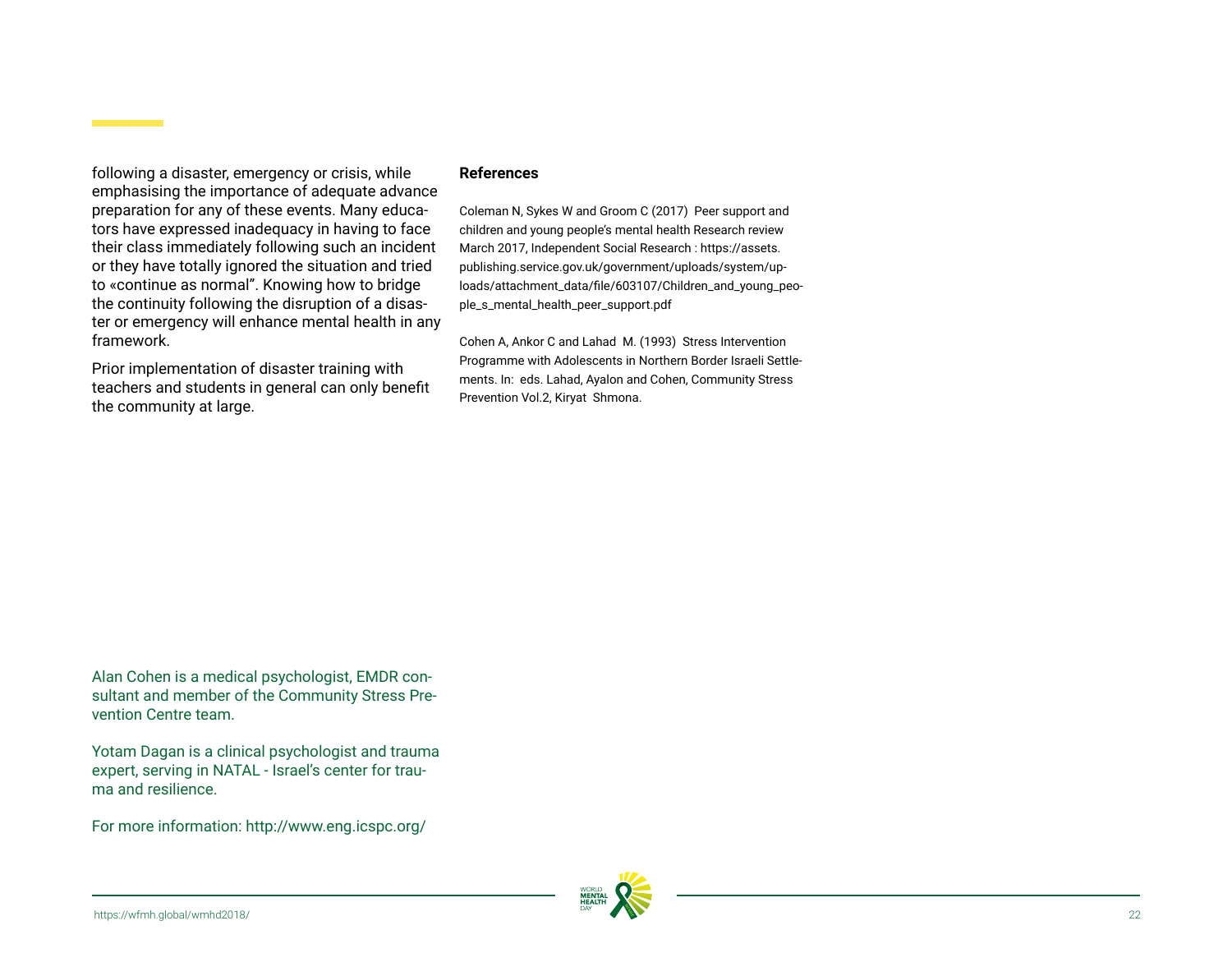# Major Mental Illness and Young People

**MAJOR MENTAL ILLNESS AND YOUNG PEOPLE** adding in a mental illness on top of all those changes? Everyone knows how amazing and overwhelming it is to be a teenager or young adult and therefore also knows how incredibly stressful it can be to adapt to all the changes in your body, school and social life, responsibilities, etc. Imagine

Researchers have determined that at least half of all mental health disorders therefore appear by the age of 14 and about 75% by age 24. Robert Wood Johnson Founalso knows how incredibly stressful it can be to the top of the top of the top of the top of the top of the to dation states that 'serious mental illness incurs huge personal, social, and economic costs.....Early detection and intervention can help reduce the toll of a mental illnesses'.

**EXECTS have determined that at least half of that at least half of the see that at least half of the effects of mental** all mental health disorders appear by the age of 14 and 14 and 14 and 14 and 14 and 14 and 14 and 14 and 14 an above 25% by alter and above 24. Robert Wood Johnson is also bealth issues and many of these are serious mental illnesses that need prompt attention. Some of the more serious illnesses that young people have to curs huge personal, and the personal, and the personal, and social, and set and set and schizophrenia. Early detection and intervention can help reduce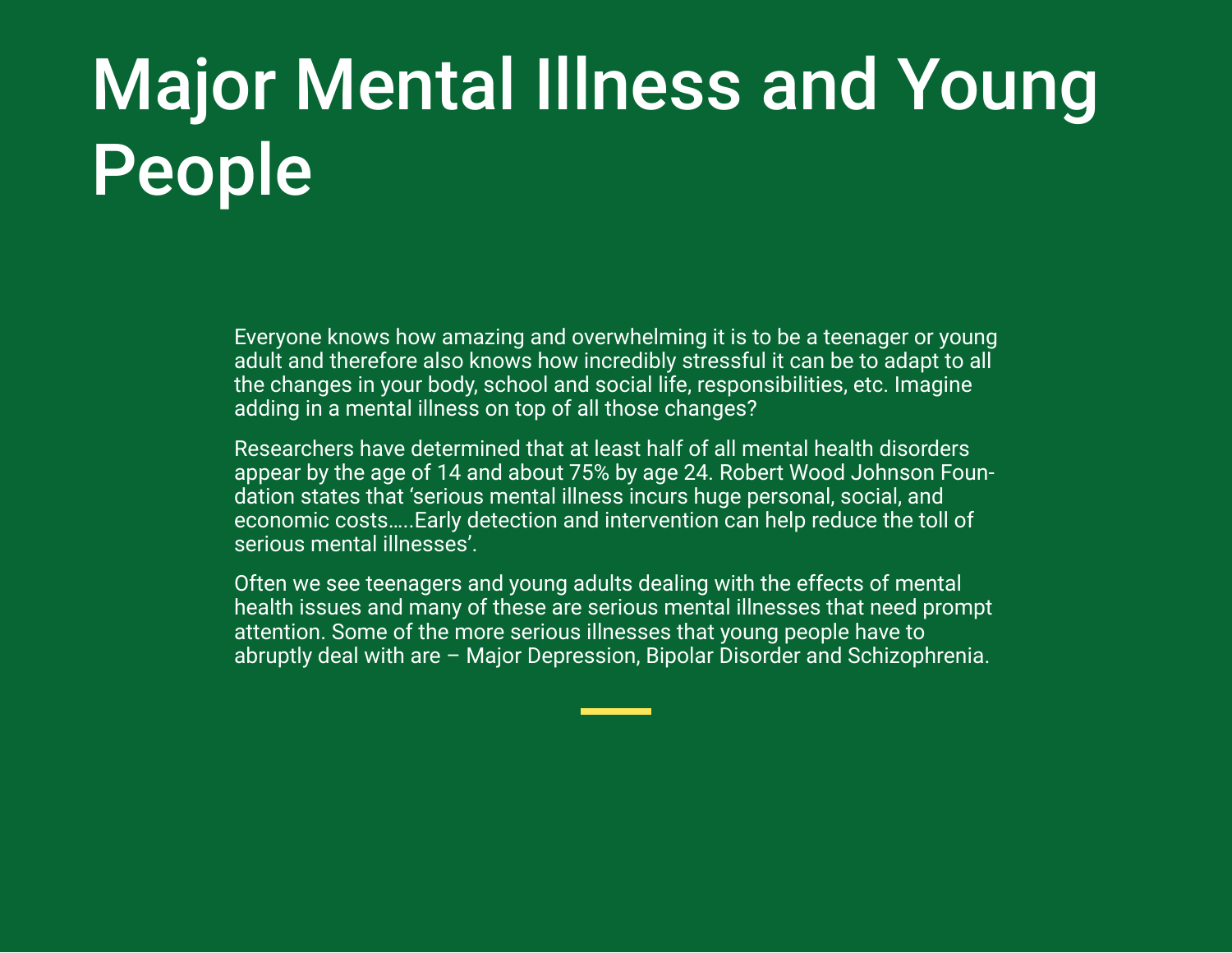# Teenager's Guide to Depression<br>Tips and Tools for Helping Yourself or a Friend / Helpguide.org

#### **WHAT IS TEEN DEPRESSION?**

Teen depression is much more than feeling temporarily sad or down in the dumps. It's a serious and debilitating mood disorder that can change the way you think, feel, and function in your daily life. When you're depressed, you may feel hopeless and helpless and it can seem like no one understands. But depression is far more common in teens than you may think. You are not alone and your depression is not a hopeless case. Even though it can feel like depression will never lift, there are plenty of things you can do to help yourself start to regain your balance and feel more positive, energetic, and hopeful again.

#### **SIGNS AND SYMPTOMS OF TEEN DEPRESSION:**

- Sadness or hopelessness
- Irritability, anger, or hostility
- Tearfulness or frequent crying
- Withdrawal from friends and family
- Loss of interest in activities
- Poor school performance
- Changes in eating and sleeping habits
- Restlessness and agitation
- Feelings of worthlessness and guilt
- Lack of enthusiasm and motivation
- Fatigue or lack of energy
- Difficulty concentrating
- Unexplained aches and pains
- Thoughts of death or suicide

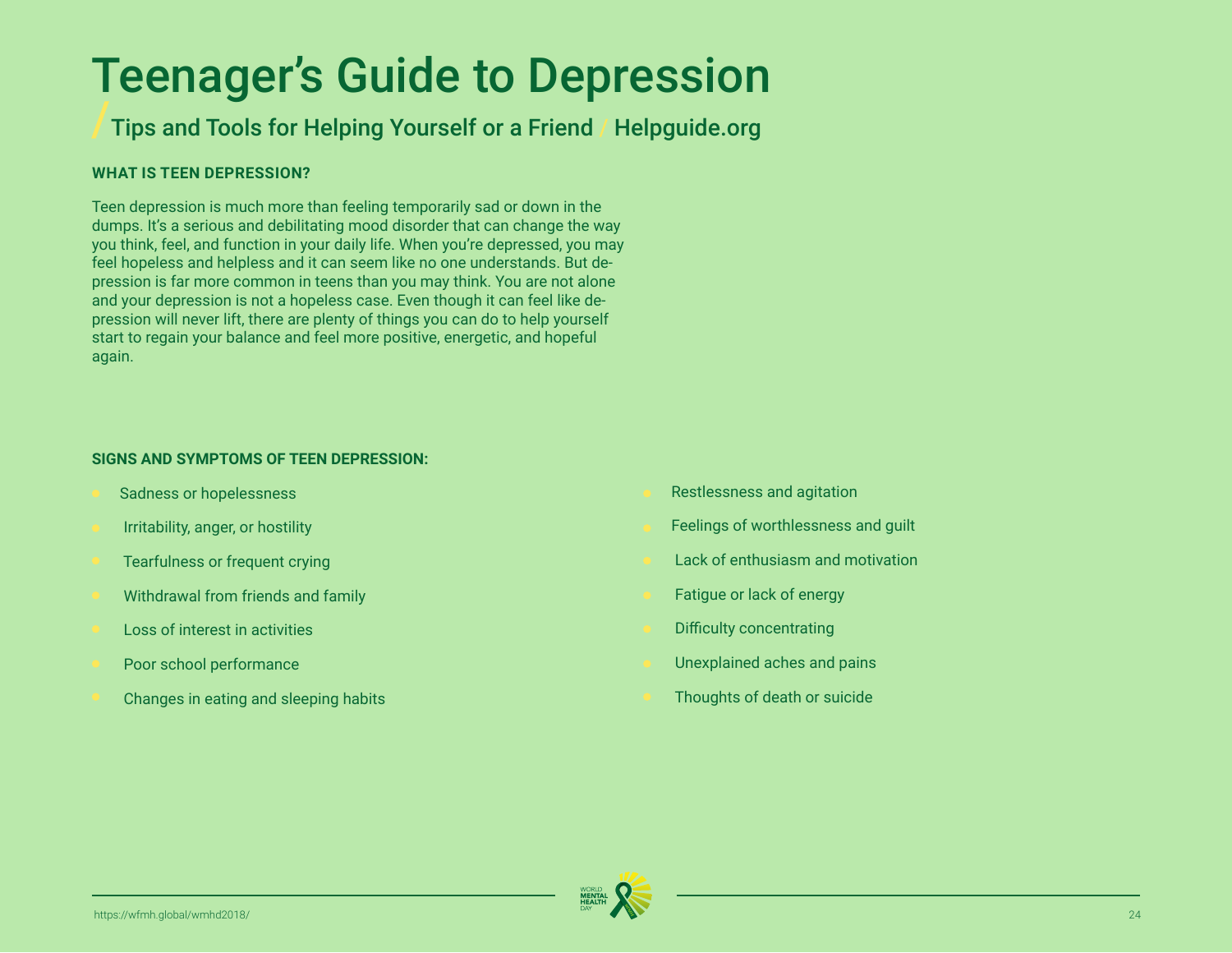### Depression in Teens vs Adults

**Depression in teens can look very different from depression in adults. The following symptoms are more common in teenagers than in their adult counterparts:**

1. Irritable or angry mood. As noted, irritability, rather than sadness, is often the predominant mood in depressed teens. A depressed teenager may be grumpy, hostile, easily frustrated, or prone to angry outbursts.

2. Unexplained aches and pains. Depressed teens frequently complain about physical ailments such as headaches or stomachaches. If a thorough physical exam does not reveal a medical cause, these aches and pains may indicate depression.

3. Extreme sensitivity to criticism. Depressed teens are plagued by feelings of worthlessness, making them extremely vulnerable to criticism, rejection, and failure. This is a particular problem for "over-achievers."

4. Withdrawing from some, but not all people. While adults tend to isolate themselves when depressed, teenagers usually keep up at least some friendships. However, teens with depression may socialize less than before, pull away from their parents, or start hanging out with a different crowd.

[Helpguide.org](Helpguide.org https://helpguide.org/articles/depression/teenagers-guide-to-depression.htm)

[https://helpguide.org/articles/depression/teenagers-guide-to-depression.](Helpguide.org https://helpguide.org/articles/depression/teenagers-guide-to-depression.htm) [htm](Helpguide.org https://helpguide.org/articles/depression/teenagers-guide-to-depression.htm)

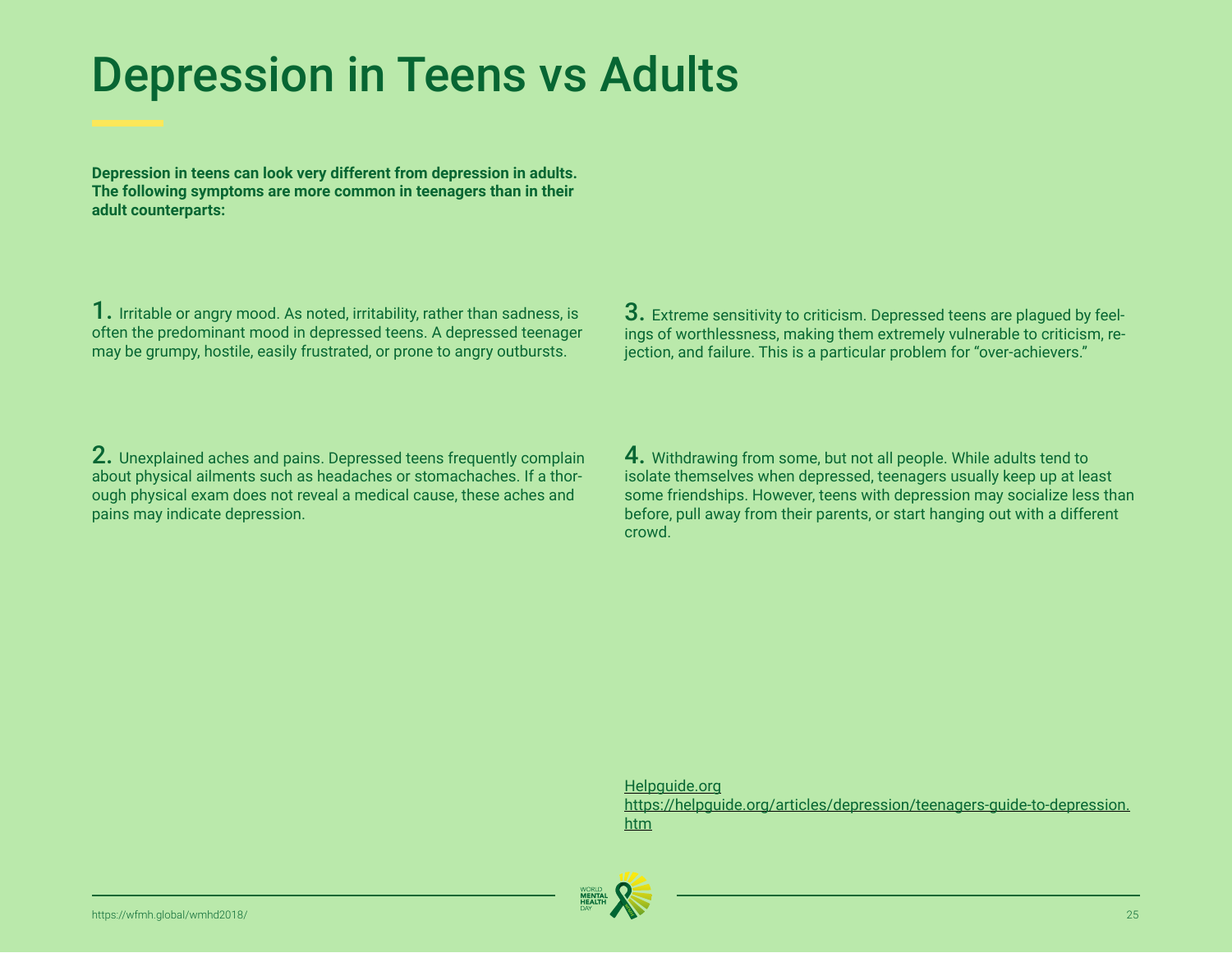### Health Topics / National Institute of Mental Health

#### **SIGNS AND SYMPTOMS OF BIPOLAR DISORDER**

Bipolar "mood episodes" include unusual mood changes along with unusual sleep habits, activity levels, thoughts, or behavior. In a child, these mood and activity changes must be very different from their usual behavior and from the behavior of other children. A person with bipolar disorder may have manic episodes, depressive episodes, or "mixed" episodes. A mixed episode has both manic and depressive symptoms. These mood episodes cause symptoms that last a week or two or sometimes longer. During an episode, the symptoms last every day for most of the day.

#### **Children and teens having a manic episode may**

- Feel very happy or act silly in a way that's unusual for them and for other people their age
- Have a very short temper  $\bullet$
- Talk really fast about a lot of different things  $\bullet$
- Have trouble sleeping but not feel tired  $\bullet$
- Have trouble staying focused  $\bullet$
- Talk and think about sex more often  $\epsilon$
- Do risky things  $\bullet$

#### **Children and teens having a depressive episode may**

- Feel very sad  $\bullet$
- Complain about pain a lot, such as stomach- $\bullet$ aches and headaches
- $\bullet$ Sleep too little or too much
- Feel guilty and worthless
- $\bullet$ Eat too little or too much
- Have little energy and no interest in fun ac- $\bullet$ tivities
- Think about death or suicide  $\bullet$

#### **SIGNS AND SYMPTOMS OF SCHIZOPHRENIA**

Symptoms of schizophrenia usually start between ages 16 and 30. In rare cases, children have schizophrenia too.

The symptoms of schizophrenia fall into three categories: positive, negative, and cognitive.

#### **Positive symptoms**

**"**Positive" symptoms are psychotic behaviors not generally seen in healthy people. People with positive symptoms may "lose touch" with some aspects of reality. Symptoms include:

- Hallucinations  $\bullet$
- Delusions
- Thought disorders (unusual or dysfunctional ways of thinking)
- Movement disorders (agitated body movements)

#### **Negative symptoms:**

"Negative" symptoms are associated with disruptions to normal emotions and behaviors. Symptoms include:

National Institute of Mental Health https://www.nimh.nih.gov/health/topics/index. shtml



- "Flat affect" (reduced expression of emotions via facial expression or voice tone)
- Reduced feelings of pleasure in everyday life
- Difficulty beginning and sustaining activities
- Reduced speaking

#### **Cognitive symptoms**

For some patients, the cognitive symptoms of schizophrenia are subtle, but for others, they are more severe and patients may notice changes in their memory or other aspects of thinking. Symptoms include:

- $\bullet$ Poor "executive functioning" (the ability to understand information and use it to make decisions)
- Trouble focusing or paying attention
- Problems with "working memory" (the ability to use information immediately after learning it)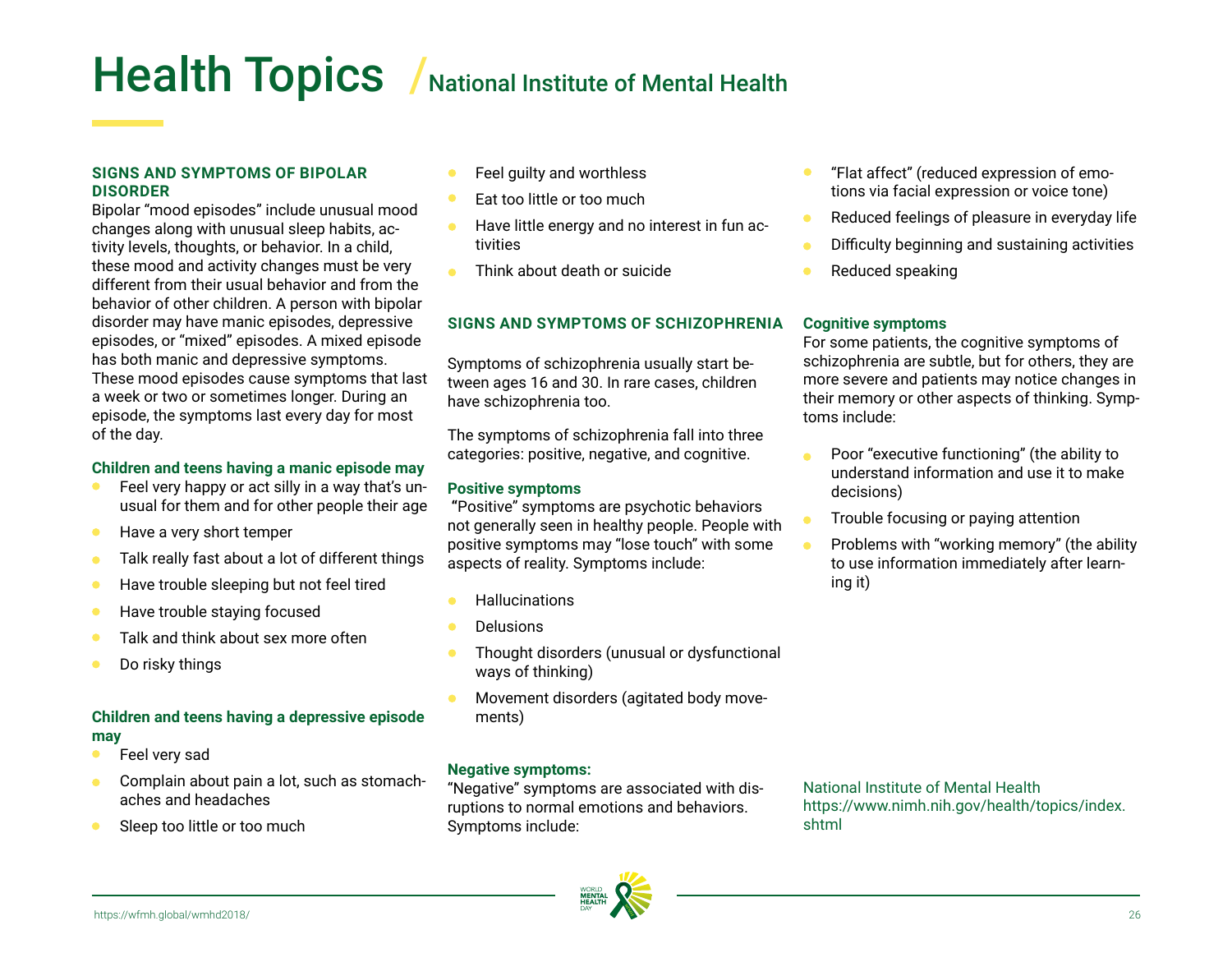### Early Intervention Services are Key to Improving the Lives of People Living With Mental Health Disorders / Prof. Patrick McGorry, AO

It is estimated that 50% of people with a mental health disorder currently lack early access to care, prolonging the lifetime and impact of their illness.1,6 Originally developed with the intention of early detection and treatment of psychotic disorders, Early Intervention (EI) is a well-established approach, that provides specialist intervention and support to a person who is experiencing any of the early symptoms of a mental health disorder.<sup>2</sup> EI is delivered through Early Intervention Services (EIS) that combine psychological, social, occupational, and educational intervention, as well as pharmacological treatments.4 EI teams are ideally multidisciplinary, and typically consist of a range of mental health professionals such as a psychiatrists, psychologists, psychiatric nurses, occupational therapists and social workers<sup>2</sup>, along with other specialists such as vocational consultants, dieticians and exercise physiologists. The specific benefits of EIS are well-documented, both for the individual and broader society.

A pioneer of early intervention service development and research is Professor Patrick McGorry. He was the Foundation President of the IEPA, Early Intervention in Mental Health Inc. and remains treasurer of the international organisation. With its origins in early intervention in psychosis and previously known as the International Early Psychosis Association, IEPA, Early Intervention in Mental Health aims to enhance awareness of the early phases of mental health disorders more generally, as well as the causes, treatment, prevention and the process of recovery. It aims to provide an international network for those

involved in the study and treatment of the early phases of mental health disorders encompassing a trans-diagnostic approach. Ahead of the 11th International Conference on Early Intervention in Mental Health, to be held in Boston from 7th-10th of October 2018, Professor McGorry answered a few rapid fire questions:

#### **What is early intervention in mental health?**

Intervening when there are the first signs of a need for care – that is the first stage of illness according to our staging model. Providing integrated multidisciplinary evidence based care from the first treated episode until remission and recovery is achieved. Then maintaining the remission and recovery over the medium to long term.

#### **How does poor mental health impact young adults?**

It has a dose response relationship across a broad range of outcomes from mortality to the fulfilment of potential to economic, social and vocational outcomes.

#### **Why is early intervention important?**

They "bend the curve" to improve outcomes across a broad range and result in a dramatic return on investment. EI in mental health represents the very best buy in health care. Reducing delays for treatment and assuring evidence-based treatment during the critical period of the first 5 years post-diagnosis.

#### **What is the value of early intervention (for society, for people with psychosis; for their families)?**

There are huge benefits for individuals, families and society on the human, social and economic front.

- Higher recovery rate at 1/3 of the cost of  $\bullet$ standard public mental health services<sup>7</sup>
- Financial savings in direct health care of approximately €25,000 over a five-year period<sup>3</sup>
- Improved treatment success rate, including reduced hospital bed days<sup>2</sup> and decreased relapse rates<sup>8, 9</sup>
- Improvement in social functioning<sup>2</sup> of people living with psychosis
- Improvement in employment for people with psychosis<sup>9</sup>
- Superior to standard treatment across a wide range of clinically relevant outcomes, including hospitalisation risk, bed-days, symptoms, and global functioning<sup>12</sup>

#### **What should policy-makers do to improve early intervention in young adults?**

Invest in early intervention to save lives, save futures and save heaps of money!

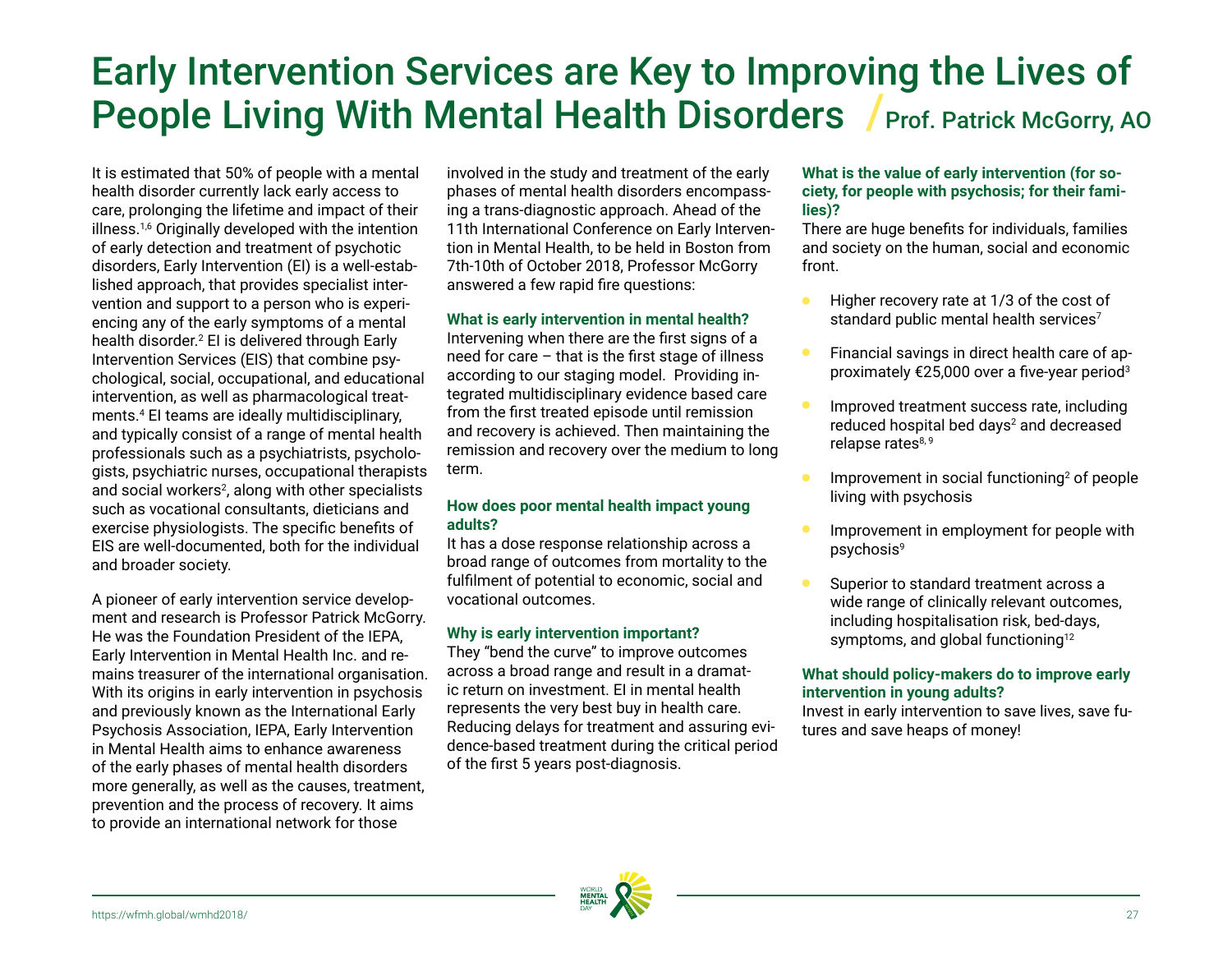#### **References**

- 1. Henderson C, *et al.* Mental illness stigma, help seeking, and public health programs. *American journal of public health*, 2013; 103(5), 777-780
- 2. Csillag C, *et al*. Early intervention in psychosis: from evidence to wide implementation. *Early Intervention in Psychiatry* 2015;10(6):540–546. DOI: doi:10.1111/eip.12279
- 3. McDaid D, *et al.* Growth in the use of early intervention for psychosis services: An opportunity to promote recovery amid concerns on health care sustainability 2016; Available at: [http://](http://eprints.lse.ac.uk/65630/1/__lse.ac.uk_storage_LIBRARY_Secondary_libfile_shared_repository_Content_PSSRU_Growth%20in%20the%20use%20of%20early%20intervention_2016.pdf) [eprints.lse.ac.uk/65630/1/\\_\\_lse.ac.uk\\_storage\\_LIBRARY\\_Secondary\\_libfile\\_shared\\_repository\\_Content\\_PSSRU\\_Growth%20in%20the%20use%20of%20early%20intervention\\_2016.pdf](http://eprints.lse.ac.uk/65630/1/__lse.ac.uk_storage_LIBRARY_Secondary_libfile_shared_repository_Content_PSSRU_Growth%20in%20the%20use%20of%20early%20intervention_2016.pdf) [Date accessed: June 2018]
- 4. Andrew A, et al. Effective Interventions in schizophrenia: the economic case. Personal Social Services Research Unit, London School of Economics and Political Science, London 2012; Available at[: http://eprints.lse.ac.uk/47406/7/\\_\\_libfile\\_repository\\_Content\\_Knapp,%20M\\_Effective%20Interventions%20in%20schizophrenia%20the%20economic%20case\\_Effective%20]( http://eprints.lse.ac.uk/47406/7/__libfile_repository_Content_Knapp,%20M_Effective%20Interventions%20in%20schizophrenia%20the%20economic%20case_Effective%20Interventions%20in%20schizophrenia%20(LSERO).pdf ) [Interventions%20in%20schizophrenia%20\(LSERO\).pdf]( http://eprints.lse.ac.uk/47406/7/__libfile_repository_Content_Knapp,%20M_Effective%20Interventions%20in%20schizophrenia%20the%20economic%20case_Effective%20Interventions%20in%20schizophrenia%20(LSERO).pdf ) [Date accessed: June 2018]
- 5. European Federation of Associations of Families of People with Mental Illness (EUFAMI). *Carers for Carers (C4C) survey* 2015; Available at: http://www.eufami.org/c4c/ [Date accessed: June 2018]
- 6. Nordentoft M, *et al.* How successful are first episode programs? A review of the evidence for specialized assertive early intervention. *Curr Opin Psychiatry* 2014;27:167–172.
- 7. Hastrup LH, *et al.* Cost-effectiveness of early intervention in first-episode psychosis: economic evaluation of a randomised controlled trial (the OPUS study). *Br J Psychiatry* 2013;202:35– 41
- 8. Craig TKJ, et al. The Lambeth Early Onset (LEO) Team: Randomised controlled trial of the effectiveness of specialised care for early psychosis. *BMJ* 2004;329(7474):1067. Available at: <https://doi.org/10.1136/bmj.38246.594873.7C> [Date accessed: June 2018]
- 9. Serretti A, *et al.* The socio-economical burden of schizophrenia: A simulation of cost-offset of early intervention program in Italy. *Eur Psychiatry* 2009;24:11–16.
- 10. Csillag C, *et al.* Early intervention in psychosis : from clinical intervention to health system implementation. *Early Intervention in Psychiatry* 2017;1–8. DOI: 10.1111/eip.12514.
- 11. Secher RG, *et al.* Ten-Year Follow-up of the OPUS Specialized Early Intervention Trial for Patients With a First Episode of Psychosis. *Schizophrenia Bulletin* 2014;41:3.
- 12. Correll , Christof, *et al*… *JAMA Psychiatry*. 2018;75(6):555-565 https://doi:10.1001/jamapsychiatry.2018.062 Published online May 2, 2018

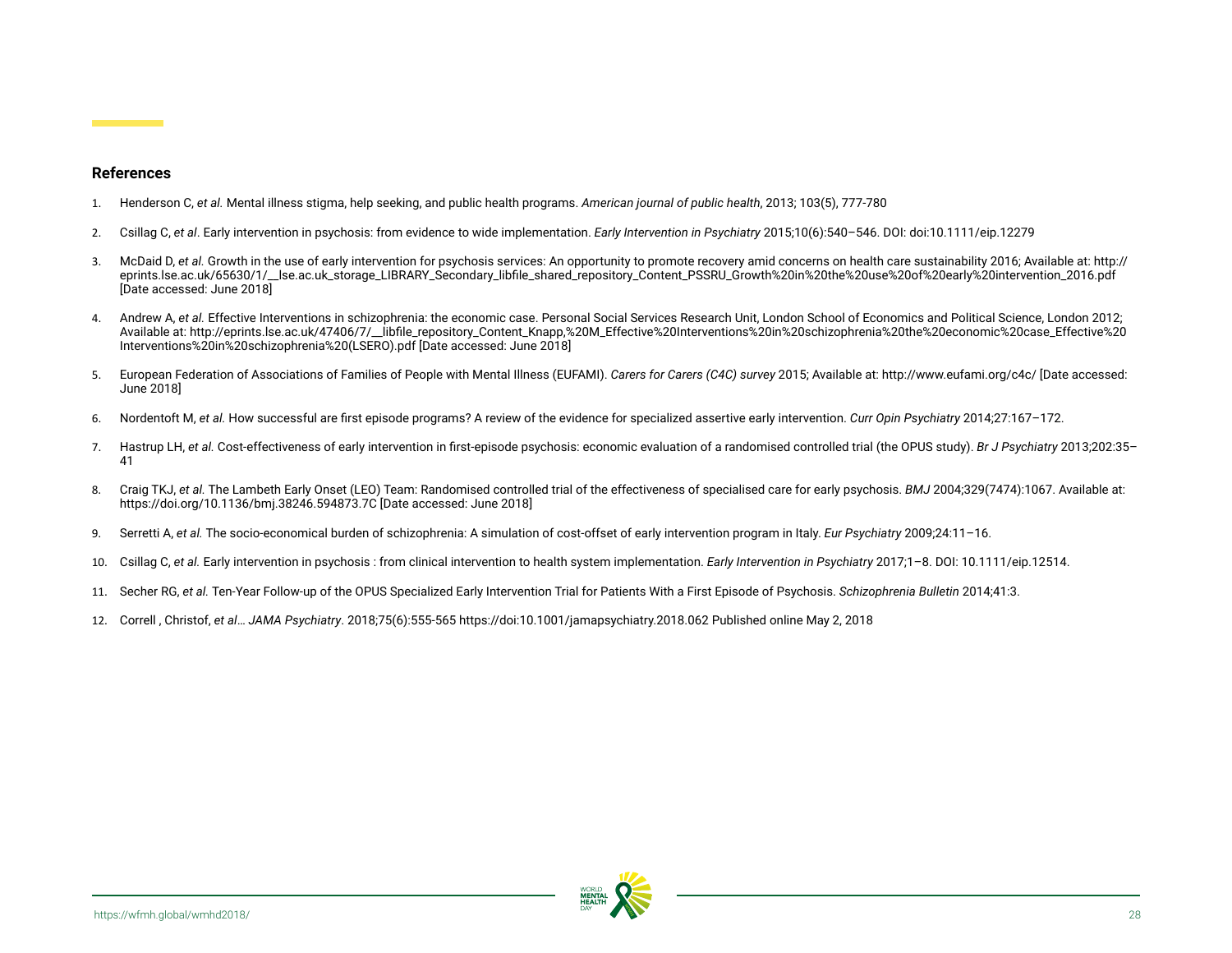### Prevention and Early Intervention in Mental Health

### /Mental Health America

"If only" is a phrase we hear too often in mental health. If only we knew what was going on. If only they knew they weren't alone. If only we had recognized the signs. If only we had access to treatment. If only. Unfortunately, the conversation tends to be short and after tragedy has already struck – suicides, homelessness, unemployment, and incarceration.

Fortunately, we know how to act early. Studies around the country prove over and over again that we are able to prevent or mitigate the effects of mental illness and allow individuals to live fulfilling, productive lives in the community. From the influence of genetics and prenatal health all the way into early adulthood, we are learning more about the critical points in brain development and life experiences that increase the risk for or provide protection against the development of mental health disorders.

Studies show that half of those who will develop mental health disorders show symptoms by age 14. [iiii] We know that the time between prenatal development and early adulthood is crucial for the brain. Despite this knowledge, we continue to fail our children by ignoring problems until they reach crisis levels. Instead of investing in prevention and early intervention programs and providing access to appropriate services, we have unconscionable rates of suicide, school drop-out, homelessness, and involvement in the juvenile justice system.[\[iii\]](http://www.mentalhealthamerica.net/issues/prevention-and-early-intervention-mental-health#_edn3)[,\[iv\],](http://www.mentalhealthamerica.net/issues/prevention-and-early-intervention-mental-health#_edn4)[\[v\],](http://www.mentalhealthamerica.net/issues/prevention-and-early-intervention-mental-health#_edn5)[while we can work to provide mental health services and supports and to promote recovery for individuals in need, the overwhelming number of those strug-

gling is a reminder of how often we wait too long to take action.

The information below presents a timeline of important factors we know are harmful to mental health throughout the early lifespan, and highlights several programs and policies that address risk factors and increase protective factors in order to promote the prevention and early intervention of mental illness.

#### **Harmful or Helpful?**

Risks and protective factors are often used as a framework for addressing issues that impact prevention and early intervention of mental illness. Risk factors are harmful and impede recovery, while protective factors are helpful and support recovery. We have chosen to address harmful or helpful factors in four categories. While there is some overlap among the categories and no exact formula for how much a specific factor will affect an individual, these four categories provide a good framework for exploring the different ways we can support people in reaching their recovery goals. The categories are:

#### **1. Health**

*Does my brain and body have the ability to do the things I need?* Traumatic brain injuries, chronic illnesses, and mental health disorders are common examples of health issues that impact our body and brain's ability to do the things we would like. Health related issues that influence mental health also include toxic exposure, nutrition, and sleep, among others. Harmful or helpful factors that fall into this category are directly related to

the physical body and brain's ability to perform functions needed for people to live fulfilling lives.

#### **2. Safety or Security?**

*Are there environmental or interpersonal factors that affect my ability to attend to or pay attention to the things I need?* Trauma like abuse, neglect, experiencing sexual or physical violence, or exposure to violence interferes with our ability to pay attention to what we need. After traumatic experiences, many survivors respond with hypervigilance – a heightened state of fear and attention to one's surroundings. In this way, many children who experience trauma become like child soldiers, paying close attention to any factor that might bring imminent harm. This change in attention makes it difficult for children when they try to focus on or respond to daily demands such as school or other everyday activities. Harmful or helpful factors in this category refer to external influences that impact how a person can lend *appropriate and required attention* to the things they need and want to do.

#### **3. Resources**

*Do I have the tangibles or services available to meet my needs?* This includes access to resources like adequate housing, nutritious food, finances, and education, as well as mental health services, like school based supports and mental health treatment. As Abraham Maslow understood in his Hierarchy of Needs, physiological needs like air, water, food, and shelter are the most basic requirements for an individual to function and thrive. When youth experience the early signs of mental illness (typically around

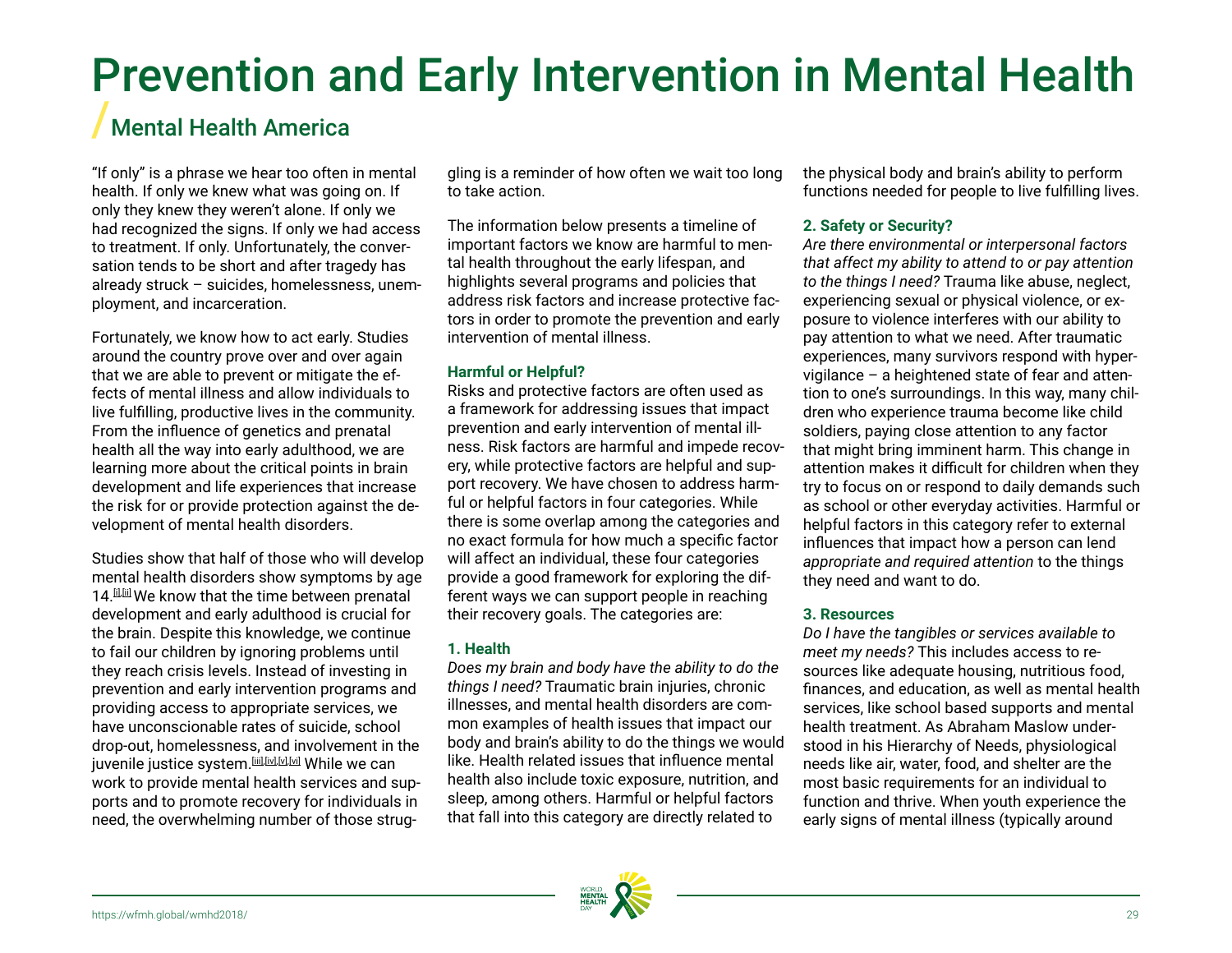puberty), having access to needed mental health resources like therapy, peer services, supported education, case management, integrated school and community care, and sometimes medication is crucial to prevent mental illness from getting worse. Harmful or helpful factors in this category refer to goods or services that support an individual's physical and mental health and overall well-being.

#### **4. Relationships**

*Do I have interpersonal supports that help me meet my needs?* This includes healthy and appropriate relationships with others, including caregivers, family, friends, or classmates. This also includes the extent to which the individual feels like a valued member of his or her community. While relationships can be a resource and contribute to whether we feel safe or insecure, they are given a separate category because of the special role healthy or unhealthy relationships can have for individuals. The negative effects of isolation are an all too common experience for individuals with mental illness. Programs and policies that address isolation or family and peer support deserve extra attention. Harmful or helpful factors in this category refer to the support a person needs and receives from those around him or her that impact health and well-being.

In addition to the four categories of harmful (risk) or helpful (protective) factors, we divided early lifespan into three distinct periods where specific social, emotional, and biological changes occur: the prenatal period to early childhood, early childhood to puberty, and puberty to early

adulthood. These periods are critical times where we can take action to support children and young adults before they reach a crisis or when recovery becomes more difficult. For each stage, we provide research on important risk or protective factors and offer several policy and program options that have been shown to remove harmful factors or increase helpful factors. The hope is that support for these policy changes and implementation of prevention and intervention programs will reduce the number of families who will reflect on "if only" as well as decrease the over reliance on hindsight and reactionary practices that are used now to address mental illness.

#### **Genetics and Brain Development**

While many of the helpful and harmful factors discussed below address environmental factors, it is important to acknowledge the influence of genetics and brain development. Like many physical health problems, genes and brain development play a role in mental illness, and an individual has an increased likelihood for developing a specific disorder if others in his or her family have been diagnosed with that disorder.<sup>[\[vii\]](http://www.mentalhealthamerica.net/issues/prevention-and-early-intervention-mental-health#_edn7)</sup> However, having a genetic predisposition to mental illness does not necessarily mean an individual will develop a mental illness. It does imply that there is an increased risk, which, when combined with other harmful factors, increases the possibility that someone will suffer with mental health problems. To further complicate, sometimes random mutation in brain development occurs such that even people born into safe and supportive environments, with access to needed resources, can continue to struggle with mental health problems.

Luckily, we know that genes and physical characteristics of the brain do not operate outside of influence from the environment. While we cannot yet change the genetic code someone is born with, by influencing the environment they live in we can have a positive influence on how a brain works and continues to grow (called neuroplasticity). This is not unlike how physical or occupational therapy supports a person following any physical injury.

There are critical periods during brain development where the brain goes through rapid growth and change. At birth, an infant will have almost all the neurons (nerve cells) it will ever have in its lifetime. However, within the first few years of life, the brain will develop twice the amount of synapses (structures that allows a neuron to transmit chemical and electrical signals to another neuron) as it will in adulthood[.\[viii\]](http://www.mentalhealthamerica.net/issues/prevention-and-early-intervention-mental-health#_edn8) This process, called blooming, makes infancy a sensitive time for learning and engaging with outside information. Synapses that are engaged and used repeatedly become stronger. Blooming is followed by pruning  $-$  the elimination of unnecessary connections between neurons and strengthening of important connections. The pruning process has been especially tied to important brain development and mental health issues in adolescent years. [\[ix\]](http://www.mentalhealthamerica.net/issues/prevention-and-early-intervention-mental-health#_edn9),[\[xi\]](http://www.mentalhealthamerica.net/issues/prevention-and-early-intervention-mental-health#_edn11) The timing of these changes (from infancy through puberty) provide additional evidence for why focusing on mental health problems among youth is critical,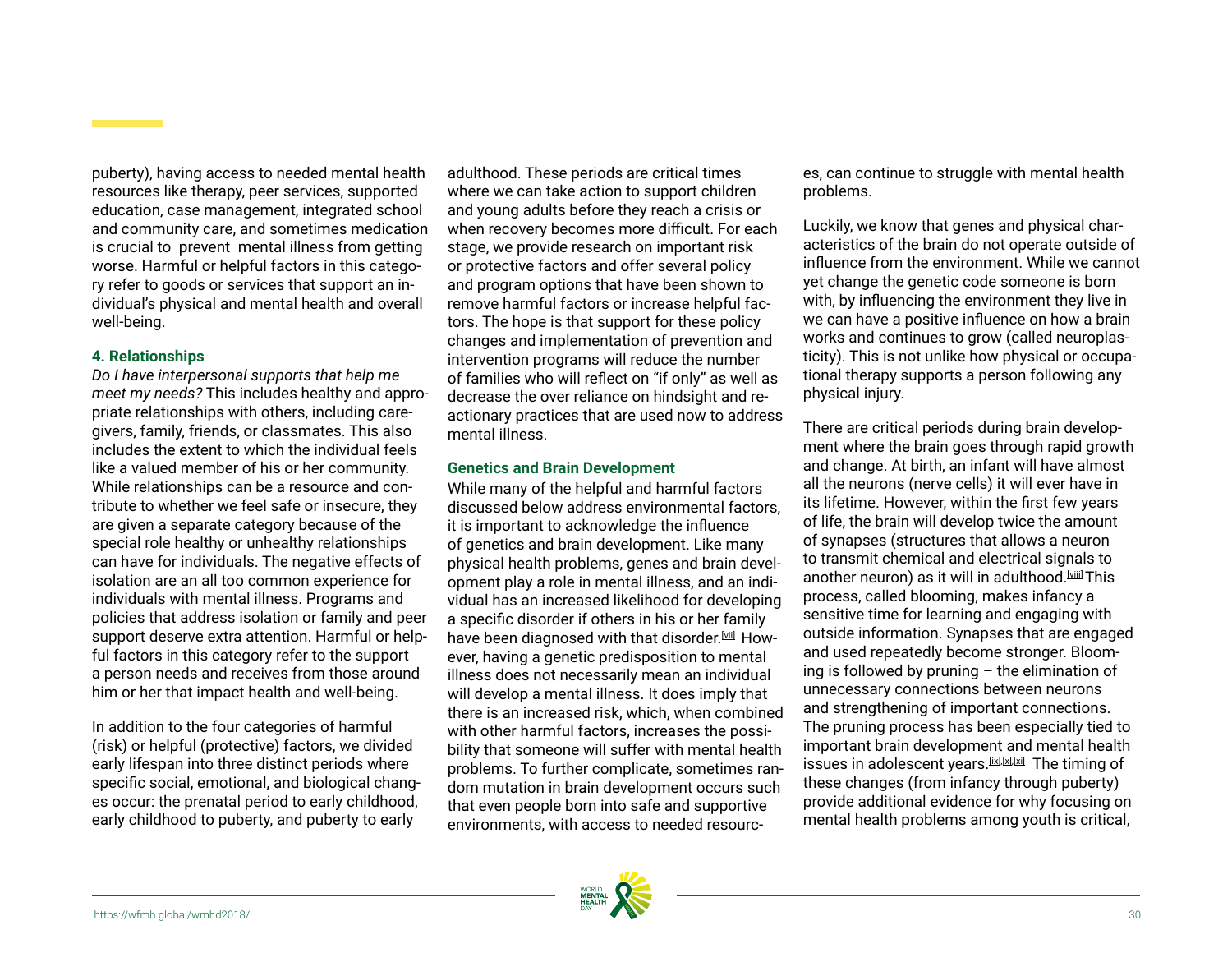and why waiting until someone reaches adulthood is harmful. If we truly want to address mental illness, we must *address all of the factors* we know play a role in its development and we must *address these factors early*.

#### **PREVENTION AND EARLY INTERVENTION IN MENTAL HEALTH - PUBERTY TO EARLY ADULTHOOD**

#### **Puberty to Early Adulthood**

Puberty to early adulthood is the final critical stage of blooming and pruning cells in the brain, similar to that seen in the early years of life. Rapid growth in the brain's gray matter before puberty is met by a strengthening of pathways that are used most often and a weakening of those that are not used often as the brain refines itself through pruning.<sup>[\[i\]](http://www.mentalhealthamerica.net/issues/prevention-and-early-intervention-mental-health-puberty-early-adulthood#_edn1)</sup> Research has started to explore the connection between brain changes such as an abnormal pruning of the brain (exacerbated by disruptions in sleep and increased stress) with the onset of various mental health problems including schizophrenia, substance use, mood disorders, anxiety disorders, and eating disorders. [iii, [iiii, [iii,]] The brain changes are combined with changes in friendships, social roles, self-esteem, hormones, and challenging expectations. Most students will be advancing to high school, which can be massively stressful, particularly for vulnerable students. This is also a time when many mental health disorders become more apparent or when teens start showing symptoms of mental health disorders. With so many transitions and new stressors, puberty to early adulthood is an especially vulnerable time for teens' mental health.

#### **Health**

- **Sleep:** The rapid changes in the brain and body that occur during puberty make it a crucial time for sleep. As a child hits puberty, the body's relationship with sleep begins to change. The circadian rhythm, or the combination of internal influences that determine the body's schedule of wakefulness and sleep, leads those in this age group to begin feeling tired about two hours later than they did in childhood.<sup>[\[vii\]](http://www.mentalhealthamerica.net/issues/prevention-and-early-intervention-mental-health-puberty-early-adulthood#_edn7)</sup> They also begin to require an increased amount of sleep each night. Current pressures on kids, teens, and young adults emphasize success in academics and sports or clubs, in addition to dealing with peer pressure and part-times jobs. For many, overscheduling, early school start times, and other concerns take priority over sleep at a time when sleep increasingly important. Disruptions in sleep can result in trouble concentrating, mood swings, hyperactivity, nervousness, and aggressive behavior.<sup>[viii]</sup> One study showed that adolescents who slept fewer than six hours a night were three times for likely to experiences psychological distress than those who slept a healthy amount.<sup>[\[ix\]](http://www.mentalhealthamerica.net/issues/prevention-and-early-intervention-mental-health-puberty-early-adulthood#_edn9)</sup>
- **Substance Use:** Substance use during this time may also be associated with later mental health problems. $[**M**]$  In particular, studies have found a potential causal relationship between the amount of marijuana used during this time and likelihood of later experiencing psychotic symptoms. <sup>[\[xi\]](http://www.mentalhealthamerica.net/issues/prevention-and-early-intervention-mental-health-puberty-early-adulthood#_edn11)</sup> Studies show the clearest link between

marijuana use and later symptoms of psychosis among heavy users with preexisting vulnerability. For example, one study showed daily users with a specific gene variant were seven times as likely to develop psychosis than infrequent or non-users with the same aene.<sup>[\[xii\]](http://www.mentalhealthamerica.net/issues/prevention-and-early-intervention-mental-health-puberty-early-adulthood#_edn12)</sup>

**Physical Activity:** Regular physical activity in childhood and adolescence has been associated with improved mental health, while screen time has been associated with poorer mental health.<sup>[xiii]</sup>

#### **Safety or Security**

**Intimate Partner Violence:** For many, puberty to early adulthood is when romantic relationships become more common and important. While these relationships can be a healthy part of growing up, this is also when young people may begin experiencing intimate partner violence, including physical, emotional, psychological, and sexual abuse. 10 to 30% of teens report being physically abused by their romantic partner. Anywhere from 20 to 50% report being psychologically or emotionally abused. 10 to 13% report sexual coercion or assault by their partner. [xiv] Those that experience intimate partner violence are more likely to show symptoms of depression and anxiety, abuse substances, and report thoughts of suicide, in addition to being at an increased risk for victimization during college.<sup>[\[xv\]](http://www.mentalhealthamerica.net/issues/prevention-and-early-intervention-mental-health-puberty-early-adulthood#_edn15)</sup>

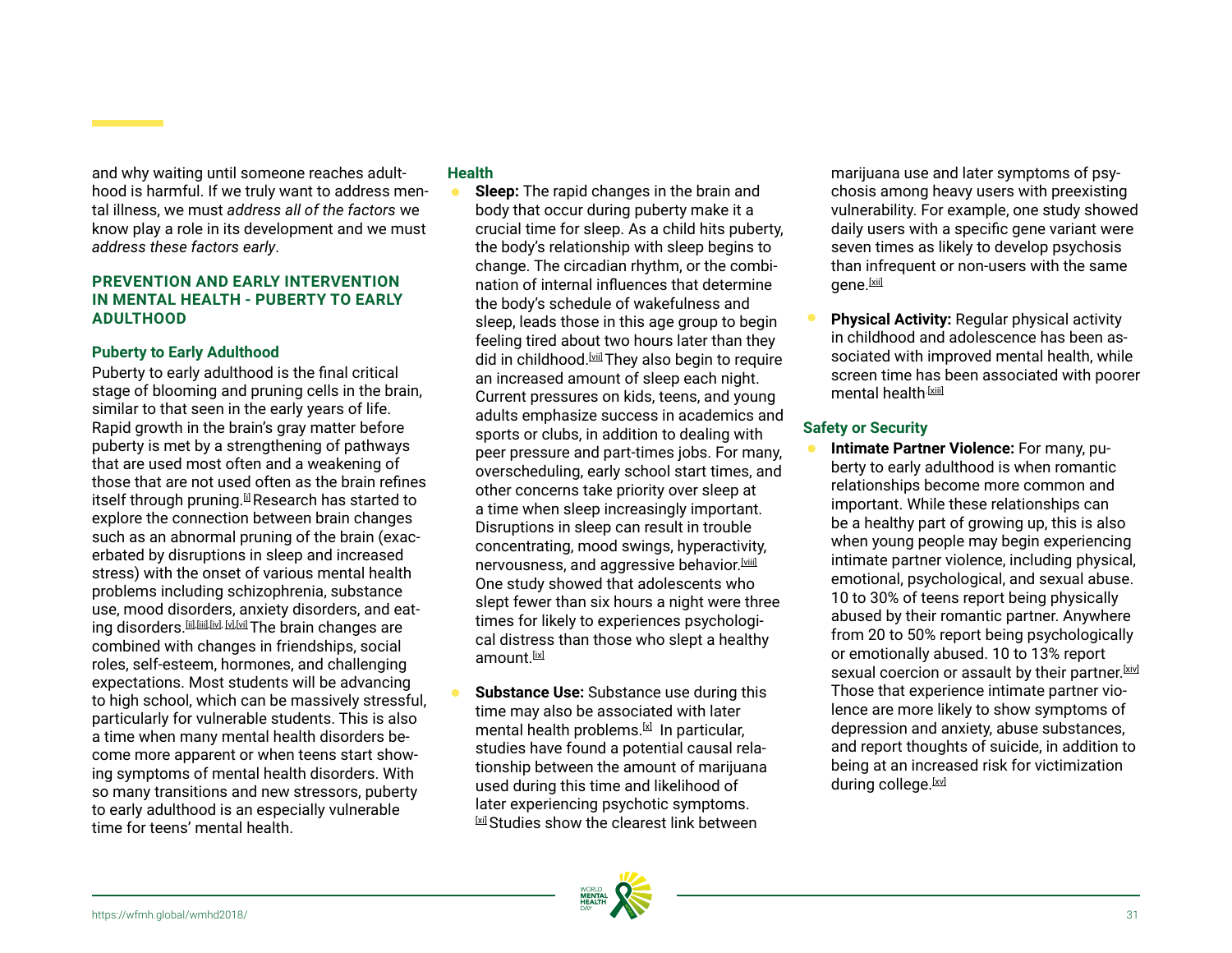#### **Resources**

**Supports:** For students who are struggling, it can be challenging to get help, especially with fears of talking about mental health or asking for help. Even when one asks for help, access to supports might be influenced by insurance coverage, cost of treatment, and availability of providers in the area. Schools are mandated to provide Individualized Education Programs (IEPs), which are designed to give children with mental health problems the supports and accommodations they need to be successful in school. However, funding for IEPs is limited so many children with mental health problems will not receive an IEP or receive inadequate support from their IEP. As a result, children that are considered to have an emotional disturbance qualifying them for an IEP have a high school graduation rate of 43.3%, the lowest of all disabilities[.\[xvi\]](http://www.mentalhealthamerica.net/issues/prevention-and-early-intervention-mental-health-puberty-early-adulthood#_edn16) In addition to difficulties in obtaining treatment and supports at schools, community providers and IEP teams are not often coordinated to ensure that they are working effectively together. Care needs to be integrated between school and community treatment and supports to best support children.

#### **Relationships**

**Bullying:** The [2014–2015 School Crime](https://nces.ed.gov/pubs2017/2017015.pdf)  [Supplement - PDF](https://nces.ed.gov/pubs2017/2017015.pdf) (National Center for Education Statistics and Bureau of Justice Statistics) indicates that, nationwide, about 21% of students ages 12-18 experienced bullying. The 2015 Youth Risk Behavior Surveillance

System (Centers for Disease Control and Prevention) also indicates that an estimated 16% of high school students were bullied electronically in the 12 months prior to the survey.<sup>[\[xvii\]](http://www.mentalhealthamerica.net/issues/prevention-and-early-intervention-mental-health-puberty-early-adulthood#_edn17)</sup> With Mental Health America's Bullying Survey, over 60% of respondents in seventh through twelfth grade reported being cyberbullied. When it comes to bullying in schools, a 2013 report by the Bureau of Justice Statistics stated that 28% of students age 12-18 reported being bullied in the past year[.\[xviii\]](http://www.mentalhealthamerica.net/issues/prevention-and-early-intervention-mental-health-puberty-early-adulthood#_edn18)A report by the Centers for Disease Control and Prevention in 2013 stated 7.2% of students report not going to school due to personal safety concerns.<sup>[xix]</sup> The same study highlighted the dramatically increased risk for bullying among students who self-identify, are identified by others, or are questioning their identification as LGBT. 12 to 28% of students in this group reported being threatened or injured with an object on school property within the past year.<sup>[xx]</sup> Those that experience bullying are at an increased risk for depression, anxiety, substance abuse, poor school performance, and suicidal behavior. Conversely, students, regardless of sexual orientation, who reported a positive school climate and were not experiencing homophobic teasing, had the lowest levels of depression, suicidal feelings, substance use, and unexcused absences.<sup>[xxi]</sup>

**Isolation:** Puberty into early adulthood is a time when relationships with peers are especially important, as young people are forming their identities and navigating their

transition to adult roles. Adolescents who report high levels of social isolation also report more depressive symptoms, lower self-esteem, and are at a higher risk for suicide or suicide attempts than those who do not feel isolated.<sup>[xxii]</sup>This demonstrates that socially inclusive environments are important for ensuring adolescents get the support they need during this time.

#### **Interventions**

Prevention and early intervention at this stage take into account the unique challenges of high school and transition to adulthood. Many of the universal prevention programs focus on managing high-risk behaviors, like substance abuse, which can be linked to later mental health. Life Skills Training is an example of a middle school curriculum that reinforces self-esteem and resilience to social pressures. This program demonstrates decreased substance use in adolescents and the Washington State Institute of Public Policy calculated that it has a return on investment of \$13 for every \$1 spent. [\[xxiii\]](http://www.mentalhealthamerica.net/issues/prevention-and-early-intervention-mental-health-puberty-early-adulthood#_edn23)

Because puberty into adulthood is a time when symptoms of specific disorders become more apparent, three key steps are important in getting youth the care they need to stop the progression of worsening problems. First, providing universal mental health screenings is a necessary and critical first step for intervention. Screening for mental health problems should be as ubiquitous as vision or hearing screenings and provided during puberty. A positive screen should be followed by a comprehensive mental health as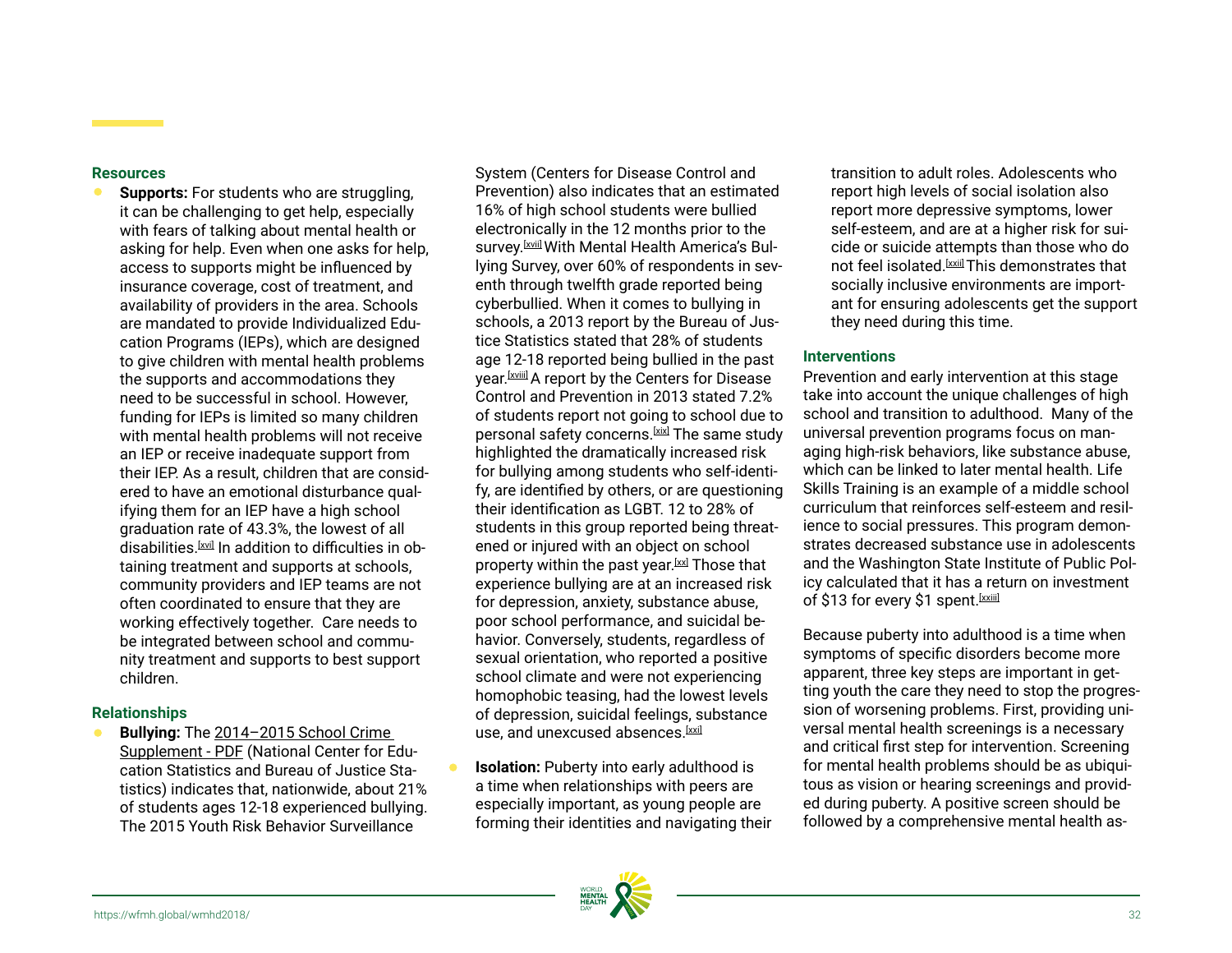sessment. Secondly, universal education about early signs is important to bring in key community members who are mostly likely to catch problems when they occur. A commitment to funding outreach and education to individuals including teachers, mentors, churches, pediatricians and hospitals is necessary to identifying youth who are often tentative about sharing their mental health problems. Finally, once a youth has received a full psychosocial assessment, we must provide access to specialized services that have been proven effective. Examples of evidenced based specialty mental health care should include wraparound services like those included in Family-Aided Assertive Community Treatment or Coordinated Specialty Care for First Episode Psychosis.<sup>[\[xxiv\]](http://www.mentalhealthamerica.net/issues/prevention-and-early-intervention-mental-health-puberty-early-adulthood#_edn24)</sup> Currently, getting early care often comes down to a combination of resources, knowledge of the mental health system, location, and timing, since even with adequate resources and insurance coverage, getting help can still come down to whether or not good treatment is available in your area. For those that do not have access to specialty care during this critical time, focusing on reducing stress, increasing sleep, and proper nutrition has been shown to help build protective factors. For example, in one study, adolescents deemed ultra-high risk for developing psychotic disorders who took 1200 mg of fish oils were four times less likely to develop a psychotic disorder 2 years later.<sup>[\[xxv\]](http://www.mentalhealthamerica.net/issues/prevention-and-early-intervention-mental-health-puberty-early-adulthood#_edn25)</sup> For adolescents who might be showing early signs of mental illness, it is crucial for us to provide them treatment to keep them in school and engaged in the community, with supports that allow them to reach their personal recovery goals.

**Those that experience bullying are at an increased risk for depression, anxiety, substance abuse, poor school performance, and suicidal behavior. Conversely, students, regardless of sexual orientation, who reported a positive school climate and were not experiencing homophobic teasing, had the lowest levels of depression,**  suicidal feelings, substance use, and unexcused absences. <sub>"</sub> "

> Mental Health America [http://www.mentalhealthamerica.net/issues/pre](http://www.mentalhealthamerica.net/issues/prevention-and-early-intervention-mental-health)[vention-and-early-intervention-mental-health](http://www.mentalhealthamerica.net/issues/prevention-and-early-intervention-mental-health)

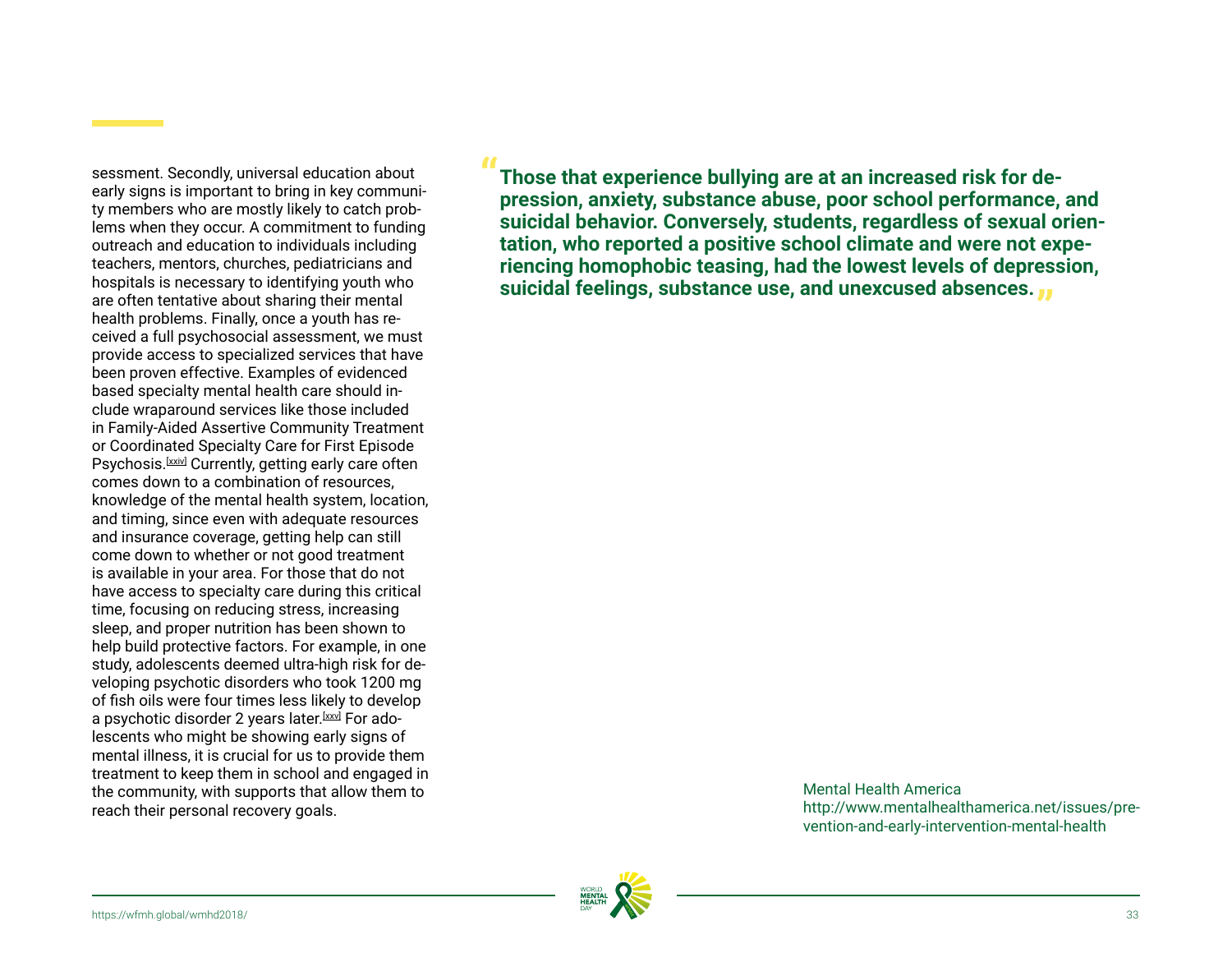#### **References**

[i] Kessler RC, Chiu WT, Demler O, Merikangas KR, Walters EE. Prevalence, severity, and comorbidity of 12-month DSM-IV disorders in the National Comorbidity Survey Replication. Arch Gen Psychiatry. 2005 Jun;62(6):617-27.

[ii] Paus, T., Keshavan, M., & Giedd, J. N. (2008). Why do many psychiatric disorders emerge during adolescence?. Nature Reviews Neuroscience, 9(12), 947-957.

[iii] Suicide Prevention. (2015, March 10). Retrieved from http://www.cdc.gov/violenceprevention/pub/youth\_suicide.html

[iv] 30th Annual Report to Congress on the Implementation of the Individuals with Disabilities Education Act, 2008. (2011, December 1). Retrieved from https://www2.ed.gov/about/reports/ annual/osep/2008/parts-b-c/30th-idea-arc.pdf

[v] The Characteristics and Needs of Families Experiencing Homelessness. (2011, December 1). Retrieved from http://www.familyhomelessness.org/media/306.pdf

[vi] Better Solutions for Youth with Mental Health Needs in the Juvenile Justice System. (2014). Retrieved from http://cfc.ncmhjj.com/wp-content/uploads/2014/01/Whitepaper-Mental-Health-FINAL.pdf

[vii] Cross-Disorder Group of the Psychiatric Genomics Consortium. Genetic relationship between five psychiatric disorders estimated from genome-wide SNPs. Nature Genetics, August 11, 2013.

[viii] Baby's Brain Begins Now: Conception to Age 3. Retrieved from http://www.urbanchildinstitute.org/why-0-3/baby-and-brain

[ix] Casey, B. J., Jones, R. M., & Hare, T. A. (2008). The adolescent brain. Annals of the New York Academy of Sciences, 1124(1), 111-126.

[x] Paus, T., Keshavan, M., & Giedd, J. N. (2008). Why do many psychiatric disorders emerge during adolescence?. Nature Reviews Neuroscience, 9(12), 947-957.

[xi] http://www.nimh.nih.gov/health/publications/the-teen-brain-still-under-construction/index.shtml?utm\_...

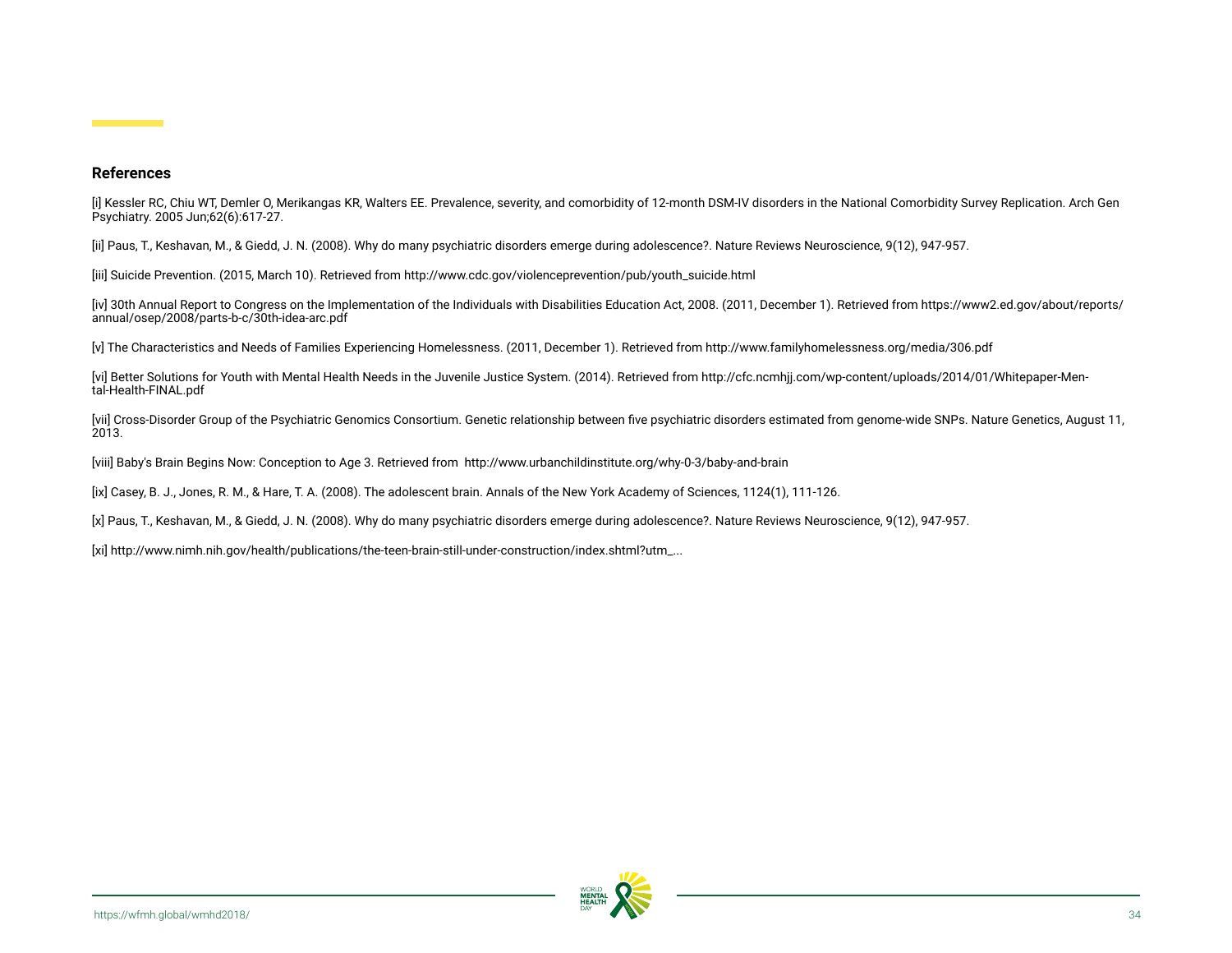## Suicide and Young People

It seems like every day you turn on the news, someone else has taken his/her with a staten with the state life. Famous people, young, old, rich, poor, healthy and sick – suicide doesn't discriminate.

to the point that nothing matters. Education, ad-For young people, suicide is the 2nd leading cause of death – and completely preventable. The facts are clear, the research done – so why are so many peo- $\hspace{0.2cm}$ ple still choosing to end their lives prematurely? We have to bring mental health  $\theta_{\text{u}}$  and another index and understand understand understand underawareness into the spotlight, make it as normal as having the flu or a cavity. No one should feel alone or afraid to talk about how they feel and no one should with the stood of the stood one get to the point that nothing matters. Education, advocacy and prevention measures would go a long way to helping people step back from the edge. We must, as a global society, learn all we can, beyond the illnesses and the situations and understand why people take the last step and what we can do to reverse that decision, before it's too late.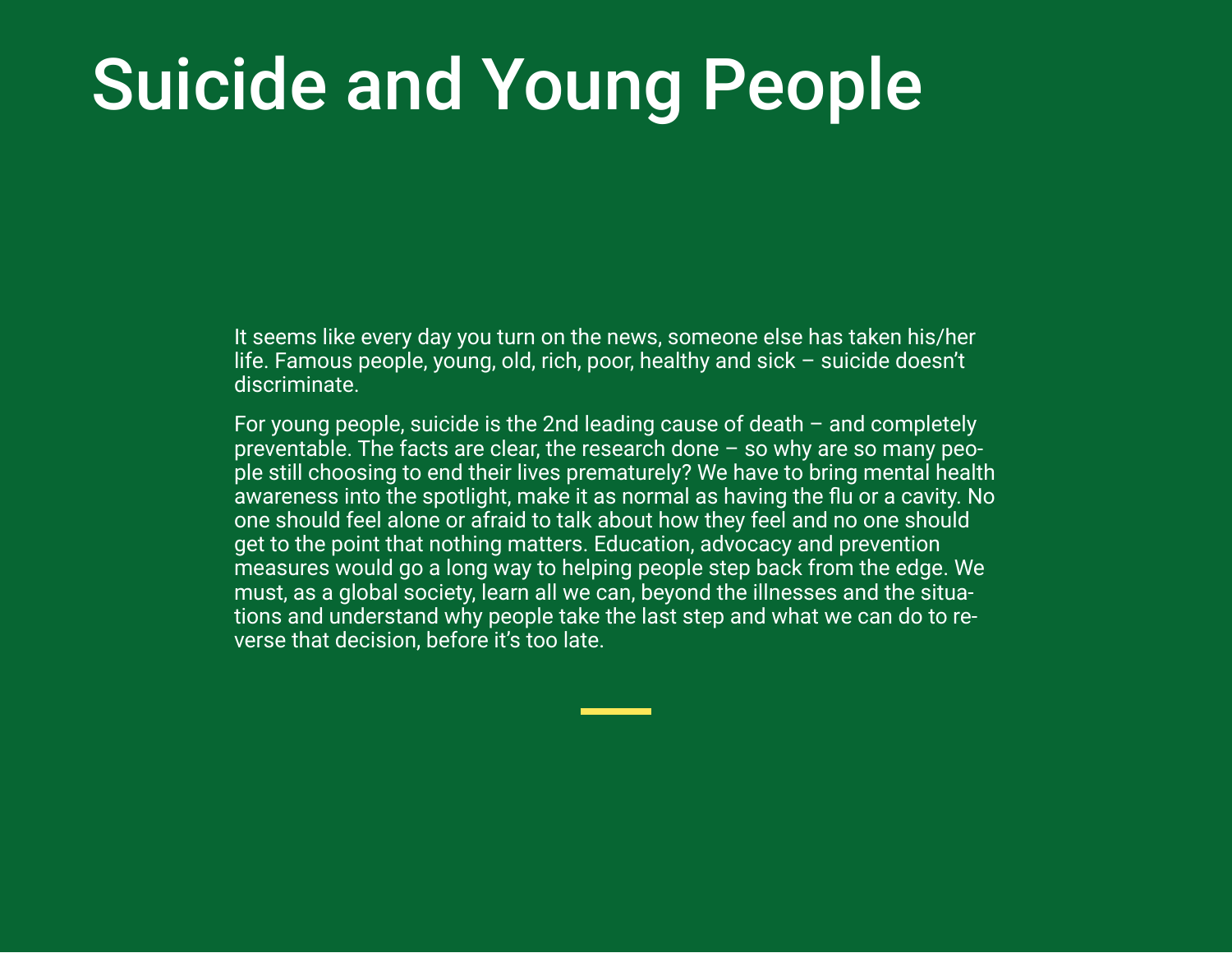### Suicide / World Health Organization

#### **KEY FACTS**

**Close to 800.000 people die due to suicide every year.**

**For every suicide there are many more people who attempt suicide every year. A prior suicide attempt is the single most important risk factor for suicide in the general population.**

**Suicide is the second leading cause of death among 15-29-year-olds.**

**78% of global suicides occur in low - and middle-income countries.**

#### **Ingestion of pesticide, hanging and firearms are among the most common methods of suicide globally.**

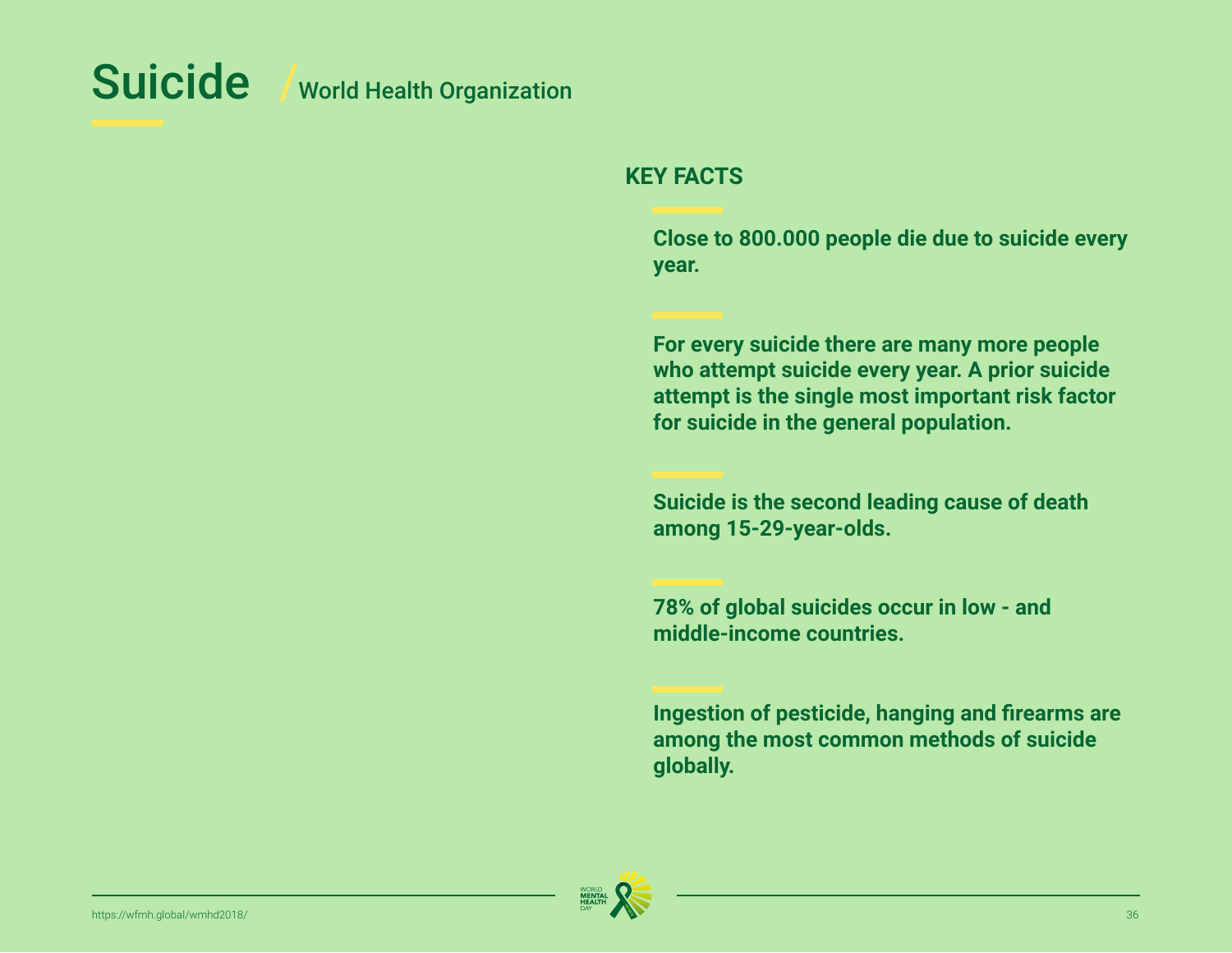### Suicide / World Health Organization

Every year close to 800 000 people take their own life and there are many more people who attempt suicide. Every suicide is a tragedy that affects families, communities and entire countries and has long-lasting effects on the people left behind. Suicide occurs throughout the lifespan and was the second leading cause of death among 15–29-year-olds globally in 2015. Suicide does not just occur in high-income countries, but is a global phenomenon in all regions of the world. In fact, over 78% of global suicides occurred in low- and middle-income countries in 2015.

Suicide is a serious public health problem; however, suicides are preventable with timely, evidence-based and often low-cost interventions. For national responses to be effective, a comprehensive multi-sectoral suicide prevention strategy is needed.

#### **Who is at risk?**

While the link between suicide and mental disorders (in particular, depression and alcohol use disorders) is well established in high-income countries, many suicides happen impulsively in moments of crisis with a breakdown in the ability to deal with life stresses, such as financial problems, relationship break-up or chronic pain and illness.

In addition, experiencing conflict, disaster, violence, abuse, or loss and a sense of isolation are strongly associated with suicidal behavior. Suicide rates are also high amongst vulnerable groups who experience discrimination, such as

refugees and migrants; indigenous peoples; lesbian, gay, bisexual, transgender, intersex (LGBTI) persons; and prisoners. By far the strongest risk factor for suicide is a previous suicide attempt.

#### **Methods of suicide**

It is estimated that around 30% of global suicides are due to pesticide self-poisoning, most of which occur in rural agricultural areas in lowand middle-income countries. Other common methods of suicide are hanging and firearms.

Knowledge of the most commonly used suicide methods is important to devise prevention strategies which have shown to be effective, such as restriction of access to means of suicide.

#### **Prevention and control**

Suicides are preventable. There are a number of measures that can be taken at population, sub-population and individual levels to prevent suicide and suicide attempts. These include:

- $\bullet$ reducing access to the means of suicide (e.g. pesticides, firearms, certain medications);
- reporting by media in a responsible way;
- introducing alcohol policies to reduce the harmful use of alcohol;
- early identification, treatment and care of people with mental and substance use disorders, chronic pain and acute emotional distress;
- training of non-specialized health workers in the assessment and management of suicidal behavior;
- follow-up care for people who attempted suicide and provision of community support.

Suicide is a complex issue and therefore suicide prevention efforts require coordination and collaboration among multiple sectors of society, including the health sector and other sectors such as education, labour, agriculture, business, justice, law, defense, politics, and the media. These efforts must be comprehensive and integrated as no single approach alone can make an impact on an issue as complex as suicide.

#### **CHALLENGES AND OBSTACLES**

#### **Stigma and taboo**

Stigma, particularly surrounding mental disorders and suicide, means many people thinking of taking their own life or who have attempted suicide are not seeking help and are therefore not getting the help they need. The prevention of suicide has not been adequately addressed due to a lack of awareness of suicide as a major public health problem and the taboo in many societies to openly discuss it. To date, only a few countries have included suicide prevention among their health priorities and only 28 countries report having a national suicide prevention strategy.

Raising community awareness and breaking down the taboo is important for countries to make progress in preventing suicide.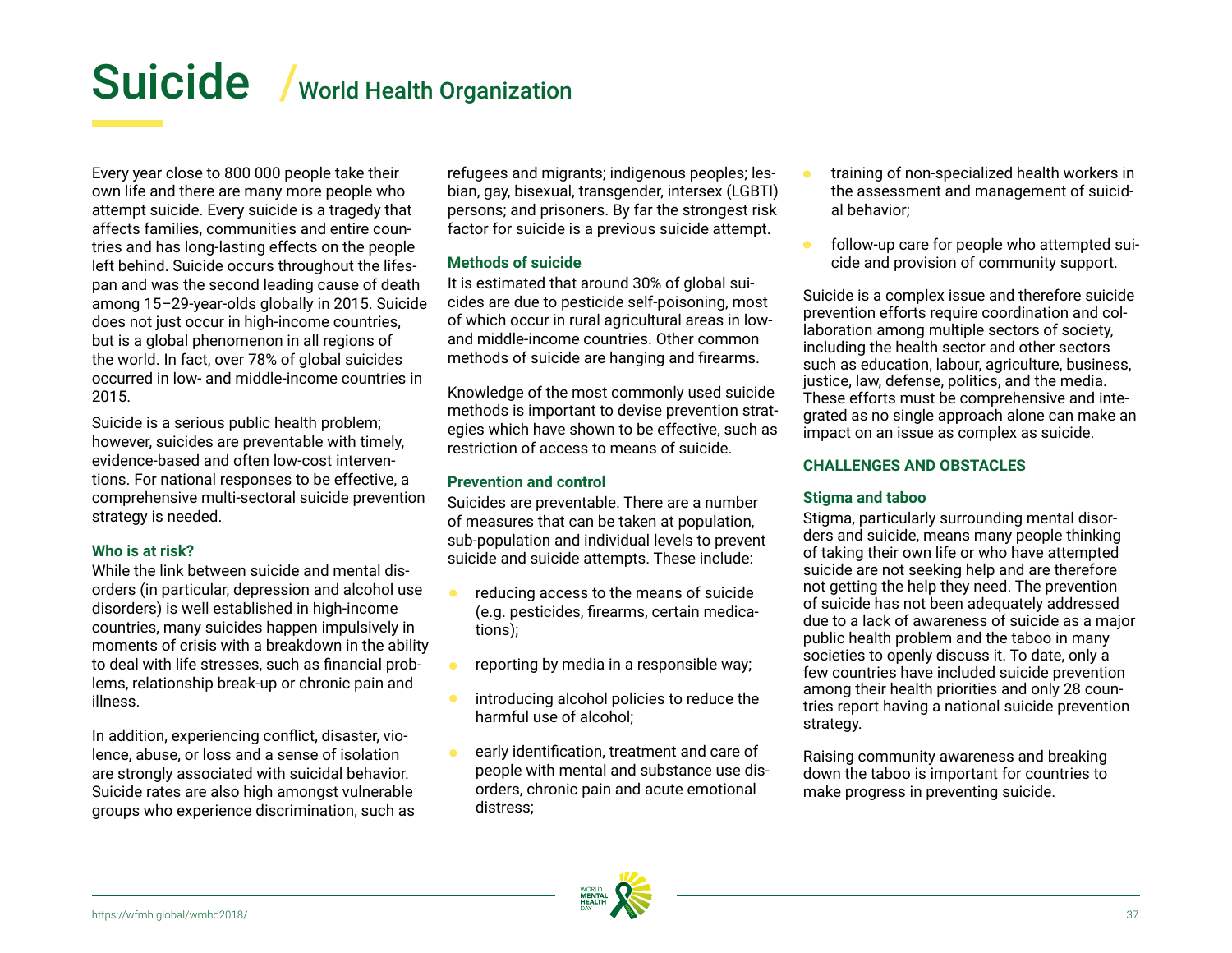#### **Data quality**

Globally, the availability and quality of data on suicide and suicide attempts is poor. Only 60 Member States have good-quality vital registra tion data that can be used directly to estimate suicide rates. This problem of poor-quality mor tality data is not unique to suicide, but given the sensitivity of suicide – and the illegality of sui cidal behavior in some countries – it is likely that under-reporting and misclassification are greater problems for suicide than for most other causes of death.

Improved surveillance and monitoring of suicide and suicide attempts is required for effective sui cide prevention strategies. Cross-national differ ences in the patterns of suicide, and changes in the rates, characteristics and methods of suicide highlight the need for each country to improve the comprehensiveness, quality and timeliness of their suicide-related data. This includes vital registration of suicide, hospital-based registries of suicide attempts and nationally representative surveys collecting information about self-report ed suicide attempts.

#### **WHO response**

WHO recognizes suicide as a public health pri ority. The first WHO World Suicide Report "Pre venting suicide: a global imperative" published in 2014, aims to increase the awareness of the public health significance of suicide and suicide attempts and to make suicide prevention a high priority on the global public health agenda. It also aims to encourage and support countries to develop or strengthen comprehensive suicide prevention strategies in a multi-sectoral public health approach.

Suicide is one of the priority conditions in the WHO Mental Health Gap Action Programme (mhGAP) launched in 2008, which provides evidence-based technical guidance to scale up service provision and care in countries for men tal, neurological and substance use disorders. In the *WHO Mental Health Action Plan 2013–2020*, WHO Member States have committed them selves to working towards the global target of reducing the suicide rate in countries by 10% by 2020.

In addition, the suicide mortality rate is an indica tor of target 3.4 of the Sustainable Development Goals: by 2030, to reduce by one third premature mortality from non-communicable diseases through prevention and treatment, and promote mental health and well-being.

World Health Organization

http://www.who.int/en/news-room/fact-sheets/ detail/suicide 31 January 2018

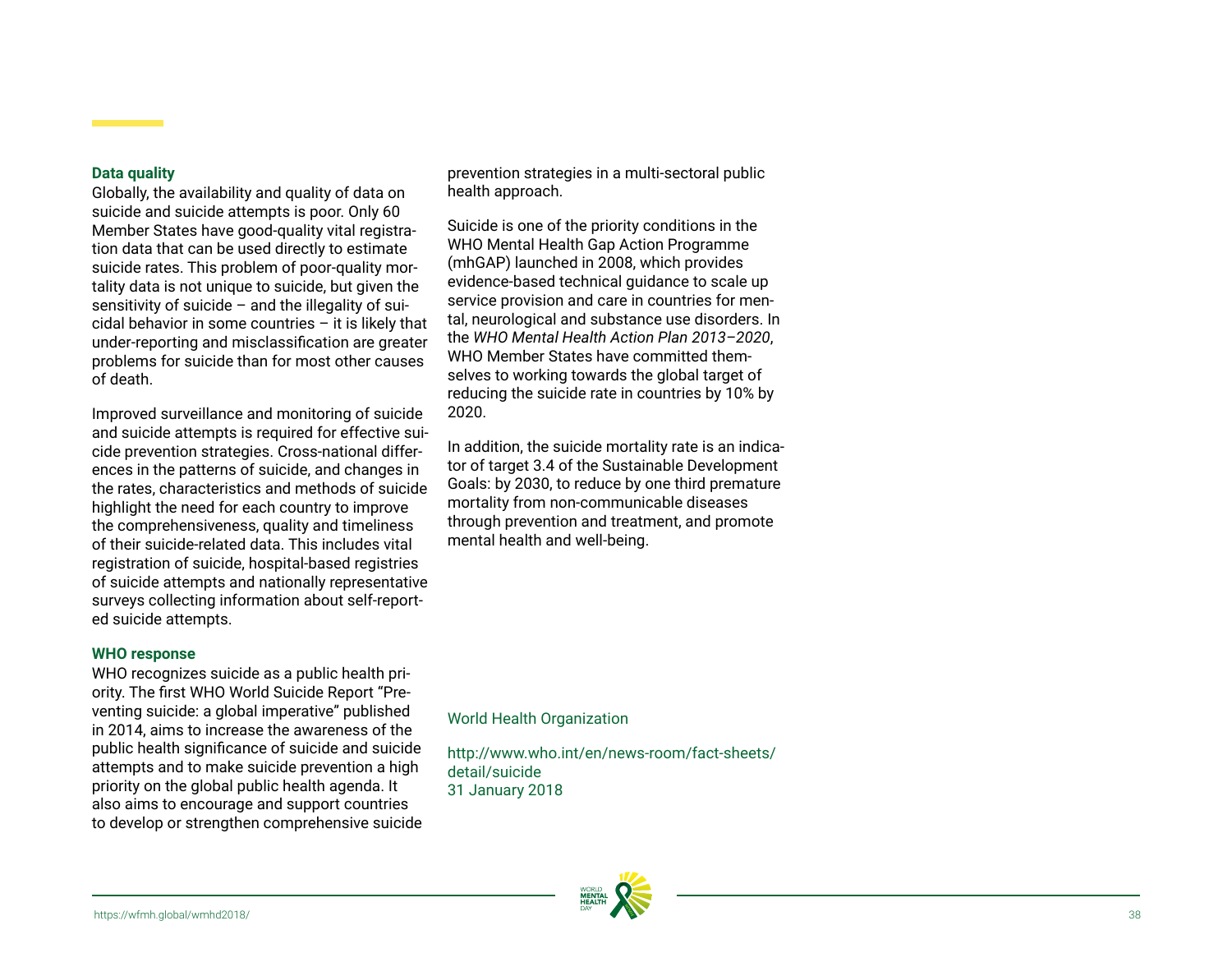# Suicide Prevention Fact Sheet<br>*I* The National Institute of Mental Health Information Resource Center

#### **KEY FACTS**

**Suicide** is defined as death caused by self-directed injurious behavior with intent to die as a result of the behavior.

A **suicide attempt** is a non-fatal, self-directed, potentially injurious behavior with intent to die as a result of the behavior. A suicide attempt might not result in injury.

**Suicidal ideation** refers to thinking about, considering, or planning suicide.

**SIGNS AND SYMPTOMS:** The behaviors listed below may be signs that someone is thinking about suicide.

- Talking about wanting to die or wanting to kill themselves
- Talking about feeling empty, hopeless, or having no reason to live
- Making a plan or looking for a way to kill themselves, such as searching online, stockpiling pills, or buying a gun
- Talking about great guilt or shame
- Talking about feeling trapped or feeling that there are no solutions
- Feeling unbearable pain (emotional pain or physical pain)
- Talking about being a burden to others
- Using alcohol or drugs more often
- Acting anxious or agitated
- Withdrawing from family and friends
- Changing eating and/or sleeping habits
- Showing rage or talking about seeking revenge
- Taking great risks that could lead to death, such as driving extremely fast
- Talking or thinking about death often
- Displaying extreme mood swings, suddenly changing from very sad to very calm or happy
- Giving away important possessions
- Saying goodbye to friends and family
- Putting affairs in order, making a will

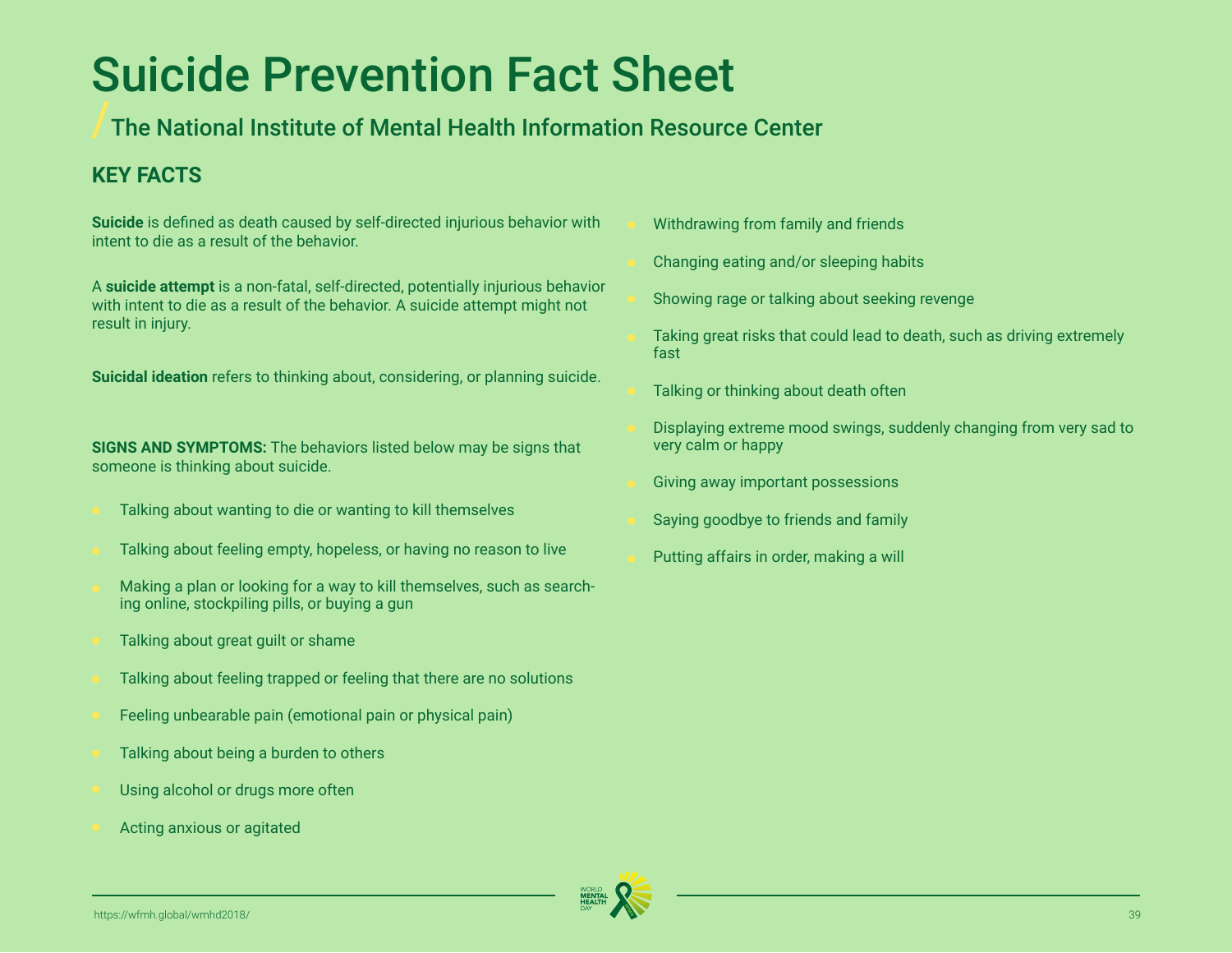#### **RISK FACTORS**

Suicide does not discriminate. People of all genders, ages, and ethnicities can be at risk. Suicidal behavior is complex and there is no single cause. In fact, many different factors contribute to someone making a suicide attempt. But people most at risk tend to share certain characteristics. The main risk factors for suicide are:

- Depression, other mental disorders, or substance abuse disorder  $\bullet$
- Certain medical conditions
- Chronic pain
- A prior suicide attempt  $\bullet$
- Family history of a mental disorder or substance abuse  $\bullet$
- Family history of suicide
- Family violence, including physical or sexual abuse  $\bullet$
- Having guns or other firearms in the home
- Having recently been released from prison or jail  $\bullet$
- Being exposed to others' suicidal behavior, such as that of family members, peers, or celebrities

Many people have some of these risk factors but do not attempt suicide. It is important to note that suicide is not a normal response to stress. Suicidal thoughts or actions are a sign of extreme distress, not a harmless bid for attention, and should not be ignored.

The National Institute of Mental Health Information Resource Center <https://www.nimh.nih.gov/health/topics/suicide-prevention/index.shtml>

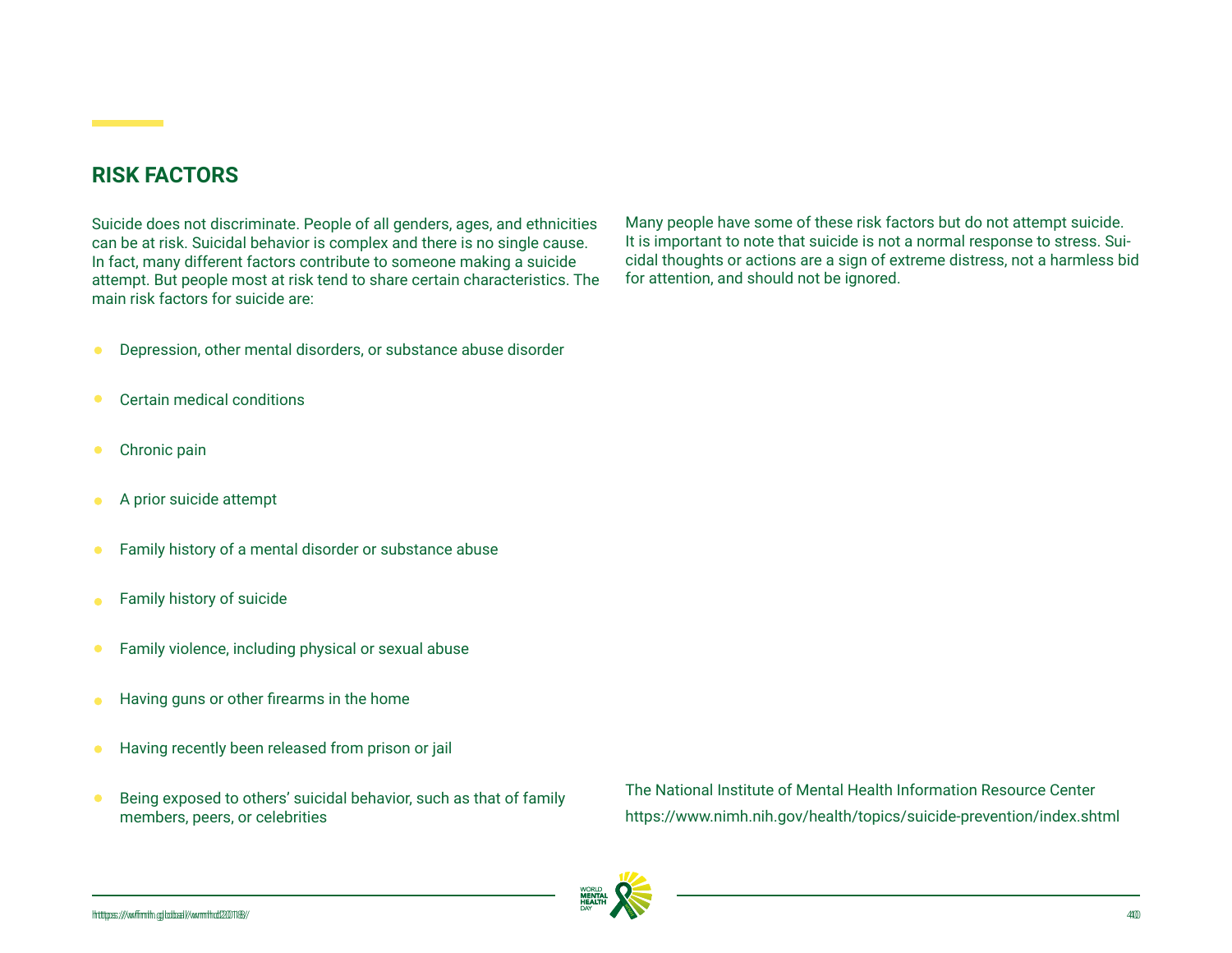# Self-harm and Suicide in Young People<br>In: Rohan Borschmann, Dr. Shilpa Aggarwal, Prof. George Patton

#### **INTRODUCTION**

Self-harm and suicide in young people (i.e., those aged <25 years<sup> $1, 2$ </sup>) are major global public health problems. Whilst suicide results in the tragic loss of life of young people, self-harm often has profound effects on the young people engaging in this behavior, as well as their families, health services and the wider community<sup>3, 4</sup>. 'Self-harm' refers to any intentional behavior that causes damage, mutilation or destruction of the body without suicidal intent. This can include cutting, overdosing, burning, scalding, swallowing dangerous objects or substances, pickingor scratching, biting, hair pulling, head-banging or bruising.

Many other terms are used interchangeably with the term 'self-harm'; these include 'self-mutilation', 'self-injury', 'deliberate self-harm', 'non-suicidal self-injury', 'non-fatal deliberate self-harm', 'self-poisoning', 'self-injurious behavior', 'self-inflicted violence', 'self-wounding', 'non-fatal suicidal behavior' and 'para-suicide'5-7. In this article, 'self-harm' refers to all behaviors captured by the above definition. A suicide attempt, conversely, is any act in which a person attempts to kill themselves, but survives. Suicidal ideation refers to thinking about suicide, and ideation can range from a passing thought to making a plan to conducting a 'dry run' of the plan.

#### **HOW COMMON ARE SELF-HARM AND SUICIDE?**

#### **Self-harm**

Self-harm is rare before puberty and becomes more common in early adolescence<sup>8</sup>, with the first episode of self-harm typically occurring between the ages of 12 and  $16^{6.7}$ . Rates of selfharm fall in the later teenage years and continue dropping until at least the end of the twenties (see Figure 1)9 .

**Figure 1. The proportion of young people reporting recent self-harm from the age of 15 to 29 years (from Moran et al.9).** 

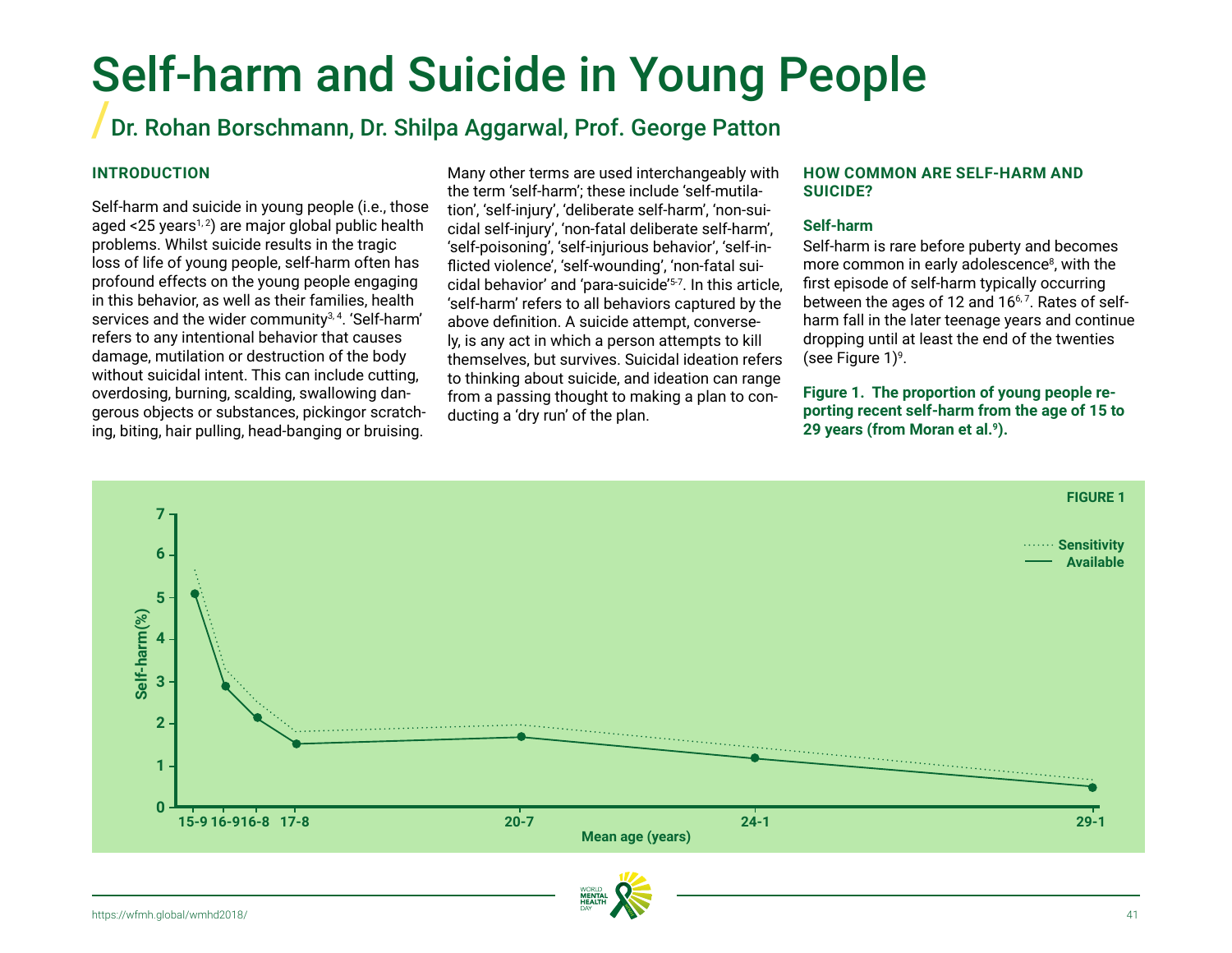Community studies in high-income countries consistently report that approximately 10% of young people report having self-harmed at least once in their lives<sup>10</sup>. It is more commonly reported by females than males $9,10$ , and cutting is the most commonly reported form of selfharm, followed by poisoning or overdosing<sup>11, 12</sup>. Only a small proportion of young people who self-harm (about one in eight) present to health services for treatment<sup>10</sup>, meaning the majority of this behavior is omitted from official statistics. Despite this, in the United Kingdom self-harm is one of the five most common reasons for acute admission to hospital<sup>13</sup>. It accounts for 120,000 admissions annually, of which almost half are repeat episodes and 90% involve medication overdoses.

Self-harm in young people has been studied less in low- and middle- income countries (LMICs), but the available evidence suggests that it might be equally - if not more - common than it is in high-income countries. A recent systematic review of self-harm in young people in LMICs reported that approximately 15-31% of 12-to-25 year-olds reported self-harming14. Some selfharm may take place in a response to acute distress with little further risk to the young person. Often, however, it is an indicator of underlying mental health problems and an increased risk of suicide<sup>15</sup>. In the general population it has been reported that approximately 4% of adults<sup>16</sup>, 13-45% of adolescents17-19 and 14-35% of college students<sup>20-22</sup> have a recent history of self-harm. It is more common amongst vulnerable or marginalized subpopulations such as gay and bisexual

people6, 23 and in certain adolescent subcultures such as 'goths'<sup>24, 25</sup>. It is particularly common among young people, a group in whom rates of repetitive and medically serious self-harm appear to be rising<sup>9, 11, 26-32</sup>. Long-term studies have found that most young people who selfharm during adolescence no longer self-harm by the time they enter their young adult years $9$ . However, this group often experiences ongoing difficulties in adulthood<sup>23, 33</sup>, including higher rates of drug and alcohol use<sup>34, 35</sup>, common mental disorder $34$  and problems maintaining intimate relationships<sup>36</sup>.

#### **Suicide**

Each year it is estimated that there are 800,000 suicide deaths worldwide, and in young people it is the second leading cause of death globally<sup>37</sup>. For every death, there are many more who attempt to take their own lives. Unlike self-harm, dying by suicide is more common in males than females<sup>10</sup>. More than three quarters  $(78%)$  of all suicide deaths globally occur in low- and middle-income countries<sup>37</sup>. Although male suicides outnumber female suicides in European countries and the United States by approximately four-to-one, the gender ratio in Asian countries is much lower at around two-to-one<sup>56, 57</sup>. Swallowing pesticide, hanging and guns are among the most common methods of suicide globally.

#### **Is there a link between self-harm and suicide?**

Self-harm is strongly associated with subsequent suicide38-41. The risk of suicide is highest in the first six months after an episode of selfharm and self-harm is also associated with an

increased risk of accidental death or permanent disability $6, 13$ . For every young person who dies by suicide, approximately 30 acts of self-harm occur42. Following an act of self-harm, the rate of suicide in young people increases to 50-100 times the rate of suicide observed in the general population26, 40, 58. Approximately 1% of young people presenting to emergency departments following self-harm die by suicide within the following year. This figure rises to 4% within ten years, 9% within 22 years and 10% across the entire lifespan43, 44. Approximately half of all people who die by suicide have a history of self-harm, with approximately 25% having self-harmed within the previous year $44$ . In light of this association between self-harm and suicide, by intervening effectively to reduce self-harm in young people, it is likely that the number of suicide deaths will also be reduced.

#### **Why do young people self-harm?**

Most young people who self-harm do so in response to intense emotional pain or a sense of being overwhelmed by negative feelings, thoughts or memories<sup>45</sup>. For some, it may seem there is no other way of dealing with what they are experiencing, or expressing what they are feeling. It can sometimes be a means of escape from intolerable social situations, or eliciting a caring response from others<sup>14</sup>. Although it may seem to offer some temporary relief, self-harm does little to help overcome emotional problems. There are many other emotional functions of self-harm, including punishing oneself, expressing anger, relieving tension, distracting from an intolerable situation, asserting their autonomy or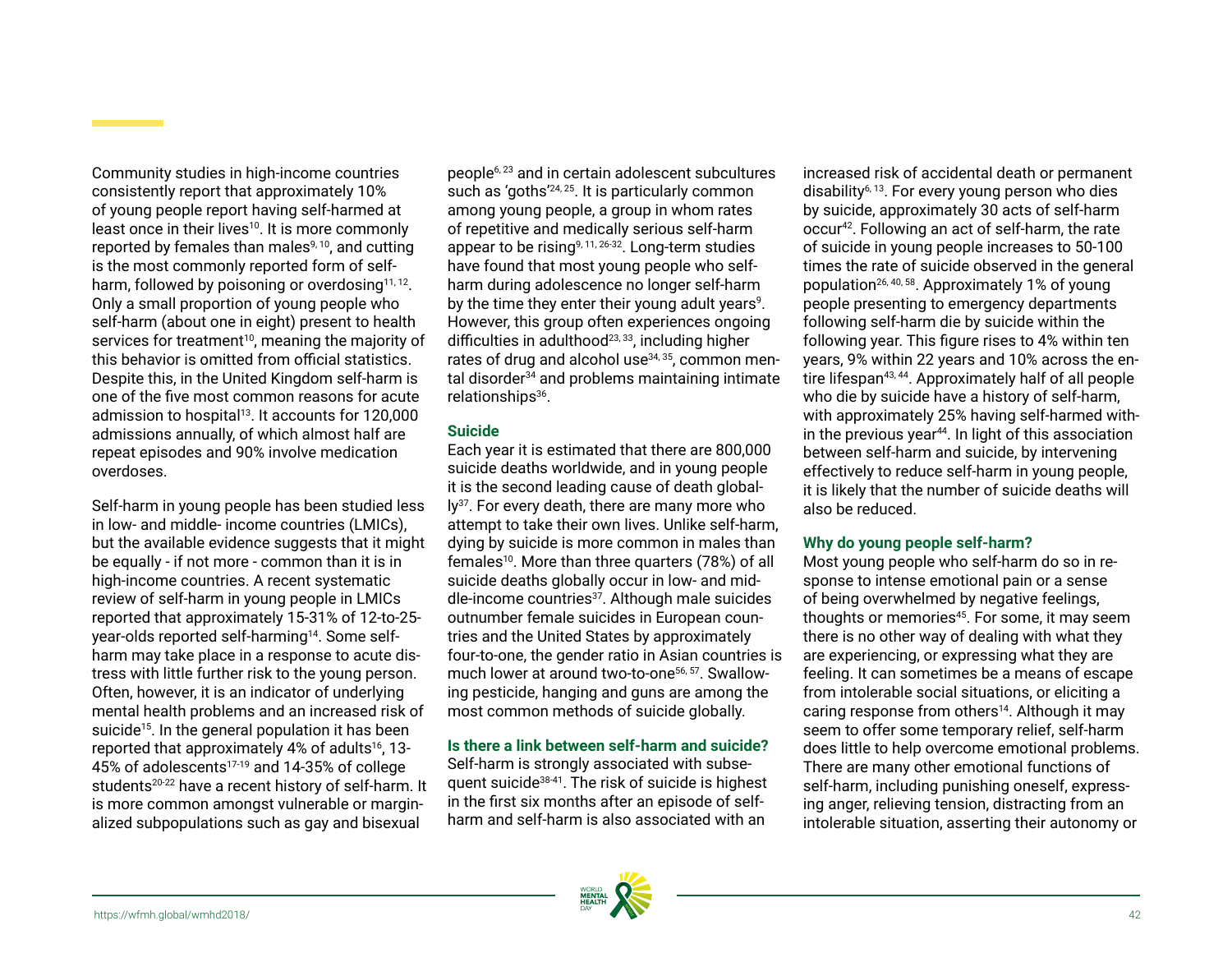establishing a boundary between self and other, and generating excitement<sup>6, 24, 46-56</sup>.

#### **What should we target to prevent self-harm and suicide?**

Self-harm and suicide in young people are the end products of an interaction between biological, psychiatric, psychological, social and cultural factors10. Table 1 lists the main factors associated with adolescent self-harm<sup>6, 11, 57-60</sup> and suicide<sup>10, 61</sup>. Although these factors do not necessarily *cause* self-harm or suicide, each has been independently associated with self-harm and/ or suicidal behavior in several research studies. While the link between suicide and underlying mental disorders (in particular, depression and alcohol use disorders) is well established in high-income countries, many suicides happen impulsively in moments of crisis, such as financial problems, relationship breakdowns or chronic pain and illness<sup>37</sup>. The risk of suicide is higher amongst groups of vulnerable young people who experience discrimination, such as refugees and migrants; Indigenous young people; lesbian, gay, bisexual, transgender, intersex (LGBTI) persons; and young people in contact with the youth justice system37. Importantly, by far the strongest risk factor for suicide is a previous suicide attempt<sup>37</sup>.

The link between mental disorders and suicide is less well established when it comes to LMICs<sup>57</sup>. There are many family-, peer- and school-related factors that have been identified as having important associations with adolescent self-harm and suicide in LMICs. Family risk factors are

similar to those in high-income countries and include a history of childhood abuse or maltreatment, conflicting family relationships, and divorced parents introducing new partners into the family structure. Conversely, higher family functioning and having more understanding parents appears to be protective against suicide. This could be due to the dense family networks and greater reliance of young people on their families in LMICs<sup>14</sup>. Peer-related risk factors include self-harm by a young person's best friend, and a negative opinion of one's family members. In addition, below average school performance, truancy, school absenteeism and dropping out of school or college are associated with self-harm in LMICs<sup>14</sup>.

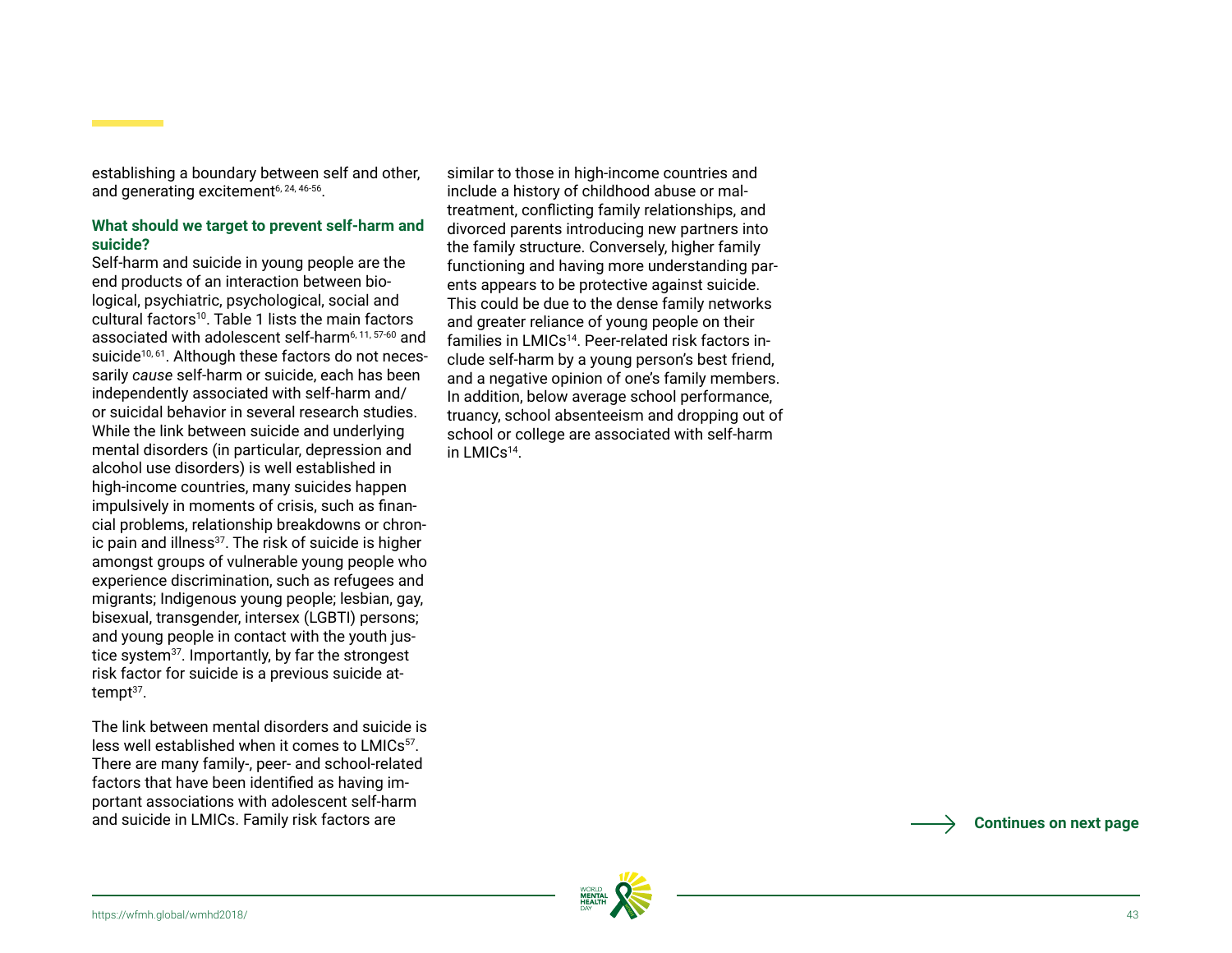#### **Figure 1. Factors associated with self-harm**



#### **Psychiatric Factors**

Depression

Substance abuse

Previous psychiatric hospitalisation

Personality disorder

Anxiety disorder

#### **Psychological Factors**

High impulsivity

Poor problem-solving skills

Hopelessness

Lowself-esteem

Perfectionism

Self-criticism

### **Situational Factors**

Current adverse life events

**Intoxication** 

#### **Social Factors**

Adverse childhood experiences

Exposure to self-harm Alcohol use

Social isolation

Bullying victimisation

Onset of sexual activity

Loneliness

**Continues on next page** 

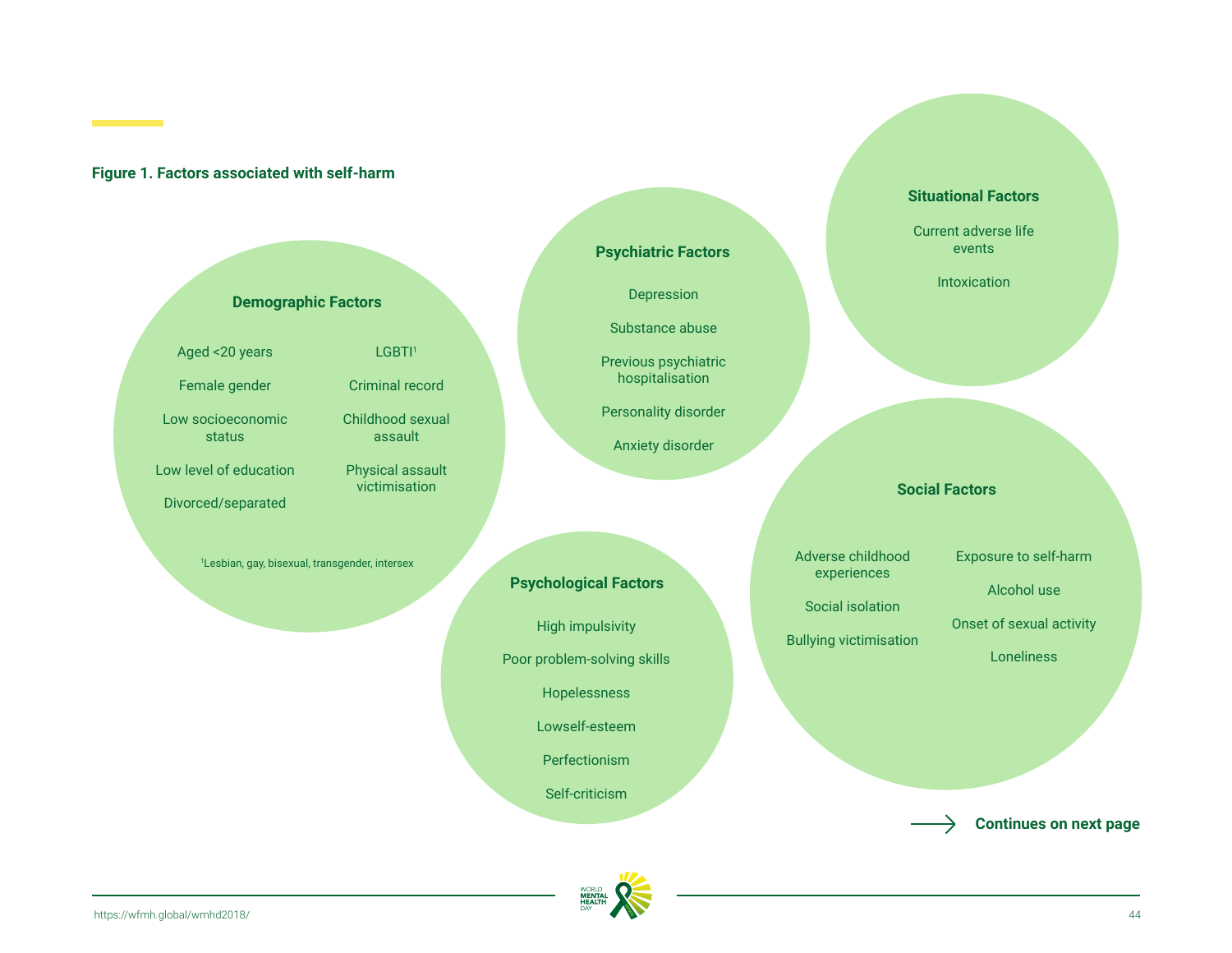#### **Figure 2. Factors associated with suicide**

#### **Demographic Factors**

Male gender

Low socioeconomic status

Low level of education

Divorced/separated

Criminal record

LGBTI<sup>1</sup>

Childhood sexual assault

Parental separation/ divorce

Unemployed

1 Lesbian, gay, bisexual, transgender, intersex

#### **Psychiatric Factors**

Depression

Substance abuse

Previous psychiatric hospitalisation

#### **Psychological Factors**

High impulsivity

Poor problem-solving skills

Hopelessness

Lowself-esteem

High suicidal intent

#### **Situational Factors**

Current adverse life events

Intoxication

Media exposure of suicide Aged 18-40 years

#### **Social Factors**

Adverse childhood experiences

Interpersonal difficulties in adolescence (difficulty making new friends, frequent arguments with adults iin authority

and peers, frequent cruelty towards peers)

Bullying victimisation

Exposure to selfharm

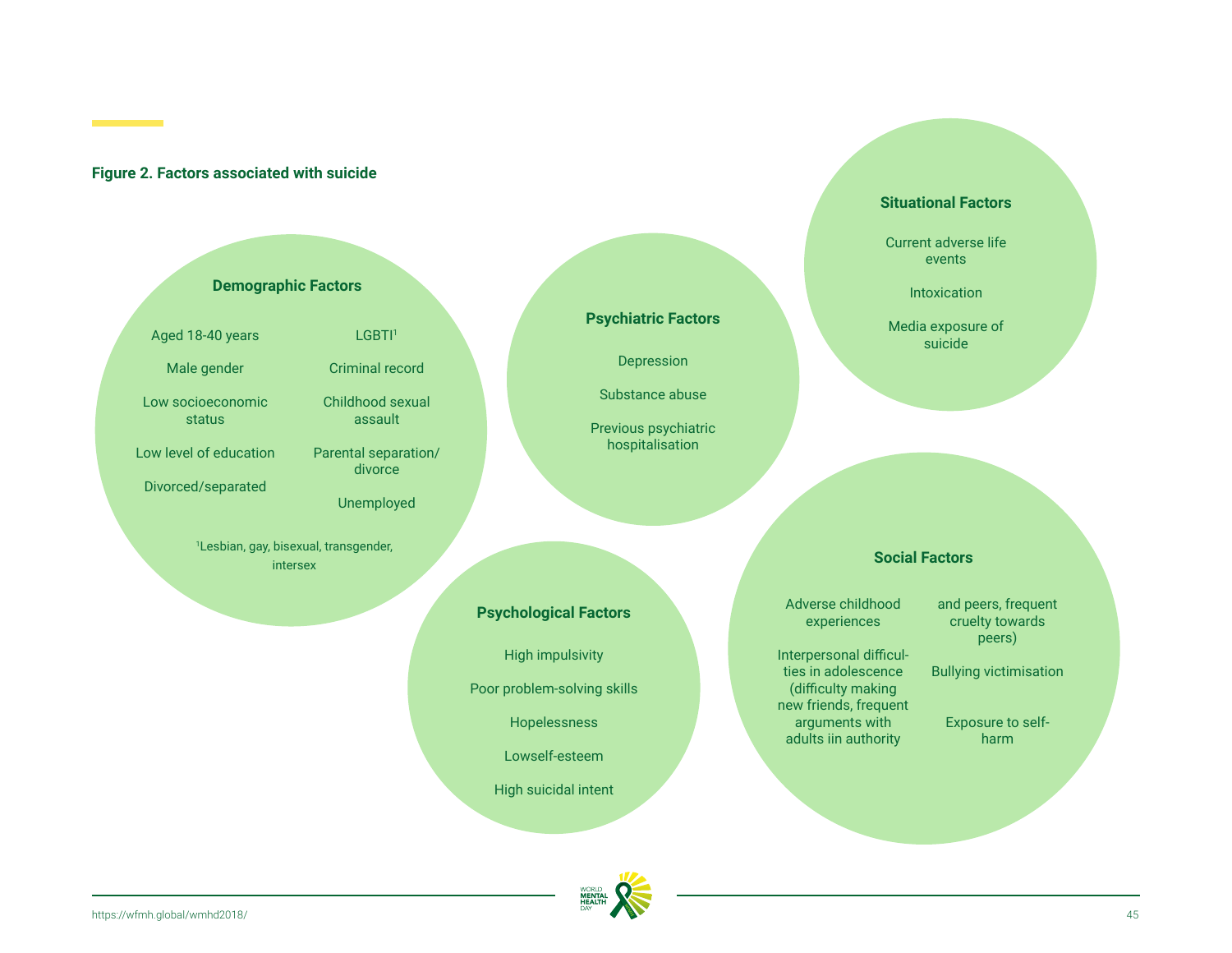#### **Treatments for self-harm and suicidal ideation in young people:**

The research evidence demonstrating effective treatments for self-harm and suicide attempts is limited, with more evidence supporting a reduction in acts of self-harm than suicide attempts<sup>62</sup>. Only small advances have been made in prevention and there is a lack of evidence for effective treatment interventions. Outside of structured clinical treatment in community settings, most treatment of adolescent self-harm is likely to take place in a school counsellor's office. There is limited evidence for the effectiveness of some talking therapies (such as dialectical behavior therapy for adolescents [DBT-A] and mentalization-based treatment [MBT]), however these findings need to be replicated in other studies before they can be accepted as truly beneficial.

There is also limited evidence supporting the usefulness of engaging families in the management of adolescent self-harm, and they can be considered as partners in providing care and promoting engagement with treatment services<sup>59</sup>. The overall evidence is not encouraging, however, with the authors of one large-scale study in 2018 concluding that clinicians are still unable to recommend a clear, evidence-based intervention to reduce repeated self-harm in adolescents<sup>63</sup>. The development and assessment of new psychosocial and pharmacological interventions to reduce self-harm and suicide in young people should be considered a major priority, and should include internet-based interventions. The improvement of mental health care in adolescents in terms of both access to and quality of services is essential, especially in LMICs 10.

#### **How can I help someone who has self-harmed or might be at risk of suicide?**

Most young people who self-harm do not seek help beforehand; concerns about confidentiality and stigma have been reported by adolescents as barriers to seeking help for self-harm or suicidal ideation<sup>10</sup>. Elements of providing support include letting the young person know that they are not alone and encouraging them to ask for professional help. Being as open as possible and ensuring safety in discussing feelings are important. Assessment should include asking a young person directly if she/he is considering suicide and, where relevant, calling the local hospital or mental health service. While this may be challenging, calling an ambulance or taking a young person to the nearest hospital emergency department may be appropriate if they need urgent medical attention 45. The available evidence tells us that a young person's risk of suicide remains elevated for at least a decade after an emergency department presentation with self-harm<sup>33</sup>. Therefore, self-harm during adolescence should be considered by friends, family members and health professionals as more than just a passing phase $64$ .

Dr. Rohan Borschmann, PhD, DClinPsych Murdoch Children's Research Institute (Centre for Adolescent Health) AUSTRALIA (e): [rohan.borschmann@mcri.edu.au](mailto:rohan.borschmann@mcri.edu.au)

Dr. Shilpa Aggarwal, Adv. Training Cert. in Child & Adolescent Psychiatry, FRANZCP Affiliation: Deakin University AUSTRALIA (e): [shilpazq@gmail.com](mailto:shilpazq@gmail.com)

Prof. George Patton, MD, MRCPsych Murdoch Children's Research Institute (Centre for Adolescent Health) AUSTRALIA (e): [george.patton@rch.org.au](mailto:george.patton@rch.org.au)

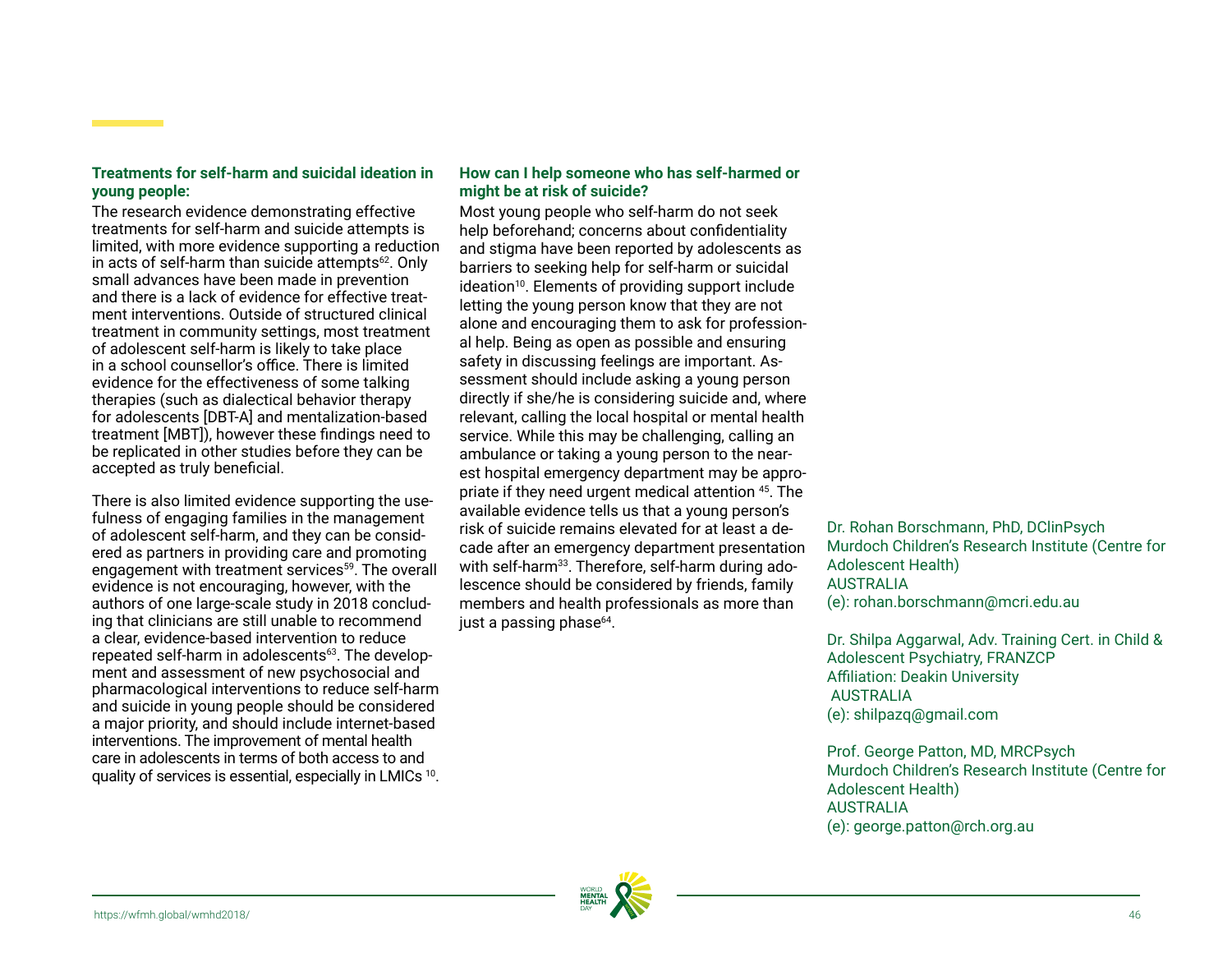#### **References**

- 1. UN. Division for Social Policy and Development. World Youth Report 2007. New York (NY): United Nations, Department of Economic and Social Affairs; 2007. Available from: [http://www.](http://www.un.org/esa/socdev/unyin/documents/wyr07_introduction.pdf. 2007) [un.org/esa/socdev/unyin/documents/wyr07\\_introduction.pdf. 2007](http://www.un.org/esa/socdev/unyin/documents/wyr07_introduction.pdf. 2007).
- 2. Sawyer S, Azzopardi P, Wickremarathne D, Patton G. The age of adolescence. The Lancet Child & Adolescent Health. 2018;17 January; [https://doi.org/10.1016/S2352-4642\(18\)30022-1.](https://doi.org/10.1016/S2352-4642(18)30022-1)
- 3. Feigenbaum J. Self-harm the solution not the problem: the dialectical behaviour therapy model. Psychoanalytic Psychotherapy. 2010;24(2):115-34.
- 4. Hawton K, Harriss L. The changing gender ratio in occurrence of deliberate self-harm across the lifespan. Crisis. 2008;29(1):4-10.
- 5. NICE. Self-harm: the short-term physical and psychological management and secondary prevention of self-harm in primary and secondary care. Clinical guidelines. National Institute for Health and Clinical Excellence. London: National Institute for Health and Clinical Excellence, ; 2004.
- 6. Skegg K. Self-harm. The Lancet. 2005;366:1471-83.
- 7. Nock MK. Self-injury. Annual Review of Clinical Psychology. 2010;6:339-63.
- 8. Wilksonson P, Goodyer I. Non-suicidal self-injury. European Child and Adolescent Psychiatry. 2011;20:103-8.
- 9. Moran P, Coffey C, Romaniuk H, Olsson C, Borschmann R, Carlin JB, et al. The natural history of self-harm during adolescence and young adulthood: population-based cohort study. The Lancet. 2012;379(9812):236-43.
- 10. Hawton K, Saunders KEA, O'Connor RC. Self-harm and suicide in adolescents. Lancet. 2012;379:2373-82.
- 11. Hawton K, Rodham K, Evans E, Weatherall R. Deliberate self harm in adolescents: self report survey in schools in England. BMJ. 2002;325:1207-11.
- 12. Madge N, Hewitt A, Hawton K, De Wilde EJ, Corcoran P, Fekete S, et al. Deliberate self-harm within an international community sample of young people: comparative findings from the Child & Adolescent Self-harm in Europe (CASE) Study. The Journal of Child Psychology and Psychiatry. 2008;49(6):667-77.
- 13. NICE. Self-harm: longer-term management. National Clinical Guideline 133. London: National Institute for Health and Clinical Excellence, ; 2011.
- 14. Aggarwal S, Patton G, Reavley N, Sreenivasan SA, Berk M. Youth self-harm in low-and middle-income countries: systematic review of the risk and protective factors. International journal of social psychiatry. 2017:0020764017700175.
- 15. Portzky G, de Wilde EJ, van Heeringen K. Deliberate self-harm in young people: differences in prevalence and risk factors between The Netherlands and Belgium. European Child and Adolescent Psychiatry. 2008;17:179-86.
- 16. Briere J, Gil E. Self-mutilation in clinical and general population samples: prevalence, correlates, and functions. American Journal of Orthopsychiatry. 1998;68:609-20.
- 17. Lloyd-Richardson EE, Perrine N, Dierker L, Kelley ML. Characteristics and functions of nonsuicidal self-injury in a community sample of adolescents. Psychological Medicine. 2007;37:1183-92.
- 18. Plener PL, Libal G, Keller F, Fegert JM, Muehlenkamp JJ. An international comparison of adolescent nonsuicidal self-injury (NSSI) and suicide attempts: Germany and the USA. Psychological Medicine. 2009;39:1549-58.
- 19. Ross S, Heath N. A study of the frequency of self-mutilation in a community sample of adolescents. Journal of Youth and Adolescence. 2002;31:67-77.
- 20. Favazza AR, DeRosear L, Conterio K. Self-mutilation and eating disorders. Suicide and Life-Threatening Behavior. 1989;19:352-61.
- 21. Gratz KL. Measurement of deliberate self-harm: preliminary data on the Deliberate Self-Harm Inventory. Journal of Psychopathology and Behavioral Assessment. 2001;23(4):253-63.
- 22. Whitlock J, Eckenrode J, Silverman D. Self-injurious behaviors in a college population. Pediatrics. 2006;117(6):1939-48.
- 23. Deliberto TL, Nock MK. An exploratory study of correlates, onset, and offset of non-suicidal self-injury. Archives of Suicide Research. 2008;12(3):219-31.
- 24. Moorey S. Managing the unmanageable: cognitive behaviour therapy for deliberate self-harm. Psychoanalytic Psychotherapy. 2010;24(2):135-49.
- 25. Young R, Sweeting H, West P. Prevalence of deliberate self harm and attempted suicide within contemporary Goth youth subculture: longitudinal cohort study. British Medical Journal. 2006;332:1058-61.
- 26. Hawton K, Harriss L, Hall S, Simkin S, Bale E, Bond A. Deliberate self-harm in Oxford, 1990-2000: a time of change in patient characteristics. Psychological Medicine. 2003;33(6):987-95.
- 27. Brener ND, Krug EG, Simon TR. Trends in suicide ideation and suicidal behavior among high school students in the United States, 1991-1997. Suicide and Life-Threatening Behavior. 2000;30(4):304-12.
- 28. Klonsky ED, Oltmanns TF, Turkheimer E. Deliberate self-harm in a nonclinical population: prevalence and psychological correlates. American Journal of Psychiatry. 2003;160:1501-8.
- 29. Boyce P, Oakley-Browne MA, Hatcher S. The problem of deliberate self-harm. Current Opinion in Psychiatry. 2001;14:107-11.
- 30. Hawton K, Hall S, Simkin S, Bale L, Bond A, Codd S, et al. Deliberate self-harm in adolescents: a study of characteristics and trends in Oxford, 1990-2000. Journal of Child Psychology and Psychiatry. 2003;44(8):1191-8.
- 31. Nicholson S, Jenkins R, Meltzer H. Suicidal thoughts, suicide attempts and self-harm. Adult psychiatric morbidity in England. 2007:71-87.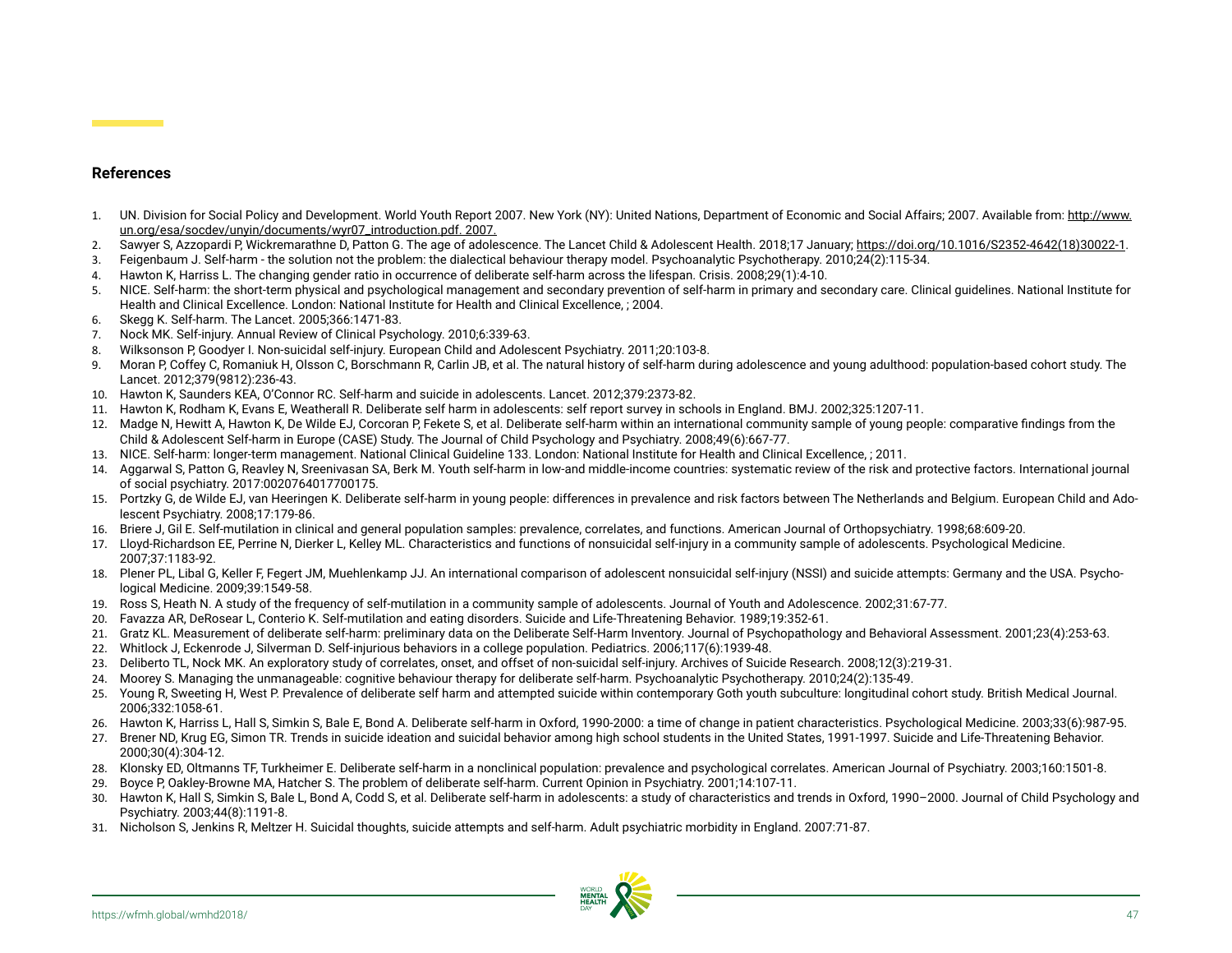- 32. Sawyer SM, Patton GC. Why are so many more adolescents presenting to our emergency departments with mental health problems? The Medical Journal of Australia. 2018;208(8):339- 40.
- 33. Herbert A, Gilbert R, Cottrell D, Li L. Causes of death up to 10 years after admissions to hospitals for self-inflicted, drug-related or alcohol-related, or violent injury during adolescence: a retrospective, nationwide, cohort study. The Lancet. 2017.
- 34. Mars B, Heron J, Crane C, Hawton K, Lewis G, Macleod J, et al. Clinical and social outcomes of adolescent self harm: population based birth cohort study. BMJ. 2014;349:g5954.
- 35. Moran P, Coffey C, Romaniuk H, Degenhardt L, Borschmann R, Patton G. Substance use in adulthood following adolescent self-harm: a population-based cohort study. Acta Psychiatrica Scandinavica. 2015;131(1):61-8.
- 36. Borschmann R, Becker D, Coffey C, Spry E, Moreno-Betancur M, Moran P, et al. 20-year outcomes in adolescents who self-harm: a population-based cohort study. The Lancet Child & Adolescent Health. 2017.
- 37. WHO. Suicide. World Health organizaton. Accessed 3 May 2018 from: [http://www.who.int/en/news-room/fact-sheets/detail/suicide.](http://www.who.int/en/news-room/fact-sheets/detail/suicide) 2018.
- 38. Hawton K, Zahl D, Weatherall R. Suicide following deliberate self harm: long term follow up of patients who presented to a general hospital. British Journal of Psychiatry. 2003;182:537- 42.
- 39. Maddock GR, Carter GL, Murrell ER, Lewin TJ, Conrad AM. Distinguishing suicidal from non-suicidal deliberate self-harm events in women with borderline personality disorder. Australian and New Zealand Journal of Psychiatry. 2010;44(6):574-82.
- 40. Owens D, Horrocks J, House A. Fatal and non-fatal repetition of self-harm. Systematic review. British Journal of Psychiatry. 2002;181:193-9.
- 41. Clarke T, Baker P, Watts CJ, Henderson H, Evans T, Sherr L. Self-harm in younger people: audit of prevalence and provision. Psychology, Health and Medicine. 2001;6(4):349-59.
- 42. Gelder M, Mayou R, Cowen P. Suicide and deliberate self-harm. In: Gelder M, Mayou R, Cowen P, editors. Shorter Oxford textbook of psychiatry (4th ed). Oxford, UK: Oxford University Press; 2001. p. 507-32.
- 43. Crawford M, Thomas O, Kham N, Kulinskaya E. Psychosocial interventions following self-harm: systematic review of their efficacy in preventing suicide. British Journal of Psychiatry. 2007;190:11-7.
- 44. Hawton K, Arensman E, Townsend E, Bremner S, Feldman E, Goldney R, et al. Deliberate self harm: systematic review of efficacy of psychosocial and pharmacological treatments in preventing repetition. British Medical Journal. 1998;317:441-7.
- 45. Headspace. Self-harm. Headspace National Youth Mental Health Foundation. Downloaded 31 March 218 from: [https://www.headspace.org.au/assets/Uploads/Resource-library/](https://www.headspace.org.au/assets/Uploads/Resource-library/Young-people/Self-harm-web.pdf) [Young-people/Self-harm-web.pdf](https://www.headspace.org.au/assets/Uploads/Resource-library/Young-people/Self-harm-web.pdf) 2018.
- 46. Brown MZ, Comtois KA, Linehan MM. Reasons for suicide attempts and nonsuicidal self-injury in women with borderline personality disorder. Journal of Abnormal Psychology. 2002;111(1):198-202.
- 47. Gunderson J. Borderline Personality Disorder. Washington DC: American Psychiatric Publishing; 1984.
- 48. Herpetz S. Self-injurious behavior: psychopathological and nosological characteristics in subtypes of self-injurers. Acta Psychiatrica Scandinavica. 1995;91:57-68.
- 49. Klonsky ED. The functions of deliberate self-injury: a review of the evidence. Clinical Psychology Review. 2006;27:226-39.
- 50. Korner A, Gerull F, Stevenson J, Meares R. Harm avoidance, self-harm, psychic pain, and the borderline personality: life in a "haunted house". Comprehensive Psychiatry. 2007;48:303-8.
- 51. Motz A. Self-harm as a sign of hope. Psychoanalytic Psychotherapy. 2010;24(2):81-92.
- 52. Slee N, Garnefski N, van der Leeden R, Arensman E, Spinhoven P. Cognitive behavioural intervention for self-harm: randomised controlled trial. British Journal of Psychiatry. 2008;192(3):202-11.
- 53. Tragesser SL, Sohan M, Schwartz-Mette R, Trull TJ. The role of affective instability and impulsivity in predicting future BPD features. Journal of Personality Disorders. 2007;21(6):603-14.
- 54. Brooke S, Horn N, The meaning of self-injury and overdosing amongst women fulfilling the diagnostic criteria for 'borderline personality disorder'. Psychology and Psychotherapy: Theory, Research and Practice. 2010;83:113-28.
- 55. Zanarini MC, Laudate CS, Frankenburg FR, Reich DB, Fitzmaurice G. Predictors of self-mutilation in patients with borderline personality disorder: A 10-year follow-up study. Journal of Psychiatric Research. 2011;45(6):823-8.
- 56. Perroud N, Dieben K, Nicastro R, Muscionico M, Huguelet P. Functions and timescale of self-cutting in participants suffering from borderline personality disorder. Journal of Personality Disorders. 2012;26(2):267-79.
- 57. Patton G, Hemphill SA, Beyers JM, Bond L, Toumbourou JW, McMorris BJ, et al. Pubertal stage and deliberate self-harm in adolescents. Journal of the American Academy of Child and Adolescent Psychiatry. 2007;46(4):508-14.
- 58. De Leo D, Heller TS. Who are the kids who self-harm? An Australian self-report school survey. Medical journal of Australia. 2004;181(3):140.
- 59. O'connor RC, Rasmussen S, Hawton K. Predicting Deliberate Self‐Harm in Adolescents: A Six Month Prospective Study. Suicide and Life-Threatening Behavior. 2009;39(4):364-75.
- 60. Hawton K, Harriss L, Rodham K. How adolescents who cut themselves differ from those who take overdoses. European child & adolescent psychiatry. 2010;19(6):513-23.

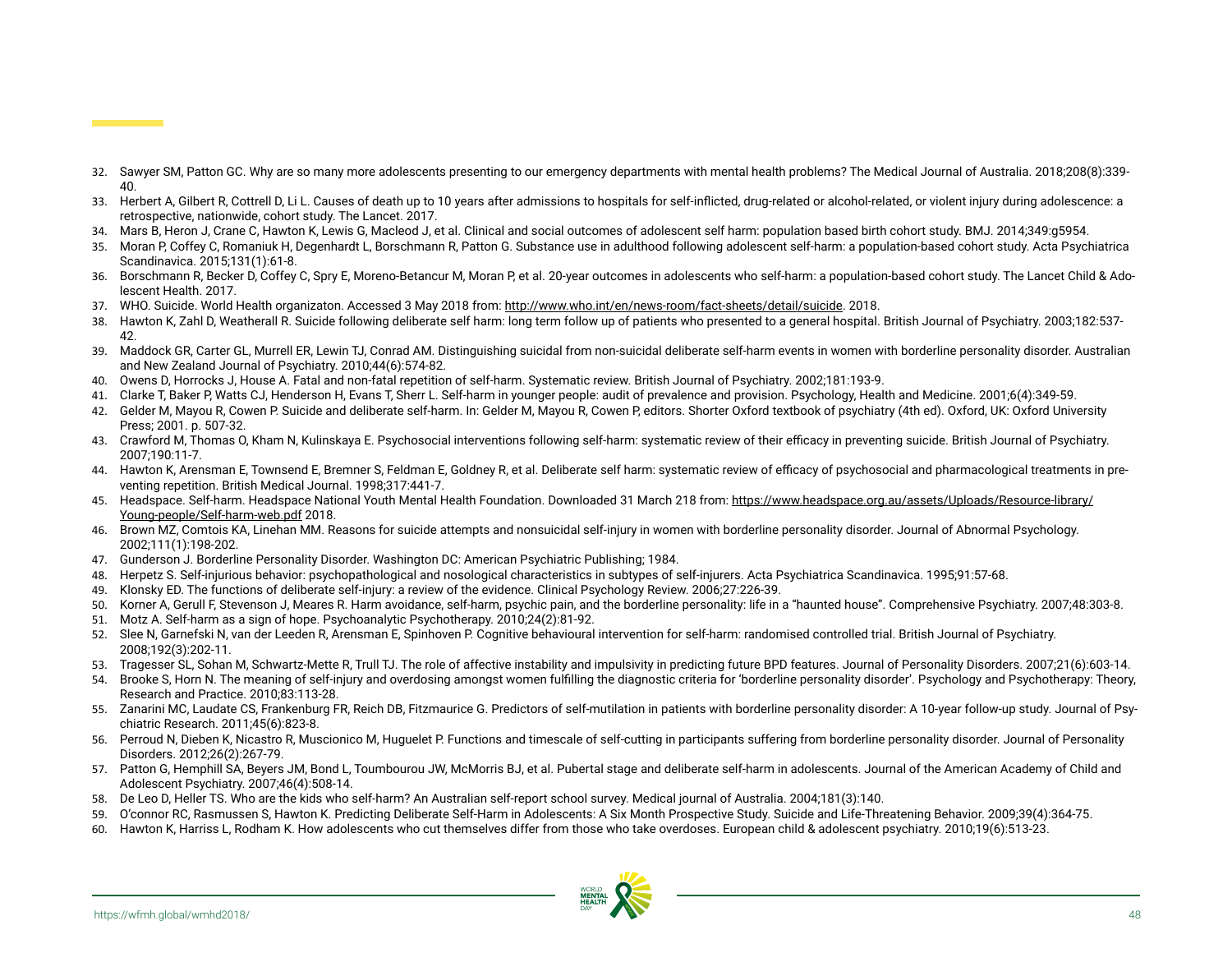- 61. Johnson JG, Cohen P, Gould MS, Kasen S, Brown J, Brook JS. Childhood adversities, interpersonal difficulties, and risk for suicide attempts during late adolescence and early adulthood. Archives of general psychiatry. 2002;59(8):741-9.
- 62. Ougrin D, Tranah T, Stahl D, Moran P, Asarnow JR. Therapeutic interventions for suicide attempts and self-harm in adolescents: systematic review and meta-analysis. Journal of the American Academy of Child & Adolescent Psychiatry. 2015;54(2):97-107. e2.
- 63. Cottrell DJ, Wright-Hughes A, Collinson M, Boston P, Eisler I, Fortune S, et al. Effectiveness of systemic family therapy versus treatment as usual for young people after self-harm: a pragmatic, phase 3, multicentre, randomised controlled trial. The Lancet Psychiatry. 2018;5(3):203-16.
- 64. Patton G, Borschmann R. Responding to the adolescent in distress. The Lancet. 2017.

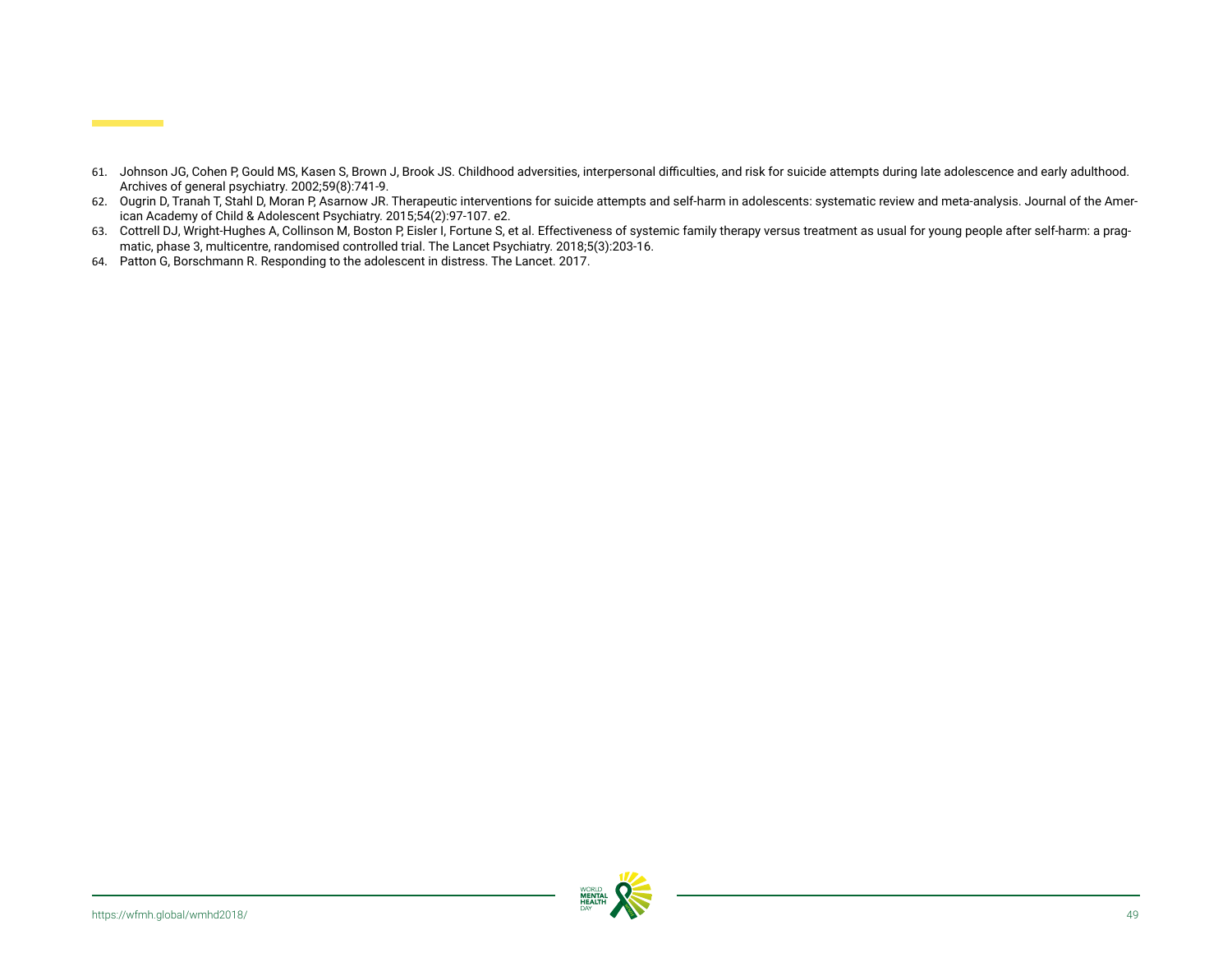# Gender Identity and Mental Wellbeing

Many young people explore their gender identity during their youth, sometimes resulting in major changes in their reality, their relationships and their stability. It is real, it is not a choice and we must consider the person underneath it all and create an environment of acceptance and support to allow that child to grow up healthy and resilient. Education, advocacy and basic human rights for the thousands of young people considering their identities right now are crucial to help them achieve their long term wellbeing.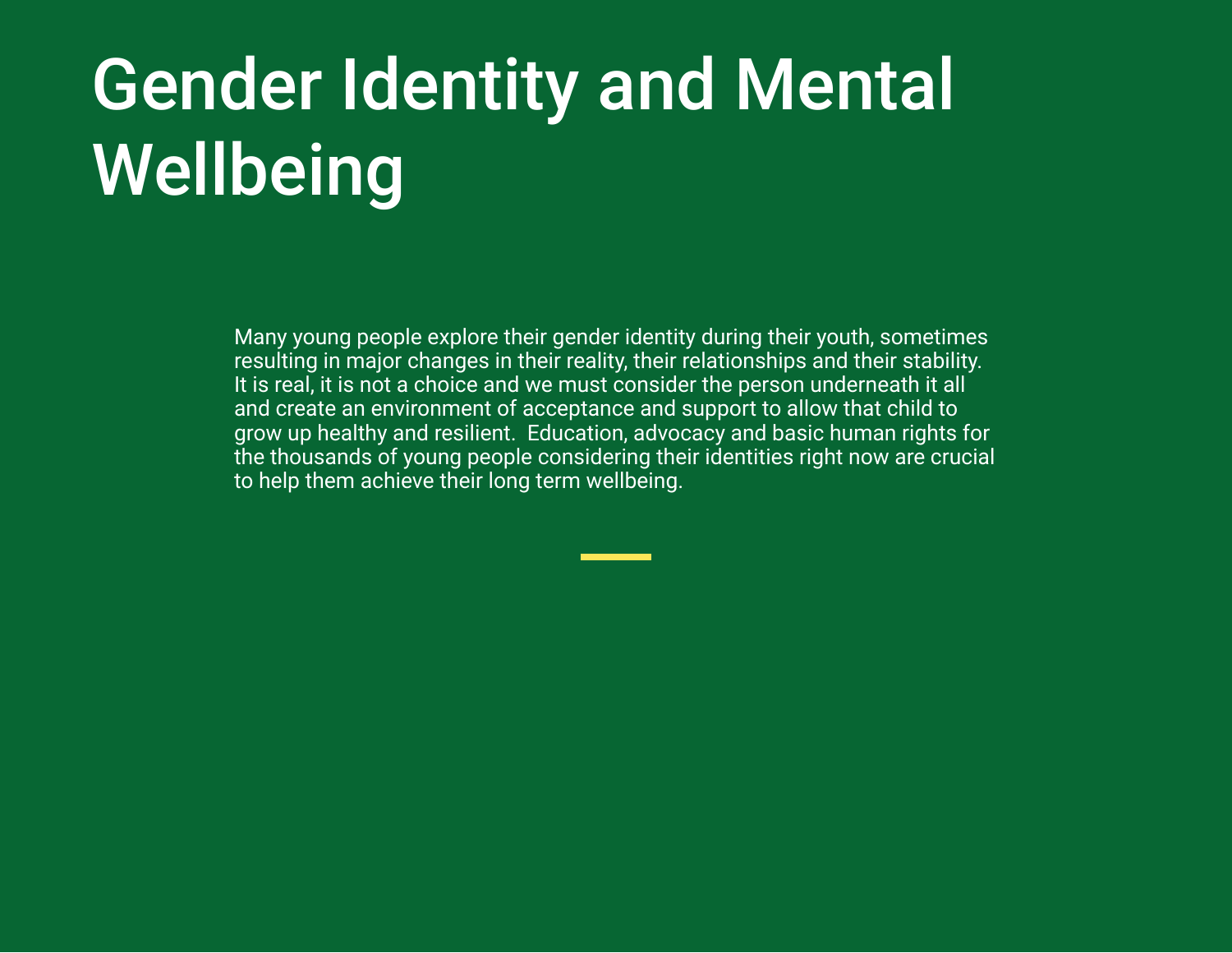### Supporting the Mental Health of Sexual and Gender Minority (LGBTI) Adolescents /Elizabeth M. Saewyc, PhD, RN, FSAHM, FACHS, FAAN

Adolescence is a time of tremendous growth and change, physically, intellectually, and socially. It is during these years that young people most often develop their romantic and sexual attractions, as well as consolidating their gender identity. Most adolescents will identify as one of only two genders, boys or girls, and that gender will tend to align with the sex they were assigned at their birth based on observation (cisgender youth). However, a small proportion of young people will identify as the other of the two main genders, or as a different, non-binary option; this group is sometimes referred to as transgender youth. Another 1% to 2% of the population will have differences in their bodies that are not clearly aligned as male or female, boys or girls, also known as intersex people.

Similarly, most but not all adolescents will develop heterosexual romantic and sexual attractions (boys attracted solely to girls, girls solely attracted to boys). Between 2% and 10% of young people will develop same-gender attractions (gay, lesbian, or queer) or attractions to more than one gender (also called mostly heterosexual, bisexual or pansexual), or no attractions at all (asexual). Given the many different terms and labels for sexual and gender minority people in different languages, the United Nations, WHO and other UN agencies use the acronym LGBTI, which stands for lesbian, gay, bisexual, transgender, and intersex people.

As a small minority of the population, in most countries throughout the world LGBTI people are marginalized, and face stigma and discrimination, family rejection, and even violence. In more than 70 nations it is still illegal to identify as LGBTI, and

in some of those countries, LGBTI people can face arrest, prison, or the death penalty. Even in places where they are fully protected by human rights laws, such as in Canada, LGBTI young people may face social disapproval and stigma, and they may be harassed or bullied in school.

This stigma and discrimination contributes to stress and mental health challenges for LGBTI adolescents. In nearly every country where their health has been studied, including countries in North and South America, Europe, and Asia, LGBTI youth face higher rates of anxiety, depression, and emotional distress. They report 2 to 8 times the risk of self-harm, suicidal thoughts, and suicide attempts than their heterosexual and cisgender peers in the same communities.

This higher risk is not universal. There are a number of ways that communities, schools and families can support LGBTI young people and promote positive mental health. The first and perhaps most wide-reaching are to ensure the laws and policies in regions and local communities protect the human rights of all people, including LGBTI youth. As the UN noted in the Joint Statement on *Ending Violence and Discrimination Against Lesbian, Gay, Bisexual, Transgender and Intersex People* issued in September 2015, they remain "seriously concerned that around the world, millions of LGBTI individuals, those perceived as LGBTI and their families face widespread human rights violations. This is cause for alarm – and action." Advocating for the enforcement of international human rights laws in your local community is one way to create a safer environment to promote mental health for

LGBTI youth. Research has shown in communities that have both human rights law and more supportive attitudes towards LGBTI people, suicide attempts are lower than in communities without such supports.

Schools can be another important place for supporting the mental well-being of LGBTI adolescents. Safe School and anti-bullying policies that specifically identify sexual orientation and gender identity and expression among other characteristics, such as ethnic or racial background or physical disabilities, are more effective in creating safe and welcoming schools, and are linked to lower odds of suicidal thoughts and attempts among LGBTI youth. Social clubs or supportive groups, called gay/straight alliances or gender & sexuality alliances (GSAs) during or after school can be another strategy to support LGBTI young people, even if they do not actually participate in the group itself. Having a GSA in a school has been shown to alter the school climate, reducing discrimination and mental health challenges. School policies and GSAs do not only benefit LGBTI youth; anti-LGBTI bullying and discrimination can be targeted to others who are perceived or suspected to be LGBTI, even if they are not, with similar results in mental health challenges. In research in Canada, we found that in schools that had Safe Schools policies and/or GSAs, the odds of suicide attempts among heterosexual boys were half the odds in schools without such inclusive policies.

Schools that are supportive of LGBTI teachers and other staff and include accurate and positive information about LGBTI people in their school

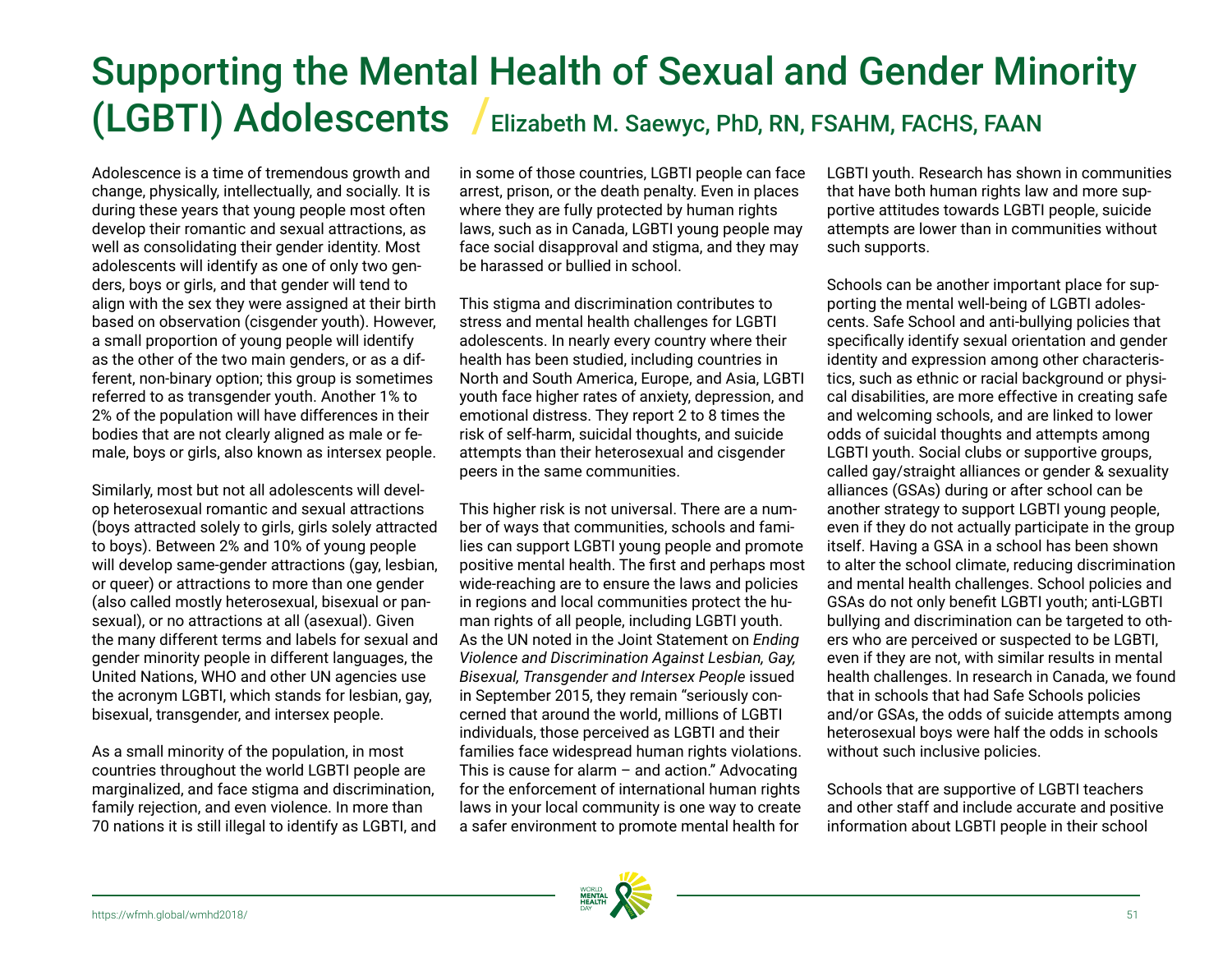curriculum, also provide important supports for LGBTI youth mental health. Young people need role models to guide and inspire them. The knowledge that some of the famous people they are learning about in school are LGBTI like them can create a sense of pride and hope. And LGBTI teachers and staff who are visible in the school convey the message that the school welcomes students like them. Ensuring all teachers and staff have professional development opportunities to learn how to be inclusive of LGBTI students also helps create a safe and supportive school environment.

"

Finally, families are a key support for LGBTI young people, just as they are for all other adolescents. Young people generally need the love and support of parents or other family members to grow and thrive. Even when society is hostile, or school is not safe, LGBTI youth who have families who love and accept them report much better mental health. It can be difficult for parents and family members to go against the cultural or spiritual beliefs and attitudes they have been raised with or are widespread in their community, but it can make all the difference to LGBTI adolescents to have parents and other family members who accept them, understand them, protect them, and speak up for them in their community.

Elizabeth M. Saewyc, PhD, RN, FSAHM, FACHS, FAAN School of Nursing, University of British Columbia elizabeth.saewyc@ubc.ca

**Research has shown in communities that have both human rights law and more supportive attitudes towards LGBTI people, suicide**  attempts are lower than in communities without such supports. <sub>"</sub>

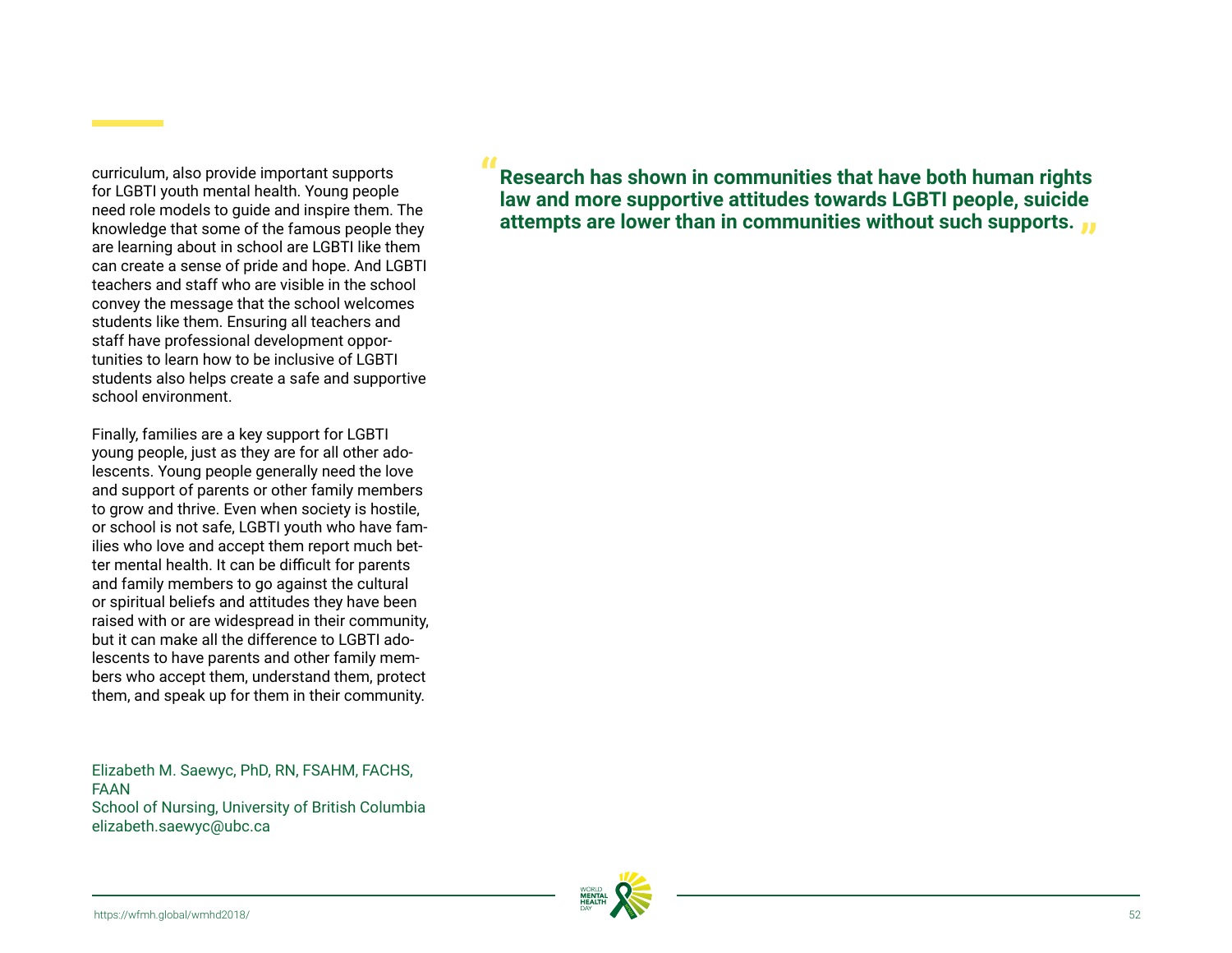#### **References:**

Arnarsson A, Sveinbjornsdottir S, Thorsteinsson Eb, Bjarnason T. (2015). Suicidal risk and sexual orientation in adolescence: A population-based study in Iceland. *Scandinavian Journal of Public Health, 43(5),* 497–505*.* Doi: 10.1177/1403494815585402.

Burton, C.M., Marshal, M.P., Chisolm, D.J., Sucato, G.S., & Friedman, M.S. (2013). Sexual minority-related victimization as a mediator of mental health disparities in sexual minority youth: A longitudinal analysis. *Journal of Youth and Adolescence*, *42*(3), 394-402.

Eskin M., Kaynak-Demir H., & Demir S. (2005). Same-sex sexual orientation, childhood sexual abuse, and suicidal behavior in university students in Turkey. *Archives of Sexual Behavior, 34*, 185- 195.

Friedman MS, Marshal MP, Guadamuz TE, Wei C, Saewyc E, Wong CF, & Stall R. (2011). A meta-analysis to examine disparities in childhood sexual abuse, parental physical abuse, and peer victimization among sexual minority and non-sexual minority individuals. *American Journal of Public Health, 101(81),* 1481-1494. doi: 10.2105/AJPH.2009.190009.

Hatzenbuehler ML. (2011)/ The Social Environment and Suicide Attempts in Lesbian, Gay, and Bisexual Youth. *Pediatrics*, *127(5),* 896-903. doi:10.1542/peds.2010-3020.

Hatzenbuehler ML, Birkett M, Van Wagenen A, Meyer IH. (2013) Protective School Climates and Reduced Risk for Suicide Ideation in Sexual Minority Youths. *American Journal of Public Health*, *104(2),* 279-286. doi:10.2105/AJPH.2013.301508.

Lam T.H., Stewart S.M., Leung G.M., Lee P.W., Wong J.P., et al. (2004). Depressive symptoms among Hong Kong adolescents: Relation to atypical sexual feelings and behaviors, gender dissatisfaction, pubertal timing, and family and peer relationships. *Archives of Sexual Behavior* 33 (5): 487-496.

Lian Q, Zuo X, Lou C, Gao E, Cheng Y. (2015). Sexual orientation and risk factors for suicidal ideation and suicide attempts: A multi-centre cross-sectional study in three Asian cities. *Journal of Epidemiology, 25(2),* 155-161. Doi:10.2188/jea.JE20140084.

Lucassen, M.F., Merry, S.N., Robinson, E.M., Denny, S., Clark, T., Ameratunga, S., & Rossen, F.V. (2011). Sexual attraction, depression, self-harm, suicidality and help-seeking behaviour in New Zealand secondary school students. *Australian and New Zealand Journal of Psychiatry*, 45, 5, 376-383.

Peter T, Edkins T, Watson R, Adjei J, Homma Y, & Saewyc E. (2017). Trends in suicidality among sexual minority and heterosexual students in a Canadian population-based cohort study. *Psychology of Sexual Orientation and Gender Diversity. 4(1),* 115-123. doi:10.1037/sgd0000211*.*

Pinhey T.K., & Millman S.R. (2004). Asian/Pacific islander adolescent sexual orientation and suicide risk in Guam. *American Journal of Public Health, 94*, 1204-1206.

Porta C, Singer E, Mehus CJ, Gower AL, Fredkove W, Saewyc EM, Eisenberg ME. (2017). LGBTQ youth's views on gay-straight alliances: Building community, providing gateways, and representing safety and support. *Journal of School Health, 87(7),* 489-497*.* DOI: 10.1111/josh.12517

Poteat VP, Yoshikawa H, Calzo JP, et al. (2015). Contextualizing Gay-Straight Alliances: Student, Advisor, and Structural Factors Related to Positive Youth Development Among Members. *Child Development, 86,* 176-193. doi:10.1111/cdev.12289

Russell S.T., Kosciw J., Horn S., Saewyc E. (2010). Safe schools policy for LGBTQ students. *SRCD Social Policy Report, 24(4),* 1-17.

Saewyc, E.M. (2011). Research on adolescent sexual orientation: Development, health disparities, stigma and resilience. *Journal of Research on Adolescence, 21(1),* 256-272*.* PMC4835230. Saewyc E, Konishi C, Rose H, & Homma Y. (2014). School-based strategies to reduce suicidal ideation, suicide attempts and discrimination among sexual minority and heterosexual adolescents in Western Canada. *International Journal of Child, Youth and Family Studies, 5 (1),* 89-112. PMC4716826.

United Nations Joint LGBTI Statement (2015). Available in several languages at <http://www.who.int/gender-equity-rights/news/un-statement-on-lgbti/en/>

Veale J, Peter T, Travers R, Saewyc EM. (2017). Enacted stigma, mental health, and protective factors among transgender youth in Canada. *Transgender Health, 2(1),* 207-216*.* Doi: 10.1089/ trgh.2017.0031.

van Griensven F, Kilmarx PH, Jeeyapant S, Manopaiboon C, Korattana S, Jenkins RA, Uthaivoravit W, Limpakarnjanarat K, Mastro TD. (2004). The prevalence of bisexual and homosexual orientation and related health risks among adolescents in northern Thailand. *Archives of Sexual Behavior. 33(2),* 37-47.

Wichstrom L., & Hegna K. (2003). Sexual orientation and suicide attempt: A longitudinal study of the general Norwegian adolescent population. *Journal of Abnormal Psychology, 112*, 144-151. Zhang H, Wong WC, Ip P, Fan S, Yip PSF (2017). Health status and risk behaviors of sexual minorities among Chinese adolescents: A school-based survey. *Journal of Homosexuality, 64(3),* 382-396, DOI:10.1080/00918369.2016.1190221.

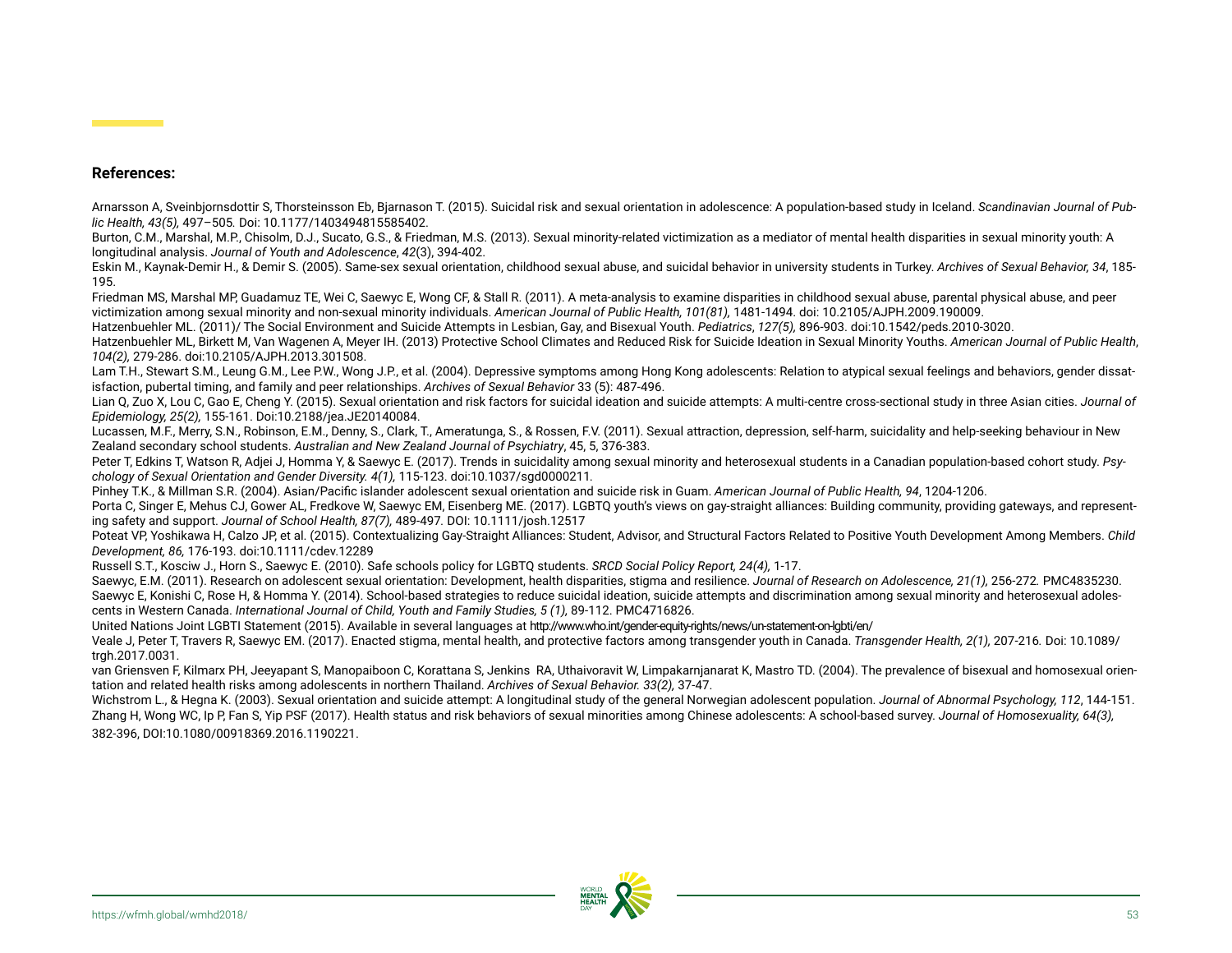### Answers to Your Questions About Transgender People, Gender Identity and Gender Expression

#### **What does transgender mean?**

[Transgender](http://www.apa.org/pi/lgbt/programs/transgender/index.aspx) is an umbrella term for persons whose gender identity, gender expression or behavior does not conform to that typically associated with the sex to which they were assigned at birth. [Gender identity](http://www.apa.org/pubs/info/reports/gender-identity.aspx) refers to a person's internal sense of being male, female or something else; gender expression refers to the way a person communicates gender identity to others through behavior, clothing, hairstyles, and voice or body characteristics. "Trans" is sometimes used as shorthand for "transgender." While transgender is generally a good term to use, not everyone whose appearance or behavior is gender-nonconforming will identify as a transgender person. The ways that transgender people are talked about in popular culture, academia and science are constantly changing, particularly as individuals' awareness, knowledge and openness about transgender people and their experiences grow.

#### **What is the difference between sex and gender?**

Sex is assigned at birth, refers to one's biological status as either male or female, and is associated primarily with physical attributes such as chromosomes, hormone prevalence, and external and internal anatomy. Gender refers to the socially constructed roles, behaviors, activities, and attributes that a given society considers appropriate for boys and men or girls and women. These influence the ways that people act, interact, and feel about themselves. While aspects of biological sex are similar across different cultures, aspects of gender may differ.

Various conditions that lead to atypical develop-

ment of physical sex characteristics are collectively referred to as intersex conditions. For information about people with intersex conditions (also known as disorders of sex development), see APA's brochure [Answers to Your Questions](http://www.apa.org/topics/lgbt/intersex.aspx)  [About Individuals With Intersex Conditions](http://www.apa.org/topics/lgbt/intersex.aspx).

#### **Have transgender people always existed?**

Transgender persons have been documented in many indigenous, Western, and Eastern cultures and societies from antiquity until the present day. However, the meaning of gender nonconformity may vary from culture to culture.

#### **What are some categories or types of transgender people?**

Many identities fall under the transgender umbrella. The term *transsexual* refers to people whose gender identity is different from their assigned sex. Often, transsexual people alter or wish to alter their bodies through hormones, surgery, and other means to make their bodies as congruent as possible with their gender identities. This process of transition through medical intervention is often referred to as sex or gender reassignment, but more recently is also referred to as gender affirmation. People who were assigned female, but identify and live as male and alter or wish to alter their bodies through medical intervention to more closely resemble their gender identity are known as transsexual men or transmen (also known as female-to-male or FTM). Conversely, people who were assigned male, but identify and live as female and alter or wish to alter their bodies through medical intervention to more closely resemble their gender

identity are known as transsexual women or transwomen (also known as male-to-female or MTF). Some individuals, who transition from one gender to another, prefer to be referred to as a man or a woman, rather than as transgender.

People who *cross-dress* wear clothing that is traditionally or stereotypically worn by another gender in their culture. They vary in how completely they cross-dress, from one article of clothing to fully cross-dressing. Those who cross-dress are usually comfortable with their assigned sex and do not wish to change it. Cross-dressing is a form of gender expression and is not necessarily tied to erotic activity. Cross-dressing is not indicative of sexual orientation. (See [Answers to](http://www.apa.org/topics/lgbt/orientation.aspx)  [Your Questions: For a Better Understanding of](http://www.apa.org/topics/lgbt/orientation.aspx)  [Sexual Orientation and Homosexuality](http://www.apa.org/topics/lgbt/orientation.aspx) for more information on sexual orientation.) The degree of societal acceptance for cross-dressing varies for males and females. In some cultures, one gender may be given more latitude than another for wearing clothing associated with a different gender.

The term *drag queens* generally refer to men who dress as women for the purpose of entertaining others at bars, clubs, or other events. The term drag king refers to women who dress as men for the purpose of entertaining others at bars, clubs, or other events.

*Genderqueer* is a term that some people use who identify their gender as falling outside the binary constructs of "male" and "female." They may define their gender as falling somewhere on a

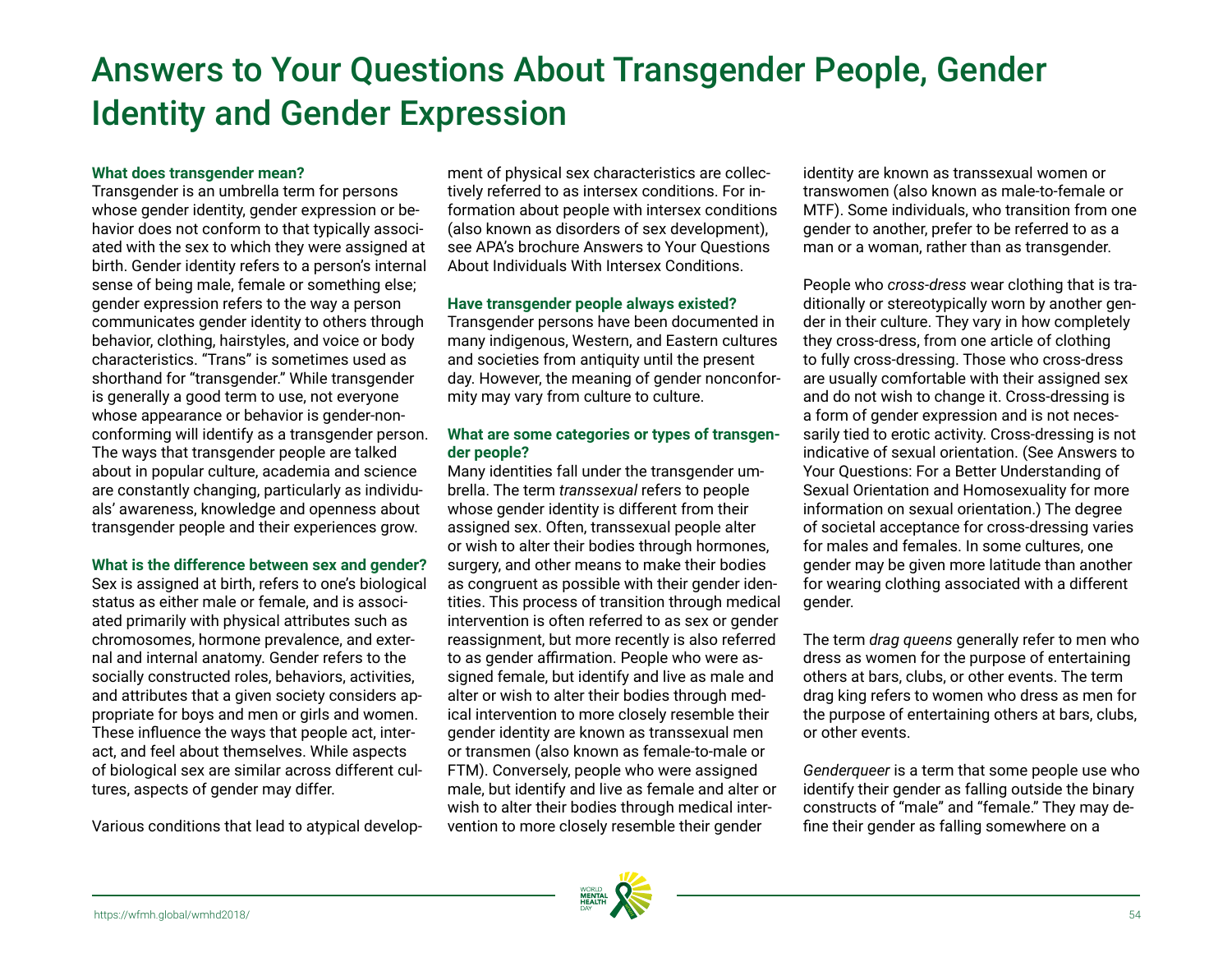continuum between male and female, or they may define it as wholly different from these terms. They may also request that pronouns be used to refer to them that are neither masculine nor feminine, such as "zie" instead of "he" or "she," or "hir" instead of "his" or "her." Some genderqueer people do not identify as transgender.

Other categories of transgender people include *androgynous*, *multigendered*, *gender nonconforming*, *third gender*, and *two-spirit people*. Exact definitions of these terms vary from person to person and may change over time, but often include a sense of blending or alternating genders. Some people who use these terms to describe themselves see traditional, binary concepts of gender as restrictive.

#### **Why are some people transgender?**

There is no single explanation for why some people are transgender. The diversity of transgender expression and experiences argues against any simple or unitary explanation. Many experts believe that biological factors such as genetic influences and prenatal hormone levels, early experiences, and experiences later in adolescence or adulthood may all contribute to the development of transgender identities.

#### **How prevalent are transgender people?**

It is difficult to accurately estimate the number of transgender people, mostly because there are no population studies that accurately and completely account for the range of gender identity and gender expression.

#### **What is the relationship between gender identity and sexual orientation?**

[Gender identity](http://www.apa.org/pubs/info/reports/gender-identity.aspx) and [sexual orientation](http://www.apa.org/topics/lgbt/orientation.aspx) are not the same. Sexual orientation refers to an individual's enduring physical, romantic, and/or emotional attraction to another person, whereas gender identity refers to one's internal sense of being male, female, or something else. Transgender people may be straight, lesbian, gay, bisexual, or asexual, just as non-transgender people can be. Some recent research has shown that a change or a new exploration period in partner attraction may occur during the process of transition. However, transgender people usually remain as attached to loved ones after transition as they were before transition. Transgender people usually label their sexual orientation using their gender as a reference. For example, a transgender woman, or a person who is assigned male at birth and transitions to female, who is attracted to other women would be identified as a lesbian or gay woman. Likewise, a transgender man, or a person who is assigned female at birth and transitions to male, who is attracted to other men would be identified as a gay man.

#### **How does someone know that they are transgender?**

Transgender people experience their transgender identity in a variety of ways and may become aware of their transgender identity at any age. Some can trace their transgender identities and feelings back to their earliest memories. They may have vague feelings of "not fitting in" with people of their assigned sex or specific wishes to be something other than their assigned sex. Others become aware of their transgender

identities or begin to explore and experience gender-nonconforming attitudes and behaviors during adolescence or much later in life. Some embrace their transgender feelings, while others struggle with feelings of shame or confusion. Those who transition later in life may have struggled to fit in adequately as their assigned sex only to later face dissatisfaction with their lives. Some transgender people, transsexuals in particular, experience intense dissatisfaction with their sex assigned at birth, physical sex characteristics, or the gender role associated with that sex. These individuals often seek gender-affirming treatments.

#### **What should parents do if their child appears to be transgender or gender nonconforming?**

Parents may be concerned about a child who appears to be gender-nonconforming for a variety of reasons. Some children express a great deal of distress about their assigned sex at birth or the gender roles they are expected to follow. Some children experience difficult social interactions with peers and adults because of their gender expression. Parents may become concerned when what they believed to be a "phase" does not pass. Parents of gender-nonconforming children may need to work with schools and other institutions to address their children's particular needs and ensure their children's safety. It is helpful to consult with mental health and medical professionals familiar with gender issues in children to decide how to best address these concerns. It is not helpful to force the child to act in a more gender-conforming way. Peer support from other parents of gender-nonconforming children may also be helpful.

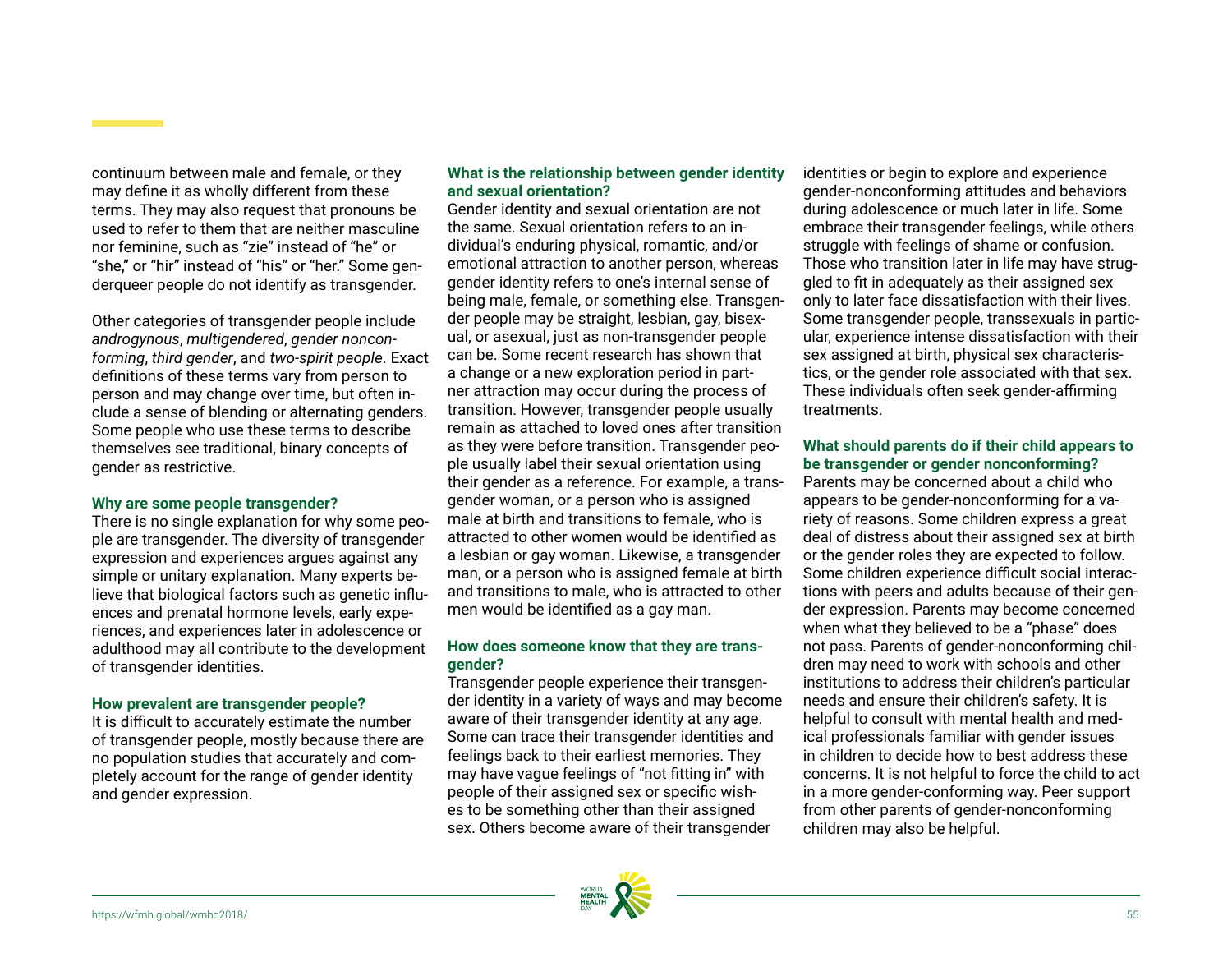#### **How do transsexuals make a gender transition?**

Transitioning from one gender to another is a complex process and may involve transition to a gender that is neither traditionally male nor female. People who transition often start by expressing their preferred gender in situations where they feel safe. They typically work up to living full time as members of their preferred gender by making many changes a little at a time. While there is no "right" way to transition genders, there are some common social changes transgender people experience that may involve one or more of the following: adopting the appearance of the desired sex through changes in clothing and grooming, adopting a new name, changing sex designation on identity documents (if possible), using hormone therapy treatment, and/or undergoing medical procedures that modify their body to conform with their gender identity.

Every transgender person's process or transition differs. Because of this, many factors may determine how the individual wishes to live and express their gender identity. Finding a qualified mental health professional that is experienced in providing affirmative care for transgender people is an important first step. A qualified professional can provide guidance and referrals to other helping professionals. Connecting with other transgender people through peer support groups and transgender community organizations is also helpful.

The World Professional Association for Transgender Health (WPATH), a professional organi-

zation devoted to the treatment of transgender people, publishes *[The Standards of Care for Gen](http://www.wpath.org/site_page.cfm?pk_association_webpage_menu=1351&pk_association_webpage=4655)[der Identity Disorders](http://www.wpath.org/site_page.cfm?pk_association_webpage_menu=1351&pk_association_webpage=4655)*, which offers recommendations for the provision of gender affirmation procedures and services.

#### **Is being transgender a mental disorder?**

A psychological state is considered a mental disorder only if it causes significant distress or disability. Many transgender people do not experience their gender as distressing or disabling, which implies that identifying as transgender does not constitute a mental disorder. For these individuals, the significant problem is finding affordable resources, such as counseling, hormone therapy, medical procedures and the social support necessary to freely express their gender identity and minimize discrimination. Many other obstacles may lead to distress, including a lack of acceptance within society, direct or indirect experiences with discrimination, or assault. These experiences may lead many transgender people to suffer with [anxiety](http://www.apa.org/topics/anxiety/index.aspx), [depression](http://www.apa.org/topics/depression/index.aspx) or related disorders at higher rates than non-transgender persons.

According to the [Diagnostic and Statistical Man](http://www.dsm5.org/Pages/Default.aspx)[ual of Mental Disorders](http://www.dsm5.org/Pages/Default.aspx) (DSM-5), people who experience intense, persistent gender incongruence can be given the diagnosis of "gender dysphoria." Some contend that the diagnosis inappropriately pathologizes gender noncongruence and should be eliminated. Others argue that it is essential to retain the diagnosis to ensure access to care. The [International Classification](http://www.apapracticecentral.org/reimbursement/icd-10-cm/index.aspx)  [of Diseases](http://www.apapracticecentral.org/reimbursement/icd-10-cm/index.aspx) (ICD) is under revision and there

may be changes to its current classification of intense persistent gender incongruence as "gender identity disorder."

#### **What kinds of discrimination do transgender people face?**

Anti-discrimination laws in most U.S. cities and states do not protect transgender people from discrimination based on gender identity or gender expression. Consequently, transgender people in most cities and states face discrimination in nearly every aspect of their lives. The National Center for Transgender Equality and the National Gay and Lesbian Task Force released a report in 2011 entitled [Injustice at Every Turn](http://endtransdiscrimination.org/), which confirmed the pervasive and severe discrimination faced by transgender people. Out of a sample of nearly 6,500 transgender people, the report found that transgender people experience high levels of discrimination in employment, housing, health care, education, legal systems, and even in their families. The report can be found at http://endtransdiscrimination.org.

Transgender people may also have additional identities that may affect the types of discrimination they experience. Groups with such additional identities include transgender people of racial, ethnic, or religious minority backgrounds; transgender people of lower [socioeconomic](http://www.apa.org/topics/socioeconomic-status/index.aspx)  [statuses;](http://www.apa.org/topics/socioeconomic-status/index.aspx) transgender people with [disabilities](http://www.apa.org/topics/disability/index.aspx); transgender youth; transgender elderly; and others. Experiencing discrimination may cause significant amounts of psychological stress, often leaving transgender individuals to wonder whether they were discriminated against because of

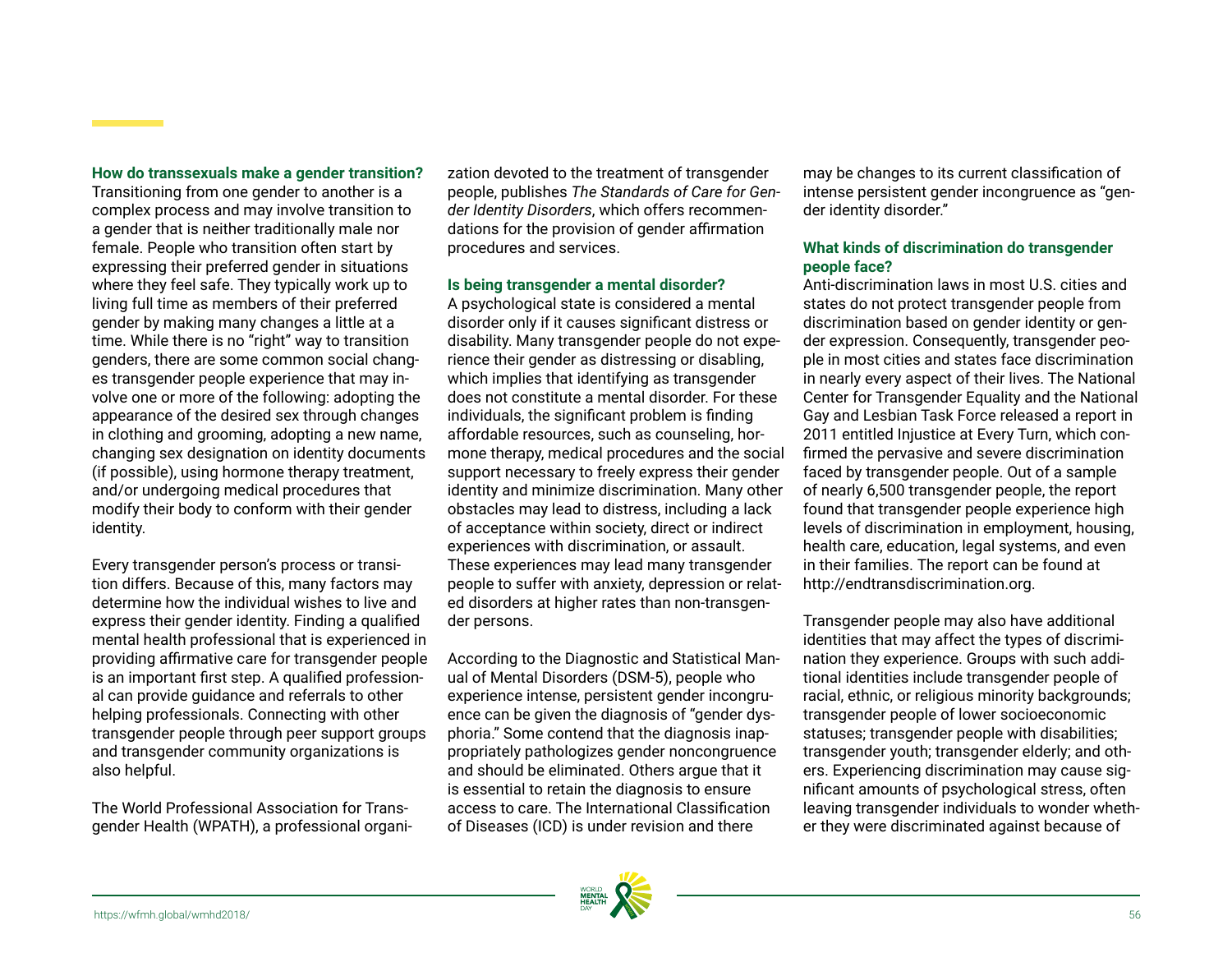their gender identity or gender expression, another sociocultural identity, or some combination of all of these.

According to the study, while discrimination is pervasive for the majority of transgender people, the intersection of anti-transgender bias and persistent, structural racism is especially severe. People of color in general fare worse than White transgender people, with African American transgender individuals faring far worse than all other transgender populations examined.

Many transgender people are the targets of [hate crimes](http://www.apa.org/topics/hate-crimes/index.aspx). They are also the victims of subtle discrimination—which includes everything from glances or glares of disapproval or discomfort to invasive questions about their body parts.

#### **How can I be supportive of transgender family members, friends, or significant others?**

- Educate yourself about transgender issues by reading books, attending conferences, and consulting with transgender experts.
- Be aware of your attitudes concerning people with gender-nonconforming appearance or behavior.
- Know that transgender people have membership in various sociocultural identity groups (e.g., race, social class, religion, age, disability, etc.) and there is not one universal way to look or be transgender.
- Use names and pronouns that are appropriate to the person's gender presentation and identity; if in doubt, ask.
- Don't make assumptions about transgender people's sexual orientation, desire for hormonal or medical treatment, or other aspects of their identity or transition plans. If you have a reason to know (e.g., you are a physician conducting a necessary physical exam or you are a person who is interested in dating someone that you've learned is transgender), ask.
- Don't confuse gender nonconformity with being transgender. Not all people who appear androgynous or gender nonconforming identify as transgender or desire gender affirmation treatment.
- Keep the lines of communication open with the transgender person in your life.
- Get support in processing your own reactions. It can take some time to adjust to seeing someone you know well transitioning. Having someone close to you transition will be an adjustment and can be challenging, especially for partners, parents, and children.
- Seek support in dealing with your feelings. You are not alone. Mental health professionals and support groups for family, friends, and significant others of transgender people can be useful resources.

Advocate for transgender rights, including social and economic justice and appropriate psychological care. Familiarize yourself with the local and state or provincial laws that protect transgender people from discrimination.

**Where can I find more information about transgender health, advocacy and human rights?** Please check the website of the American Psy-

chology Association to find more information, resources and organizations. [www.apa.org](http://www.apa.org)

[http://www.apa.org/topics/lgbt/transgender.pdf](http://www.apa.org/topics/lgbt/transgender.pdf )

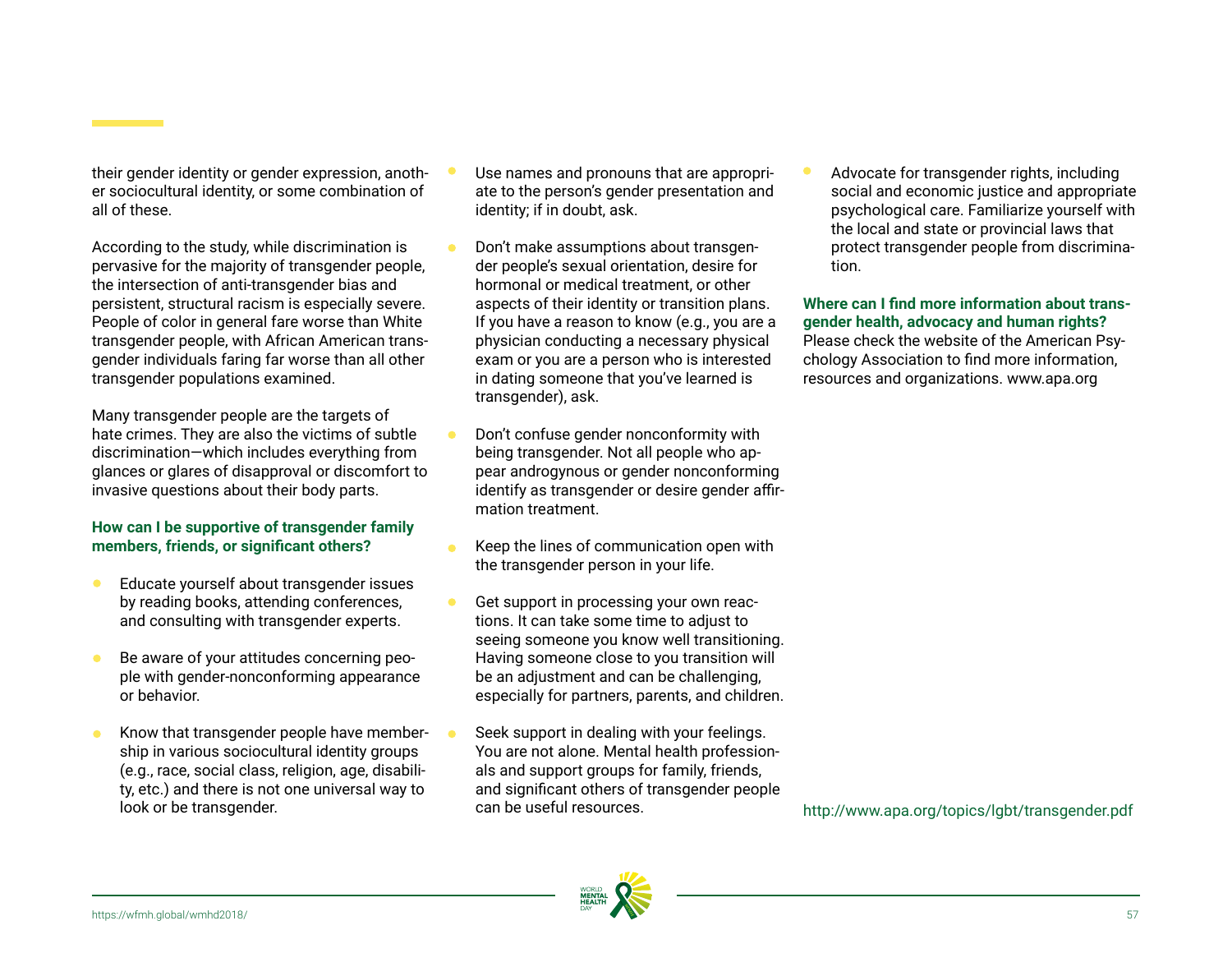#### **References**

American Psychiatric Association. (2013). Diagnostic and statistical manual of mental disorders (5th ed.). Washington, D.C.: Author.

American Psychological Association. (2006). *[Answers to your questions about individuals with intersex conditions](http://www.apa.org/topics/lgbt/intersex.pdf)* (PDF, 1MB). Washington, D.C.: Author.

American Psychological Association. (2008). *[Answers to questions: For a better understanding of sexual orientation and homosexuality](http://www.apa.org/topics/lgbt/orientation.aspx).* Washington, D.C.: Author.

Coleman, E., Bockting, W., Botzer, M., Cohen-Kettenis, P., DeCuypere, G., Feldman, J., ... Zucker, K. (2012). Standards of care for the health of transsexual, transgender, and gender nonconforming people (7th version). International Journal of Transgenderism, 13, 165-232. doi:10.1080/15532739.2011.700873

National Center for Transgender Equality and the National Gay and Lesbian Task Force. (2011). [Injustice at every turn.](http://endtransdiscrimination.org/)

World Health Organization. (1990). ICD-10: *[International classification of diseases and related health problems](http://apps.who.int/classifications/icd10/browse/2010/en)* (10t

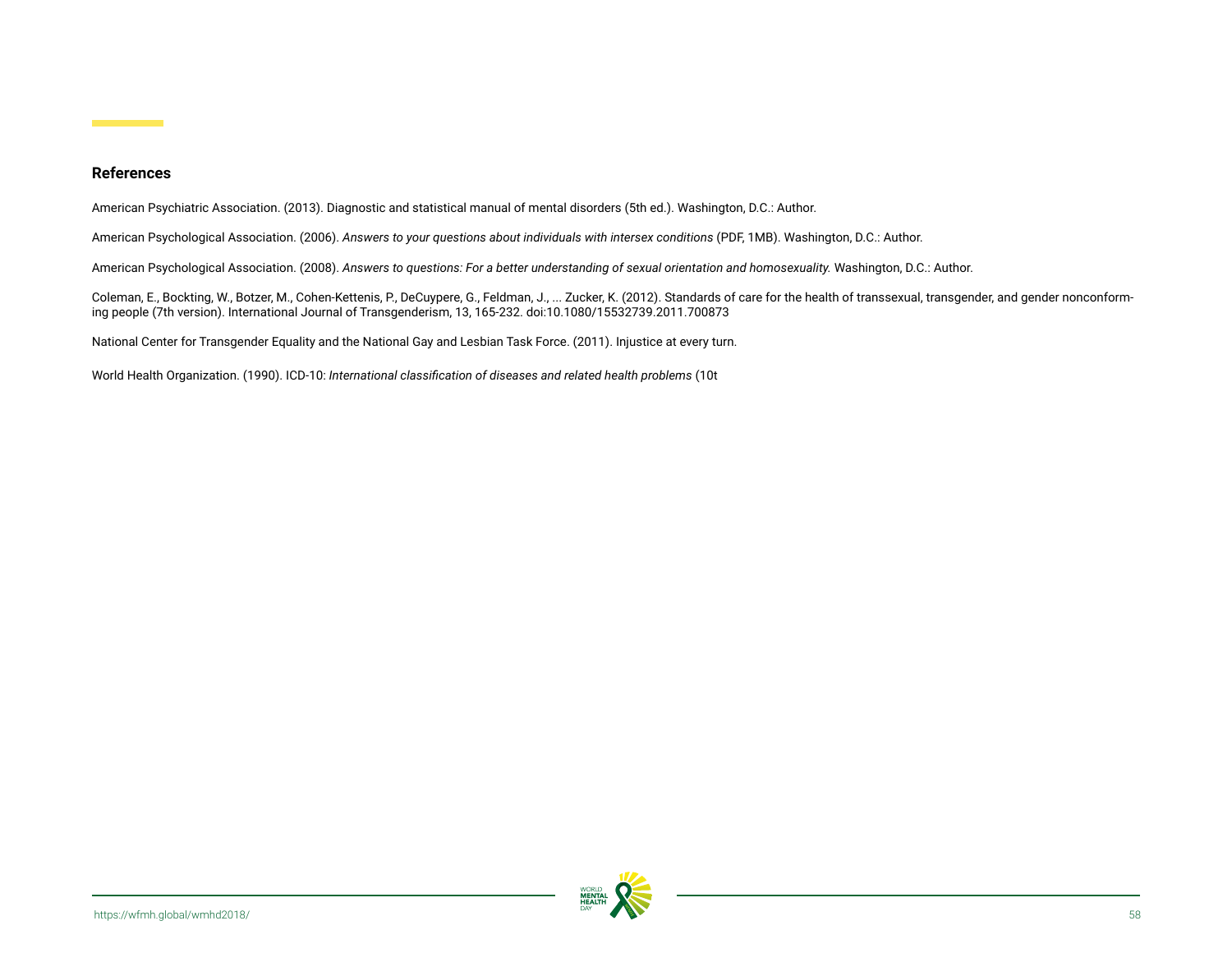## LGBTQ Mental Health Issues / Familydoctor.org

The teen years are an important period for mental health. Many mental health disorders appear for the first time during those years. Unfortunately, the suicide rate is high among all people between the ages of 10 to 24. Lesbian, gay, bisexual, transgender, and queer (LGBTQ) teens and young adults are at an even greater risk for poor mental health.

Mental health issues can include depression and mood disorders, anxiety, and post-traumatic stress. There is also a risk of alcohol use and abuse and risky behaviors (such as unprotected sex). Much of this is due to the stigma associated with being LGBTQ. LGBTQ teens and young adults fear not being accepted by family, friends, teachers, co-workers, their religious community, and the community overall. There also is a fear of being bullied or not being able to achieve certain things because of bias. This is called "minority stress."

#### **Path to improved wellness**

The majority of LGBTQ teens and young adults are happy, confident individuals. They thrive in every area of their life. Often, this is thanks to a safe, loving, and supportive home and school environment. If you are the parent or educator of a LGBTQ teen, there are two areas you can improve your LGBTQ teen's social, emotional, and physical wellness:

 $\bullet$ Most LGBTQ teens are fearful of telling their parents they are homosexual, bisexual, or transgender. Children fear losing their par-

ents' love, support, and even being kicked out of the house. As a parent, the best thing you can do for your child is offer unconditional love and support. To help your teen, offer your support by:

- $-$  Talking calmly and honestly about your child's feelings.
- $-$  Encouraging your child to talk with you at any time.
- $-$  Inviting your child to talk with a counselor or therapist.
- Resisting passing judgment based on your own choices.
- $-$  Holding your child to the same values as you would your heterosexual children.
- $-$  Staying involved in your teen and young adult's life.
- $-$  Being resourceful. Help your child find the medical, educational, and emotional resources they need to thrive.
- If your child decides to tell friends and classmates that he or she is LGBTQ, make sure they are in a safe school environment. Talk to your child about his or her view of the school culture, see if they celebrate diversity, and look into their policies related to bullying and violence. Additionally, watch how your child's school:
	- $-$  Identifies "safe spaces," such as counselors' offices or classrooms, where LGBTQ youth can go for support from administrators, teachers, or other

school personnel.

- Encourages school clubs that promote a safe, welcoming, and accepting environment (e.g., gay-straight alliances or gender and sexuality alliances. These are school clubs open to youth of all sexual orientations and genders).
- Ensures health education about HIV and sexually transmitted diseases (STDs) that is relevant to LGBTQ youth.
- Trains and requires school staff on how to create safe and supportive school environment for all students, regardless of sexual orientation or gender identity.
- Facilitates access to community-based providers who have experience providing health services, including HIV/STD testing and counseling, social, and psychological services to LGBTQ youth.

The American Academy of Family Physicians (AAFP) believes mental health professionals are valuable for people struggling with emotional wellness. Many people continue to see their primary care physician for help. Promoting emotional wellness is an important part of family medicine. Early detection of mental health problems is more likely to happen through regular visits with your family doctor. Family physicians treat the whole family. They are often better able to recognize problems and provide interventions in the family system. Family physicians are also able to treat people who would not have access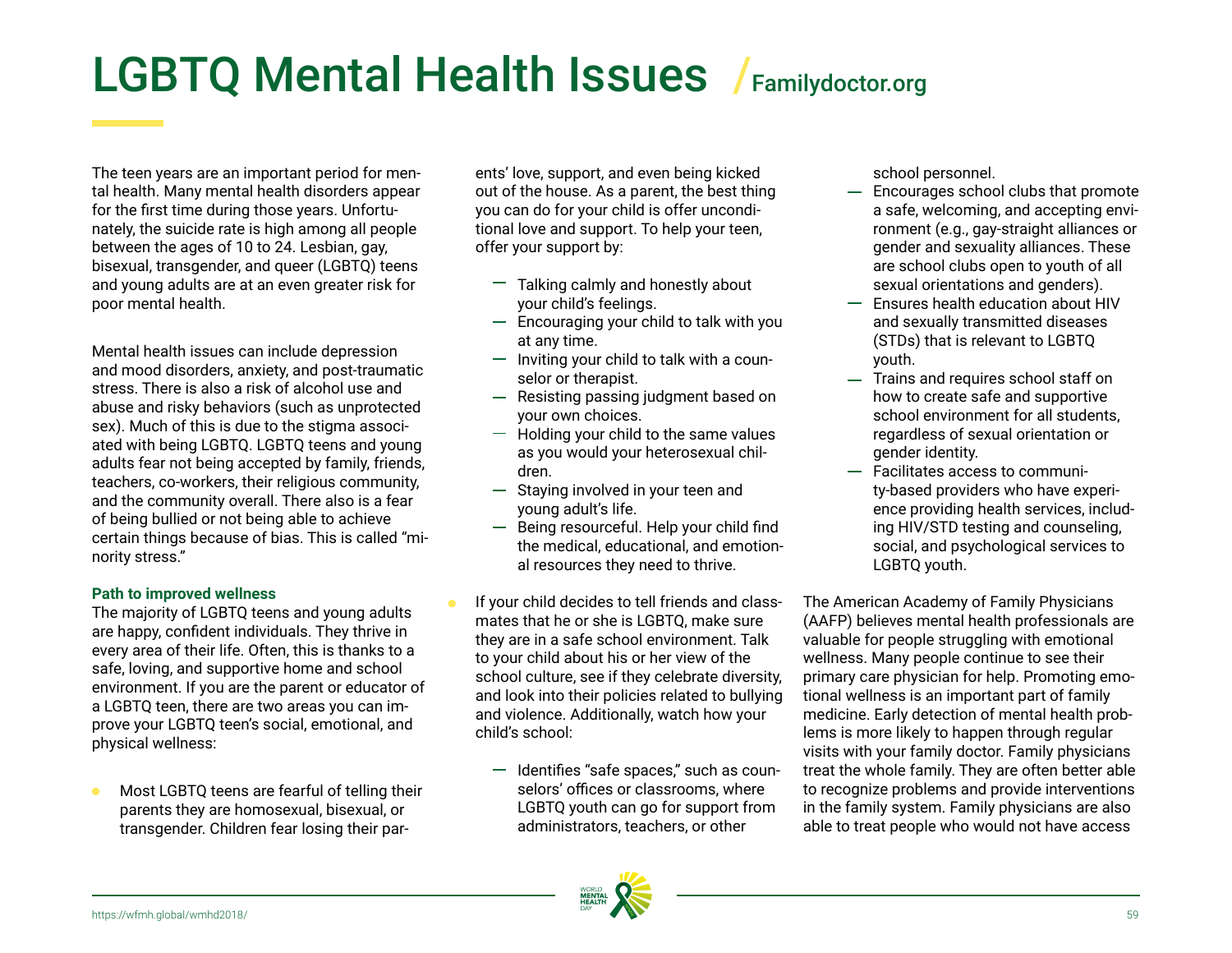to traditional mental health services. Many times this is because of the social stigma associated with mental illness.

#### **Things to consider**

If you are concerned about your LGBTQ teen or young adult's emotional wellness, here are things you can monitor to assess their mental health:

- Sudden changes in your child's personality,  $\bullet$ such as withdrawing from friends and social activities they have enjoyed in the past.
- $\bullet$ Unexplained drops in grades or school ab sences.
- Unplanned weight loss. This could be the  $\bullet$ result of an eating disorder.
- Signs of substance abuse (alcohol and  $\bullet$ drugs).
- $\bullet$ Signs of self-injury, such as cutting (some times a person will wear long sleeves and pants during warm weather to hide the marks).
- $\bullet$ Signs of bullying, both physically and emo tionally (bruises, cuts, fear, avoidance).
- Headaches and stomach aches. These are  $\bullet$ common symptoms related to stress.
- **Giving away personal treasures (which could Giving away personal treasures (which could** be a sign your child is considering suicide).

**Questions to ask your doctor**

- $\bullet$ If I suspect my son or daughter is LGBTQ, should I discuss it with him or her?
- Can my child's depression or anxiety be  $\bullet$ treated with medicine alone?
- What should I do if I support my son or daughter but my spouse does not?
- What are the signs that a teen is considering suicide?

*This article was contributed by: familydoctor.org editorial staff*  https://familydoctor.org/lgbtq-mental-health-is sues/

*Last Updated: October 9, 2017*

Copyright © American Academy of Family Phy sicians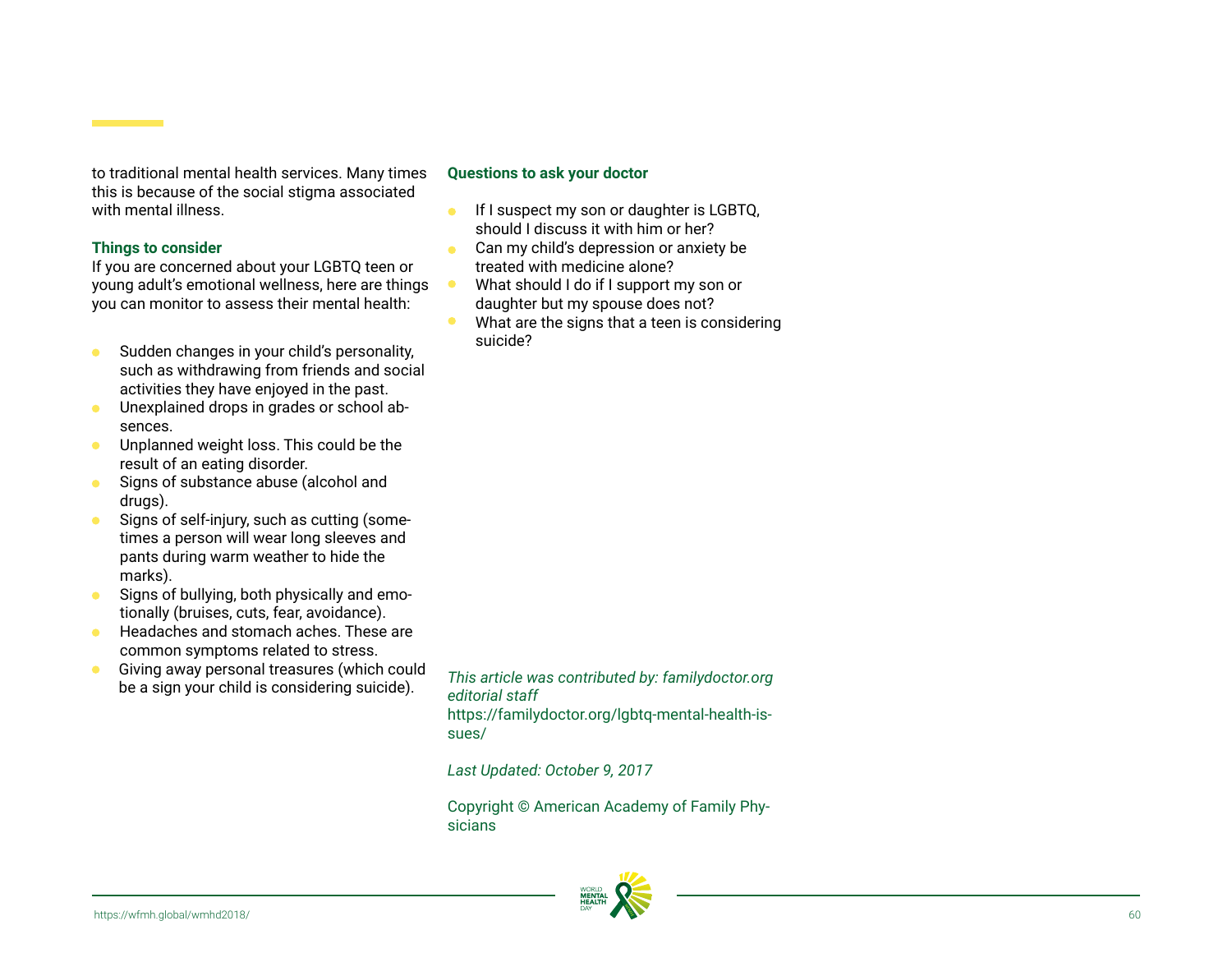## The Way Forward

- Prevention, Resilience and Support

We all know that a young person with support, stability and the information will usually lead to a positive, healthy adult. So, how do we make sure our young people have all the skills and support they need to achieve that? Early interventions, prevention, resilience support and programs to educate young people and the world around them. Following are just a few examples of ways we can help create an environment that leads to resilience and happiness.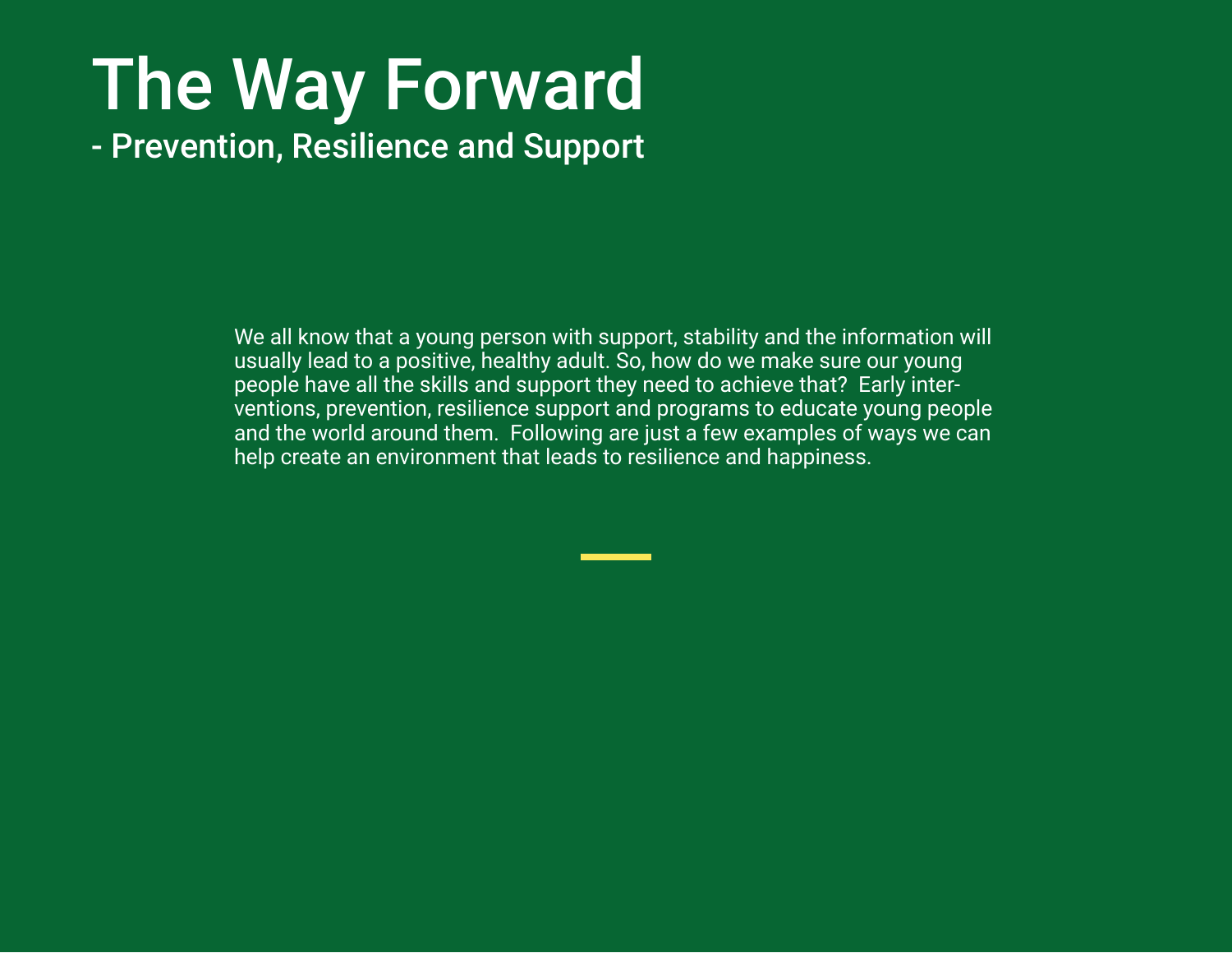## International Suicide Hotlines

Argentina: +5402234930430

Australia: 131114

Austria: 017133374

Belgium: 106

Bosnia & Herzegovina: 080 05 03 05

Botswana: 3911270

Brazil: 212339191

Canada: 5147234000 (Montreal); 18662773553 (outside Montreal)

Croatia: 014833888

Denmark: +4570201201

Egypt: 7621602

Estonia: 3726558088; in Russian 3726555688

Finland: 010 195 202

France: 0145394000

Germany: 08001810771

Holland: 09000767

Hong Kong: +852 2382 0000

**Hungary: 116123** 

India: 8888817666

Ireland: +4408457909090

Italy: 800860022

Japan: +810352869090

Mexico: 5255102550

New Zealand: 045861048

Norway: +4781533300

Philippines: 028969191

Poland: 5270000

Portugal: 21 854 07 40/8 . 96 898 21 50

Russia: 0078202577577

Spain: 914590050

South Africa: 0514445691

Sweden: 46317112400

Switzerland: 143

United Kingdom: 08457909090

USA: 18002738255

Veterans' Crisis Line: 1 800 273 8255/ text 838255

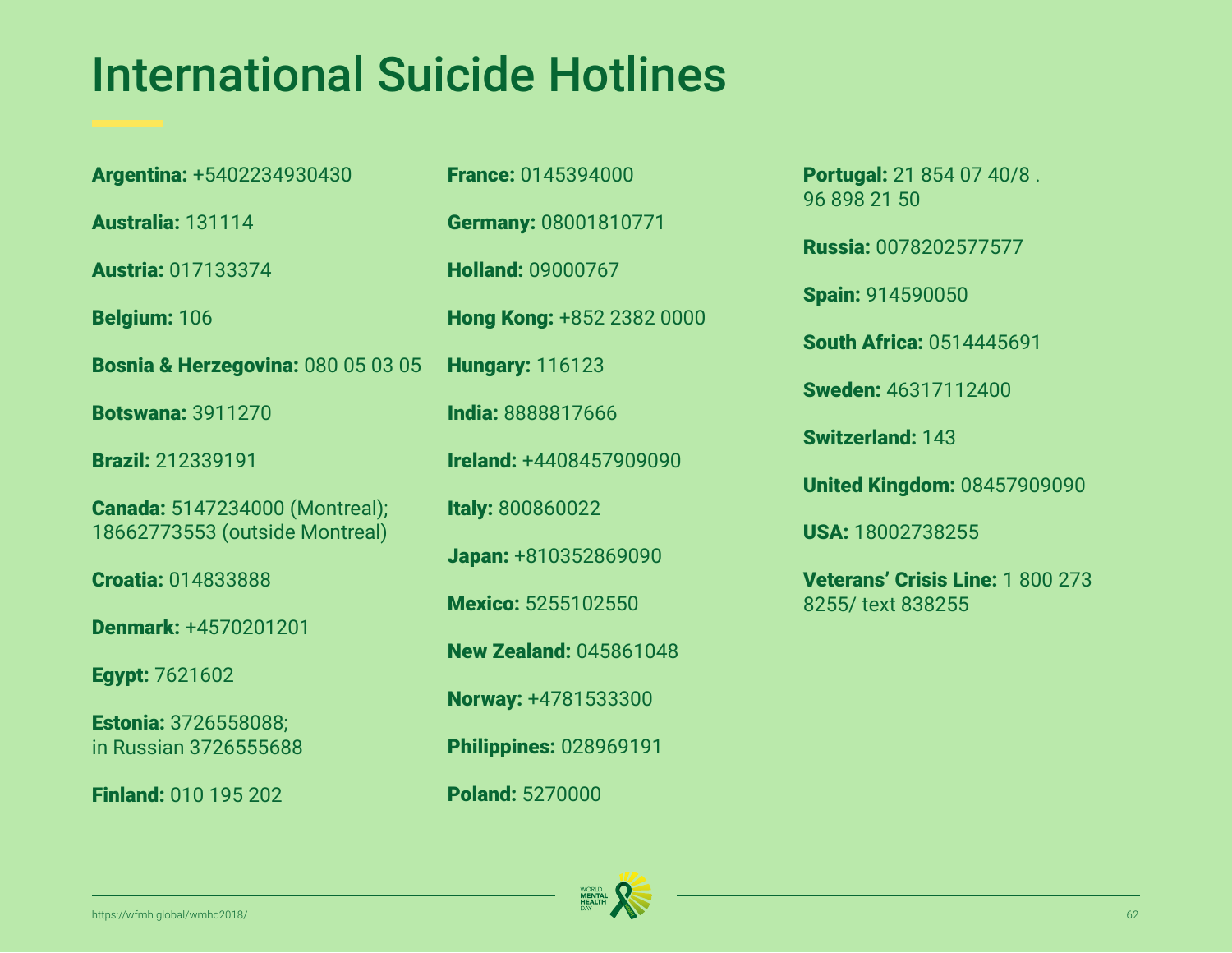### The word *stigma* is derived from the Latin term

stigmata, meaning a mark of shame. Throughout history, stigmas were imposed on individuals who exhibited unfavorable characteristics or engaged in behaviors that were not typical. When stigma associated with a specific condition becomes rooted in societal norms it manifests in attitudes and behaviors that are difficult to change. For centuries, society did not possess the skills or knowledge to identify and treat mental health problems. Thus the gap in understanding was filled with misinformation and fear.

Like most disorders, mental health disorders can be prevented and treated. Unfortunately, people experiencing a mental health problem often feel embarrassed and fearful due to persistent stigma. In the case of youth, they may dismiss signs and symptoms as typical adolescent development and may delay getting help or not reach out for help at all. In fact, the median age of onset between the time when symptoms first appear and when a person gets appropriate professional help is 10 years. In the case of a young person, the age of onset for anxiety disorder is as young as eight years old. Imagine if you would, that a child begins to exhibit symptoms in third grade but doesn't get help until around the time they graduate high school. Now think about the growth that typically occurs between those years – the development of social skills, learning and career exploration, and psychological maturation. When mental illness goes undiagnosed or treatment is delayed, the results are lower academic achievement, higher rates of absenteeism and discipline problems, lower graduation

rates and less engagement in higher education, employment or other gainful activities. Most alarming, unrecognized or untreated mental health problems can lead to suicidal thoughts or behaviors and non-suicidal self-injury.

Imagine a World Without Stigma / Amy Molloy, MSW

#### **New York State's Mental Health Education in Schools Law**

This past July, a law took effect in New York State requiring schools to teach about mental health as part of the health curricula. The Mental Health Association in New York State, Inc. (MHA-NYS) led the advocacy efforts, making New York the first state in the US to legislate mental health education for all students from kindergarten to twelfth grade. NYS Education Law § 804 reads, in part, "All schools shall ensure that their health education programs recognize the multiple dimensions of health by including mental health and the relationship of physical health and mental health so as to enhance student understanding, attitudes and behaviors that promote health, well-being and human dignity."

Consistent with research in mental health literacy, MHANYS believes that a systematic approach to promoting youth understanding of prevention and recognition, as well the development of coping strategies and help-seeking behaviors can reduce stigma now and for future generations. The Mental Health Association in New York State, Inc. recommends a public health approach to mental health education – one that provides the entire school community with the knowledge and life-long skills to promote mental health and wellness for students, families, educators and other school personnel. Furthermore, mental health instruction should include:

- 1) The concept of wellness including self-care and personal responsibility for one's own mental health and wellness.
- 2) The concept of mental health as an integral part of health.
- 3) The recognition of signs and symptoms of developing mental health problems.
- 4) Instruction in the awareness and management of mental health crises, such as the risk of suicide, self-harm and other mental health crises.
- 5) The relationship between mental health, substance use and other negative coping behaviors
- 6) The negative impact of stigma and cultural attitudes toward mental illness on treatment seeking behavior and as a contributing factor in discrimination against people with mental illnesses.
- 7) The concept of recovery from mental illness.
- 8) The implications of risk factors, protective factors and resiliency on wellness, mental health and recovery.
- 9) Instruction in identifying appropriate professionals, services and family/social supports for treating and maintaining recovery from mental illness.

#### **A Comprehensive Approach to Implementation** The law only applies to instruction in health ed-

ucation (a K-12 requirement in NYS) but many schools are using this opportunity to develop a plan to support and promote the mental health

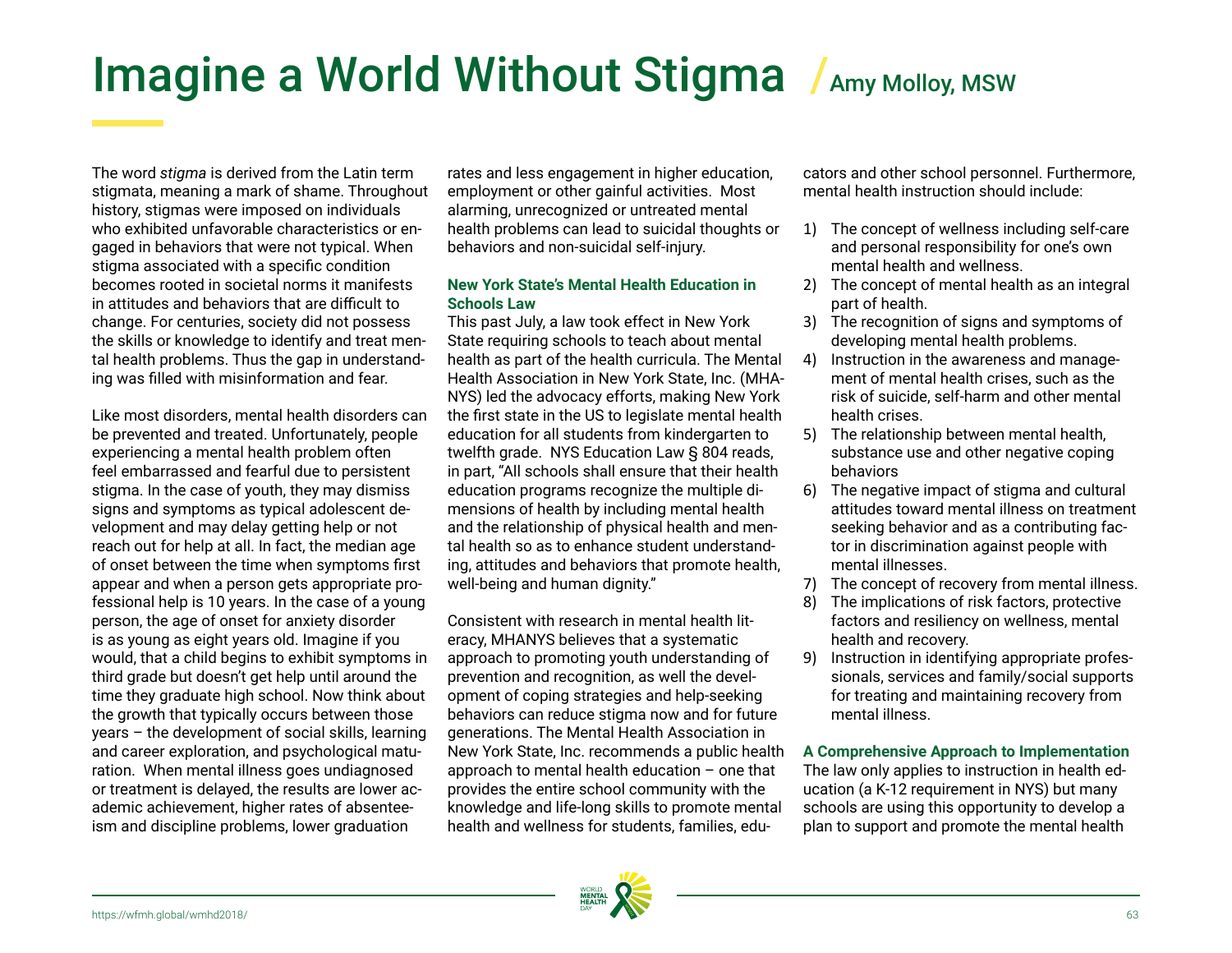<https://wfmh.global/wmhd2018/> 64

and wellness of the entire school community. The focus is not on instruction but rather on creating a climate of well-being and social connectedness in which the mental health of everyone is valued and supported, including students, families and staff.

At the Elementary level, school-wide social emotional learning (SEL) initiatives are quickly becoming a preferred approach to affecting school climate and building the foundation for mental health instruction. Applying the core components of SEL programs to concepts related to mental health, schools are taking a skills-based approach to mental health instructions, using:

- 1) self-awareness skills to support the identification and express of feelings,
- 2) self-management strategies to promote the development of positive coping skills,
- 3) social awareness to build empathy and social connections,
- 4) relationship skills to encourage social connectedness and supportive relationships, and
- 5) responsible decision-making to promote healthy lifestyle choices.

The general consensus is that teaching about mental health as part of the health education curriculum is simply not enough, and that learning is best accomplished when we support the whole child, not just their academic development. In New York State, students typically receive one half year of health education in either  $7<sup>th</sup>$  or  $8<sup>th</sup>$  grade, and one half year in high school. Consider this: a student learns about mental

health in the Fall of seventh grade and then not again until the Spring of eleventh grade. Given what we know about untreated mental health problems, the years in between are critical for recognition and prevention of mental health problems. What value do we apply to mental health if we are limiting our discussions to a few classes in middle school and a few classes in high school?

We talk openly and often about the importance of sleep, hand-washing, good nutrition and exercise because all of these things support physical health. Why wouldn't we do the same for mental health? MHANYS is encouraging schools to develop strategies for promoting mental health and wellness everyday by integrating the conversation into other subjects, such as English Language Arts, History and Biology. In addition, school-wide initiatives can also provide opportunities to continue the conversation of mental health outside of the health classroom. For example, schools can select a week or a month to promote mental health through activities that raise awareness and encourage prevention strategies. Alternatively, schools might opt for a more regular approach by instituting "Wellness Wednesdays" to promote wellness tips on morning announcements. Such tips do not have to be limited mental health but can include everything from wearing sunscreen and staying hydrated to practice deep breathing or mindfulness strategies.

Finally, remember that a public health approach is best – so consider ways to educate families, communities and school staff about mental

health and wellness. Professional development for school stuff is undoubtedly an important part of implementing mental health instruction. As much as young people value their independence and the support of their peer network, they remain connected all day to adults – teachers, administrators and coaches during the school day, supervisors and co-workers at their jobs, and parents and caregivers at home.

The Mental Health Association in New York State has received funding from the NYS Legislature and Executive to establish the School Mental Health Resource and Training Center; visit us at [www.mentalhealthEDnys.org](http://www.mentalhealthEDnys.org) to learn more. The Resource Center provides technical assistance to schools to support implementation of the school mental health law, including lesson plans, resources and professional development. In addition, information is available to promote mental health awareness for students, families and communities. It is imperative that we strive to enhance a better understanding of mental health for the entire community, not just schools. If we are to imagine a world without stigma, it will require a systematic, comprehensive approach that involves all of us regardless of age, race, occupation or the country we call home.

Amy Molloy, MSW, M.Ed. School Mental Health Resource and Training **Center** Mental Health Association in NYS, Inc. [www.mhanys.org](http://www.mhanys.org/)

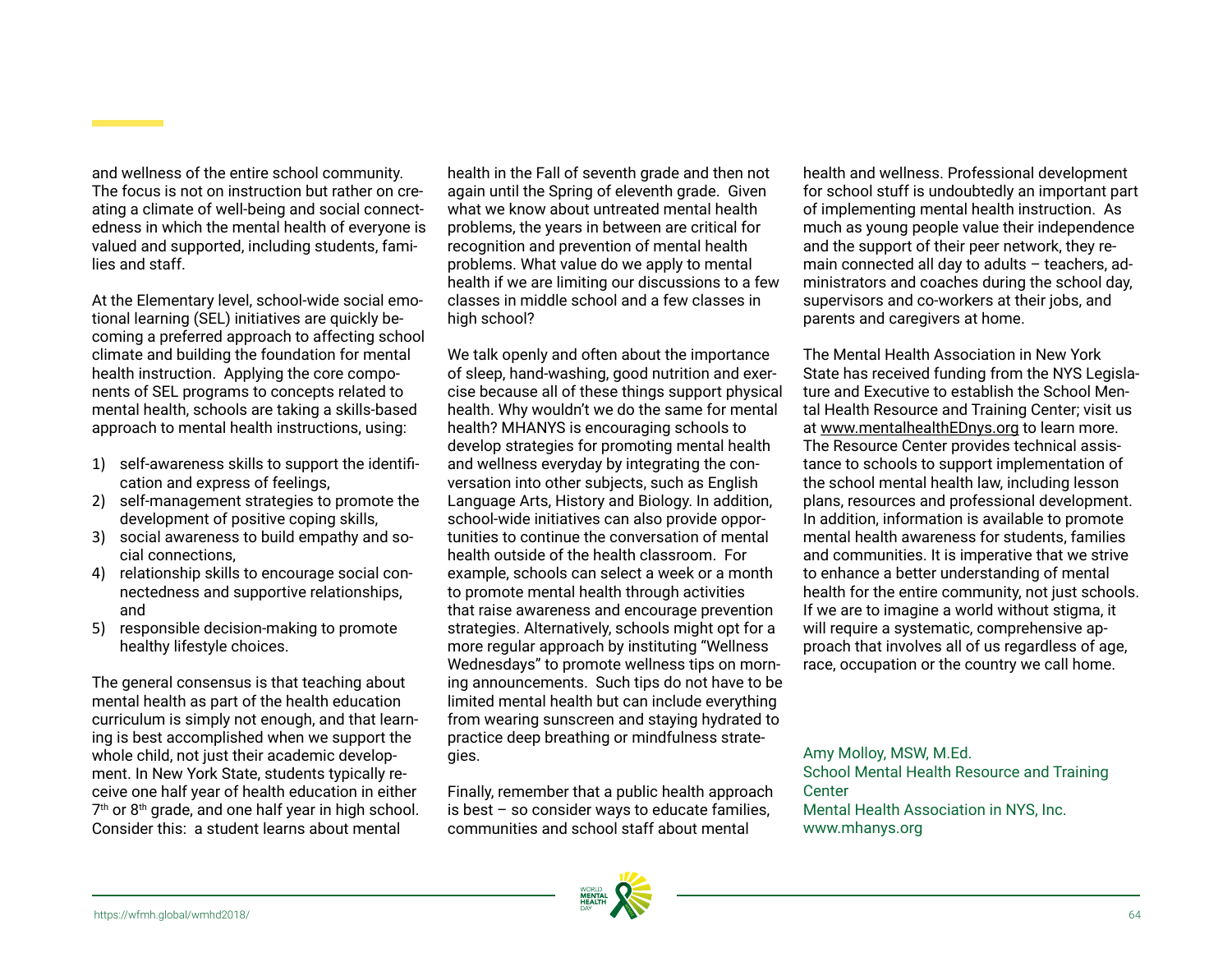### Resilience in Young People / Dr Stanley Kutcher, Dr Yifeng Wei

Resilience at its core means the ability to successfully engage with the challenges and opportunities that life brings and through that engagement, develop the competencies necessary to take on future and more complex existential confrontations. The development of resilience is a life-long activity and involves the complex interplay of environment, genetics and epigenetic processes. In young people it is a necessary component of normal development, in particular the growth of independence. What has emerged from the now robust literature on resilience is that active engagement with both the challenges and opportunities that life presents is foundational for its development. Resilience does not mean that individuals do not suffer emotional and cognitive distress when faced with life circumstances, it means that they are both able to apply competencies they have learned to deal

with those circumstances and that they are able to develop new skills as a result of dealing with those circumstances – skills that they will apply in future situations. Having supportive personal relationships, good problem solving skills, the ability to manage emotions and knowing when, where and from whom to obtain needed help are some of the competencies that contribute to the building of resilience.

#### **Mental Health and Resilience**

It is perhaps not well appreciated that mental health is the foundation for resilience and that it is the same existential engagement drives their mutually dependent development. At its core, mental health is the ability to successfully address the challenges and opportunities of life. People do this by all those activities that we know are key to the development of resilience:

engaging with adversity; establishing and improving our human connections; helping others and applying life-style activities that are well established to help facilitate the enhancement of developmentally appropriate emotional, cognitive and behavioral capacities that promote this engagement.

Key to understanding this dialectic is the consideration that mental health is a capacity we all have, and that we build this capacity through active involvement in the challenges and opportunities that life brings. It is helpful to consider this within the following schematic (Figure 1).

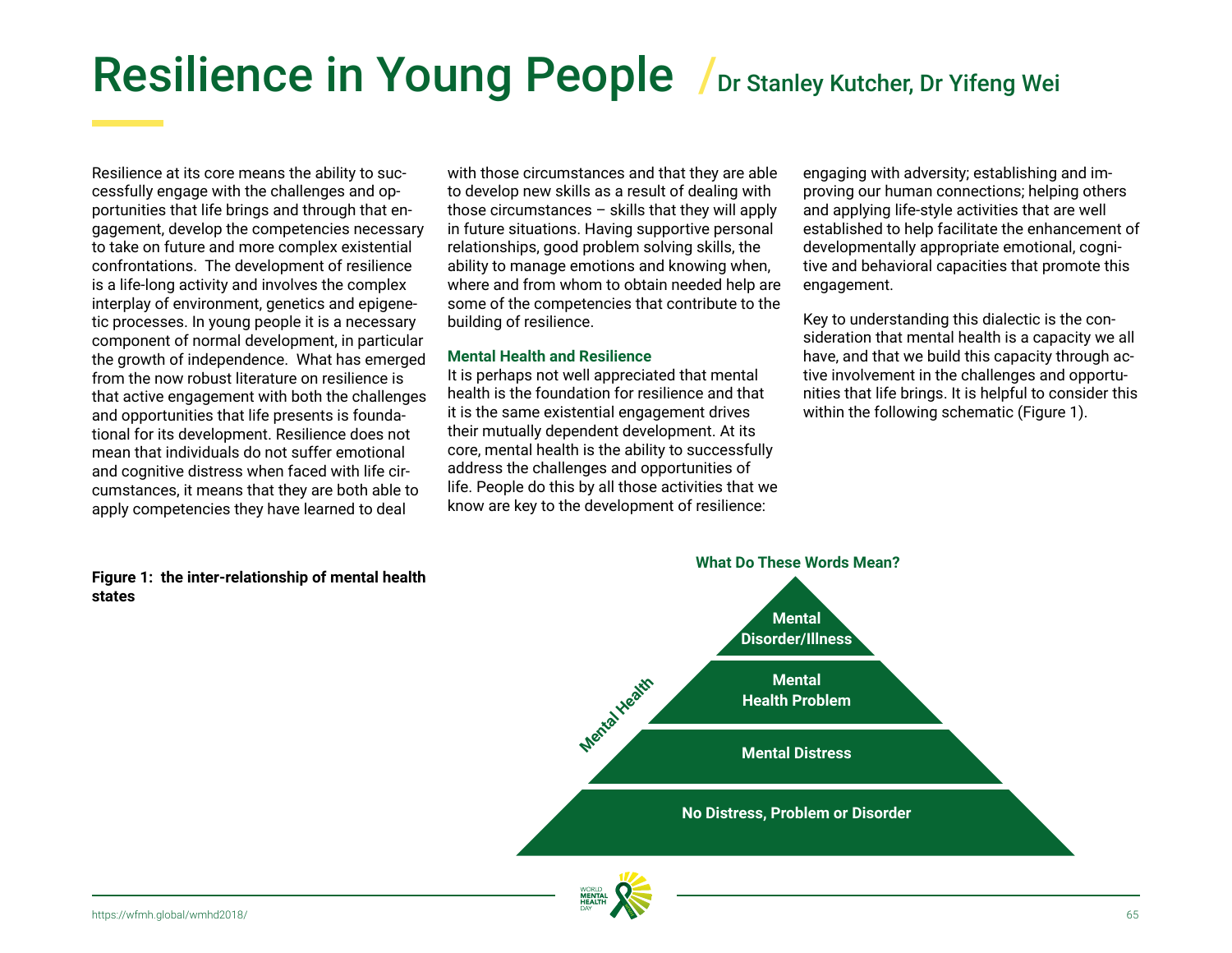While mental health exists across all the different states illustrated above, how it is expressed may differ. With mental distress, mental health both provides the solution to and is developed from, dealing with the exigencies of life. Learning how to overcome the usual challenges of life and how to best take advantage of the opportunities that life may bring is fundamental to enhancing mental health and the development of the competencies needed to adapt and become resilient. Persons addressing these do not need medical or psychological treatment; they need the support, care and guidance of others. Avoidance of these challenges and opportunities can have the opposite effect.

With a mental health problem, the challenges and opportunities of life are of a much greater magnitude – such things as: the death of a loved one; losing a job; facing personal/family displacement; etc. These situations are also part of the existential challenges of life but are of much greater magnitude and require additional assistance and support. Globally, community institutions or religious organizations often provide this support with additional help from socially sanctioned healers such as counselors, traditional healers and others. Medical and psychological treatments are not usually required. With a mental illness, in addition to the supports described above, best available evidence based treatments applied by trained providers are often needed.

What is key is the understanding that mental health and mental illness are not exclusive and separate from each other. A person can have a

mental illness, be dealing with a mental health problem and be experiencing mental distress concurrently. Each of these components builds on and is built from resilience. Our task as global citizens and civil societies is to work together to create the social, economic and institutional structures that optimize everybody's outcomes and engage all people equally and without discrimination in the opportunities to build resilience and enhance mental health.

This must be done in a developmentally appropriate manner – and requires a whole of society approach. This is the meaning of the well-known proverb: "it takes a village to raise a child". This also requires the development and application of mental health literacy, which is foundational for mental health promotion, prevention and care for those who need it.

#### **School Based Mental Health Literacy**

Mental Health Literacy (MHL) is an essential part of health literacy, ([http://www.euro.who.int/\\_\\_](http://www.euro.who.int/__data/assets/pdf_file/0008/190655/e96854.pdf) [data/assets/pdf\\_file/0008/190655/e96854.pdf](http://www.euro.who.int/__data/assets/pdf_file/0008/190655/e96854.pdf)) and is comprised of four separate but related components. These are: 1) understanding how to obtain and maintain good mental health; 2) understanding mental disorders and their treatments; 3) decreasing stigma; 4) enhancing help-seeking efficacy (Kutcher et al., 2016a; Kutcher et al., 2016b). For young people, this should ideally be provided from and embedded into educational institutions, should demonstrate significant, substantial and sustained impact on all aspects of MHL, should be able to be frugally applied and demonstrate global appli-

cation. Such an approach is consistent with the Education for All initiative promoted by UNESCO ([https://en.unesco.org/gem-report/report/2015/](https://en.unesco.org/gem-report/report/2015/education-all-2000-2015-achievements-and-challenges) [education-all-2000-2015-achievements-and-chal](https://en.unesco.org/gem-report/report/2015/education-all-2000-2015-achievements-and-challenges)[lenges\)](https://en.unesco.org/gem-report/report/2015/education-all-2000-2015-achievements-and-challenges) and when applied in the school setting can reach many more young people then any alternative delivery method.

A recently developed classroom ready school mental health literacy resource (the Guide), developmentally appropriate for youth ages 12 – 16, has been created, successfully delivered and found to demonstrate highly positive results for both young people and their teachers. The Guide is freely available at ([http://teenmentalhealth.](http://teenmentalhealth.org/schoolmhl/school-mental-health-literacy/mental-health-high-school-curriculum-guide/download-the-guide/) [org/schoolmhl/school-mental-health-literacy/](http://teenmentalhealth.org/schoolmhl/school-mental-health-literacy/mental-health-high-school-curriculum-guide/download-the-guide/) [mental-health-high-school-curriculum-guide/](http://teenmentalhealth.org/schoolmhl/school-mental-health-literacy/mental-health-high-school-curriculum-guide/download-the-guide/) [download-the-guide/](http://teenmentalhealth.org/schoolmhl/school-mental-health-literacy/mental-health-high-school-curriculum-guide/download-the-guide/)) and an online teacher preparation course to help educators learn how to apply the Guide in their classrooms can be readily accessed at ([http://pdce.educ.ubc.ca/](http://pdce.educ.ubc.ca/mentalhealth/) [mentalhealth/\)](http://pdce.educ.ubc.ca/mentalhealth/). Research on the application of this frugal and freely available resource on improving MHL for both students and teachers has demonstrated its impact and utility in countries as diverse as Canada, Nicaragua, Malawi and Tanzania (Kutcher et al., 2015; Ravindran et al., 2018; Kutcher et al., 2017; Milin et al., 2016) and it is currently being studied or applied in upper income, middle income and lower income countries alike (for example: England; Wales; Portugal; Bangladesh; China; USA and others).

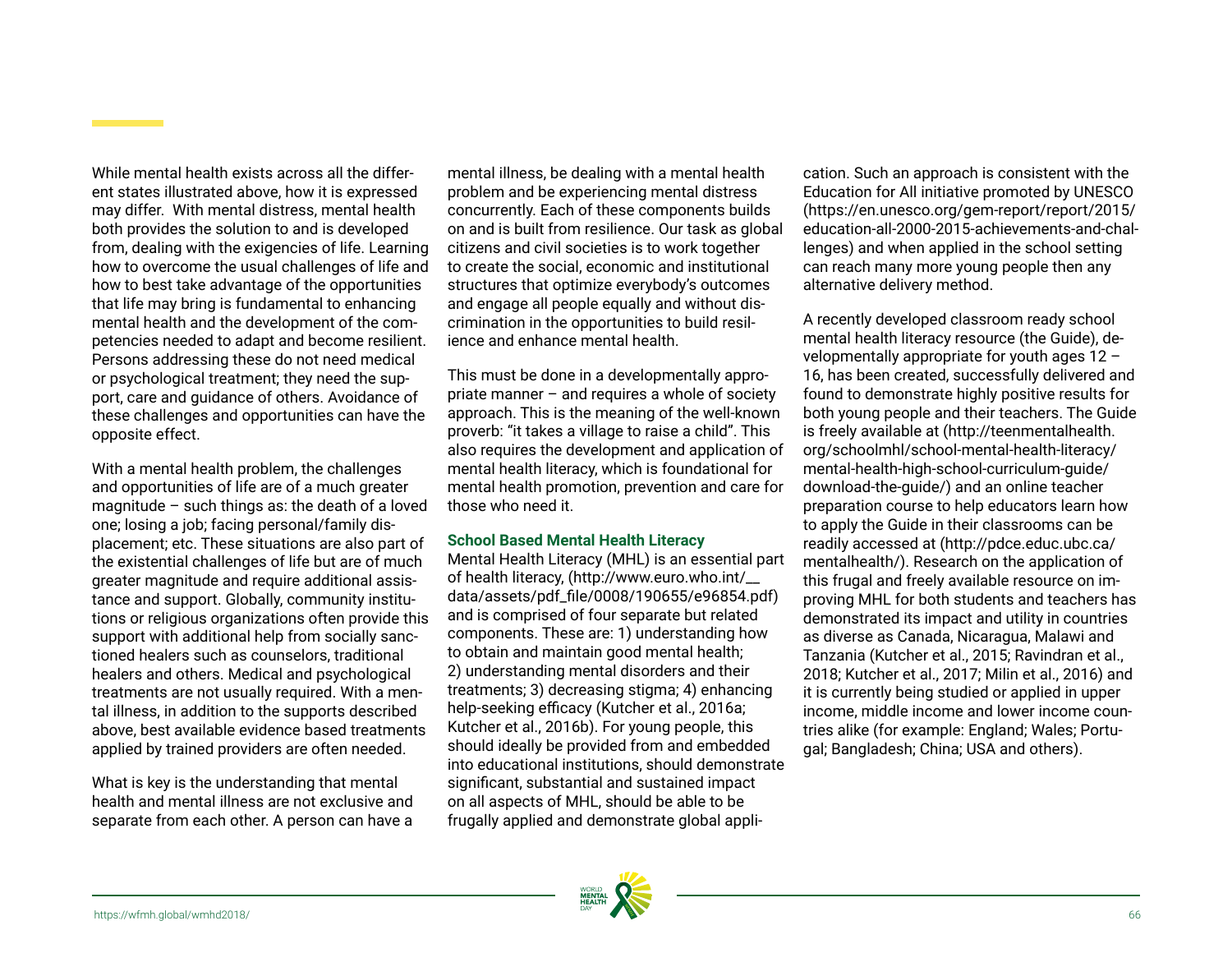Numerous peer reviewed publications have demonstrated significant, substantial and sustained positive outcomes in MHL (Table 1 and 2) and evaluations of its impact are easily found. [\(http://teenmentalhealth.org/schoolmhl/](http://teenmentalhealth.org/schoolmhl/research/evaluations/) [research/evaluations/\)](http://teenmentalhealth.org/schoolmhl/research/evaluations/). It has also been demonstrated to positively impact the MHL of pre-service teacher candidates, thus making it ideal for implementation into existing higher education for educators (Carr et al., 2017).

resource [\(http://www.mhinnovation.net/innova](http://www.mhinnovation.net/innovations/mental-health-literacy-students-and-educators-mental-health-high-school-curriculum-guide)[tions/mental-health-literacy-students-and-educa](http://www.mhinnovation.net/innovations/mental-health-literacy-students-and-educators-mental-health-high-school-curriculum-guide)[tors-mental-health-high-school-curriculum-guide](http://www.mhinnovation.net/innovations/mental-health-literacy-students-and-educators-mental-health-high-school-curriculum-guide)) can be used globally as part of our common commitment to working collaboratively and using best available evidence based resources to help improve the lives and outcomes of young people everywhere.

Professor of Psychiatry and Sun Life Financial Chair in Adolescent Mental Health Dalhousie University Halifax, Canada

Dr. Yifeng Wei Assistant Professor, Department of Psychiatry Dalhousie University Halifax, Canada

#### **Table 1**

| Location                                     | <b>Research type</b> | <b>Numbers of teachers</b> | <b>Improved Knowledge</b> |                         | <b>Reduced Stigma</b> |                         |
|----------------------------------------------|----------------------|----------------------------|---------------------------|-------------------------|-----------------------|-------------------------|
| <b>Nova Scotia</b><br>Pre- and posttest      |                      | 228                        | Yes                       | p <. 0001<br>$d = 1.85$ | Yes                   | p <. 0001<br>$d = 0.51$ |
| <b>British Columbia</b><br>Pre- and posttest |                      | 91                         | Yes                       | p<.0001<br>$d = 1.03$   | Yes                   | p<.05<br>$d = 0.35$     |
| <b>Newfoundland</b>                          | Pre- and posttest    | 124                        | Yes                       | p <. 0001<br>$d = 2.65$ | Yes                   | p <. 001<br>$d = 0.39$  |
| <b>Alberta</b>                               | Pre- and posttest    | 325                        | Yes                       | p <. 0001<br>$d = 2.03$ | Yes                   | p<0.05<br>$d = 21$      |

Now, this freely and easily available education

Dr. Stan Kutcher

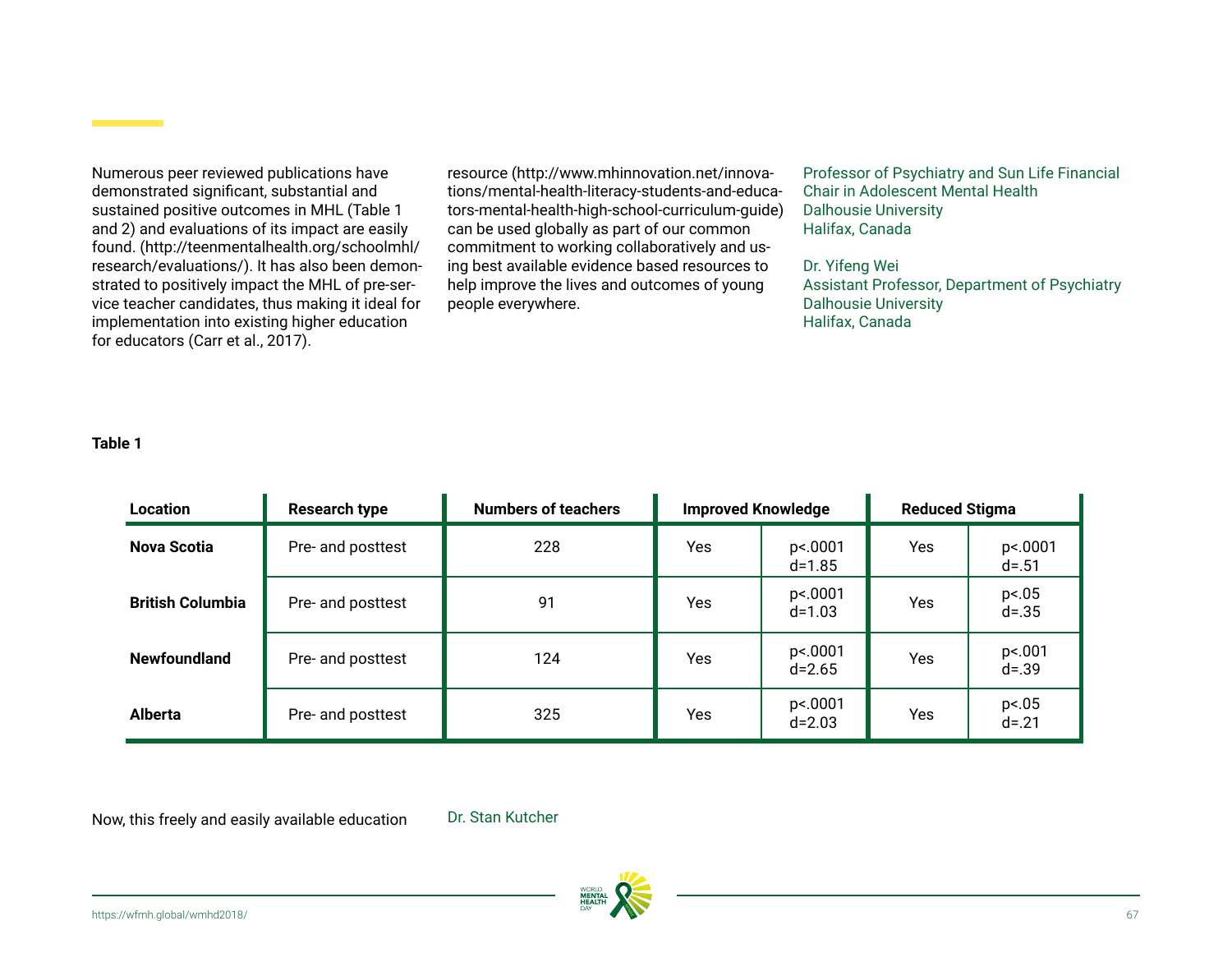#### **Table 2**

 $\mathcal{L}^{\text{max}}_{\text{max}}$  and  $\mathcal{L}^{\text{max}}_{\text{max}}$ 

| <b>Province</b> | <b>Study type</b>         | Year             | <b>Participants</b> | <b>Increased Knowledge</b> |                                                    | <b>Improved Attitudes</b> |                                                    | <b>Improved helpseeking</b> |                         |
|-----------------|---------------------------|------------------|---------------------|----------------------------|----------------------------------------------------|---------------------------|----------------------------------------------------|-----------------------------|-------------------------|
| <b>Ontario</b>  | <b>RCT</b>                | $2011 -$<br>2012 | 362 Students        | Yes                        | p=0.0001,<br>$d = 0.46$                            | Yes                       | $p=0.0001$ ,<br>$d = 0.30$                         | Yes                         | $p=0.01;$<br>$d = 0.18$ |
|                 | Cross-<br>sectional study | 2012             | 409 Students        | Yes                        | p<0.001,<br>$d=0.9$ ;<br>p<0.001*,<br>$d = 0.73*$  | Yes                       | p<0.001,<br>$d=0.25$ ;<br>p<0.007*,<br>$d = 0.18*$ | <b>Yes</b>                  |                         |
|                 | Program<br>evaluation     | 2013             | 74 Educators        | Yes                        | p<0.001,<br>$d = 1.48$                             | Yes                       | p<0.03<br>$d = 1.26$                               | Yes                         |                         |
|                 | Cross-<br>sectional study | 2013             | 175 Students        | Yes                        | p<0.0001,<br>$d=1.11;$<br>p<0.001*,<br>$d = 0.91*$ | Yes                       | p<0.001,<br>$d=0.66;$<br>p<0.001*,<br>$d = 0.52*$  | Yes                         |                         |

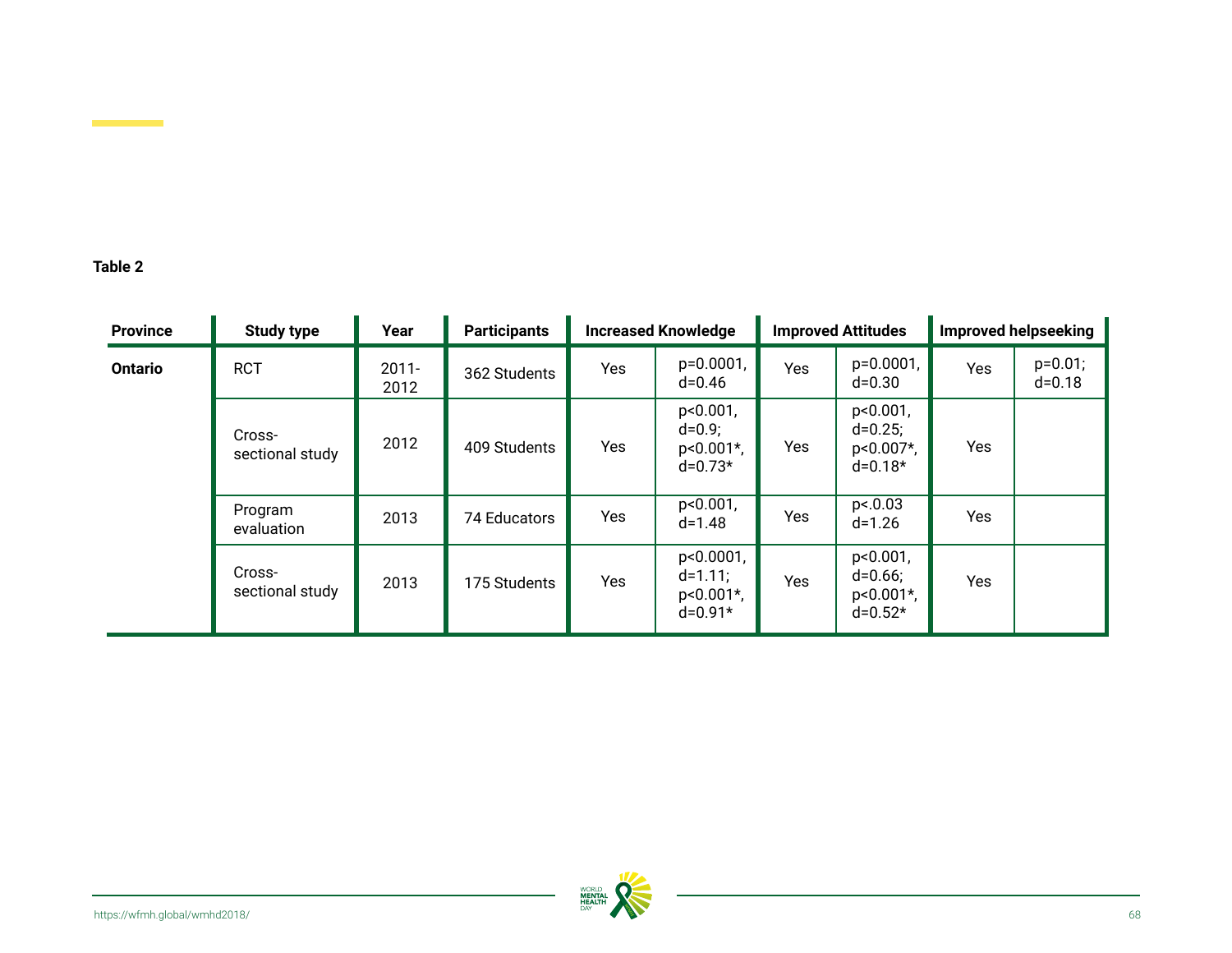#### **References**

Carr, W., Wei, Y., Kutcher, S., Heffernan, A. (2017). Preparing for the Classroom: Mental Health Knowledge Improvement and Stigma Reduction and their Retention with Enhanced Help-seeking Efficacy in Canadian Pre-Service Schools. *Canadian Journal of School Psychology.* DOI: 10.1177/0829573516688596

Kutcher, S., Wei, Y., Gilberds, H., Brown, A., Ubuguyu, O., Njau, T., Sabuni, N., Magimba, A., & Perkins, K. (2017). The African Guide: One Year Impact and Outcomes from the Implementation of a School Mental Health Literacy Curriculum Resource in Tanzania. *Journal of Education and Training Studies*, *5*(4), 64-73. DOI:10.11114/jets.v5i4.2049

Kutcher, S., Wei, Y., & Coniglio, C. (2016a). Mental Health Literacy: Past, Present and Future. *The Canadian Journal of Psychiatry, 61* (3), 154-158*.*

Kutcher, S., Wei, Y., Costa, S., Gusmão, R., Skokauskas, N., & Sourander, A. (2016b). Enhancing Mental Health Literacy in Young People [Editorial]. *European Child and Adolescent Psychiatry*.

Kutcher, S., Wei, Y., & Morgan, C. (2015). Successful Application of a Canadian Mental Health Curriculum Resource by Usual Classroom Teachers in Significantly and Sustainably Improving Student Mental Health Literacy. *The Canadian Journal of Psychiatry/La Revue canadienne de psychiatrie, 60* (12) 580-586*.*

Milin, R., Kutcher, S., Lewis, S.P., Walker, S., Wei, Y., Ferrill, N., & Armstrong, M.A. (2016). Impact of a mental health curriculum on knowledge and stigma among high school students: a randomized controlled trial. *Journal of the American Academy of Child and Adolescent Psychiatry, 55* (5), 383-391.

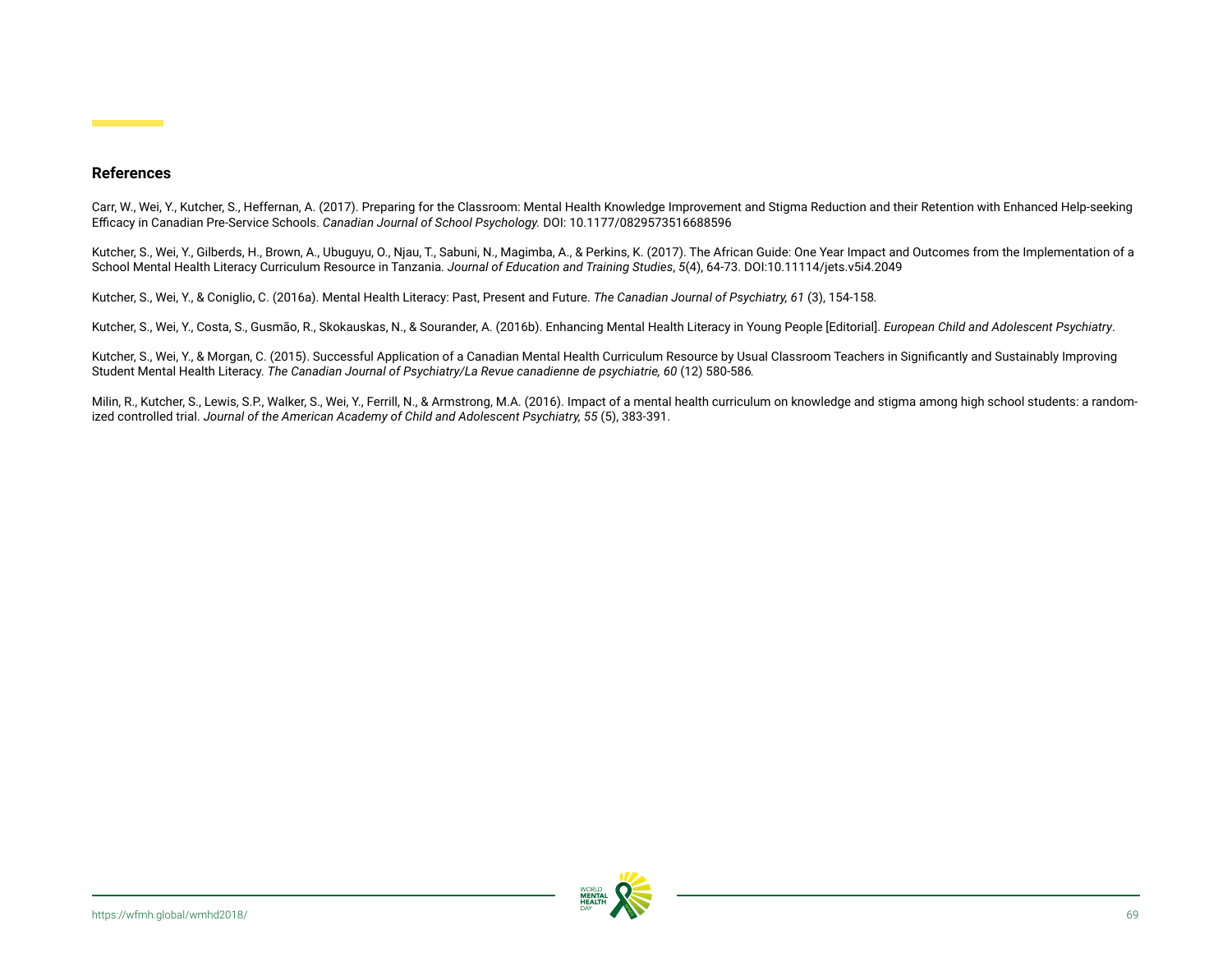### The Impact of School Violence and Bullying - The Response / UNESCO, School Violence and Bully Global Status Report

The education sector, working with other sectors and other stakeholders, has a responsibility to protect children and young people from violence and to provide safe and inclusive learning environments for all students. School is also a place where attitudes to violence can be changed and non-violent behavior can be learned; both the learning environment and the content of education can instill an understanding of human rights, gender equality, values of respect and solidarity and skills to communicate, negotiate and resolve problems peacefully. In addition, violence-free schools can also promote non-violence in the wider community.

This section provides an overview of the key elements of a comprehensive education sector response to school violence and bullying and highlights examples of initiatives and actions to prevent and respond to school violence and bullying in a range of countries. Available evidence shows that responses that take a comprehensive sector (and whole-school) approach and that involve interventions to both prevent and respond to school violence and bullying can make a difference. Such an approach can not only reduce violence and bullying, but can also contribute to reducing truancy, improving academic achievement and enhancing children's social skills and well-being. An effective and comprehensive education sector approach to school violence and bullying encompasses all of the following elements:

# Leadership - This includes: developing and enforcing national laws and policies that protect children and adolescents from violence and bullying in schools; and allocating adequate resources to address school violence and bullying.

# School environment - This includes: creating safe and inclusive learning environments; strong school management; and developing and enforcing school policies and codes of conduct, and ensuring that staff who violate these are held accountable.

# Capacity - This includes: training and support for teachers and other staff to ensure they have the knowledge and skills to use curriculum approaches that prevent violence and to respond to incidents of school violence and bullying; developing the capacity of children and adolescents; and developing appropriate knowledge, attitudes and skills to prevent violence among children and adolescents.

# Partnerships - This includes: promoting awareness of the negative impact of school violence and bullying; collaboration with other sectors at national and local level; partnerships with teachers and teachers' unions; working with families and communities; and the active participation of children and adolescents.

# Services and support - This includes: providing accessible, child-sensitive, confidential reporting mechanisms; making available counselling and support; and referral to health and other services.

# Evidence - This includes: implementing com-



Specific examples of actions taken in different countries related to the different elements of an effective and comprehensive response to school violence and bullying are available within the UNESCO's global status report "School Violence and Bullying".

Please follow the link and read this informative global report - [http://unesdoc.unesco.org/imag](http://unesdoc.unesco.org/images/0024/002469/246970e.pdf)[es/0024/002469/246970e.pdf](http://unesdoc.unesco.org/images/0024/002469/246970e.pdf)